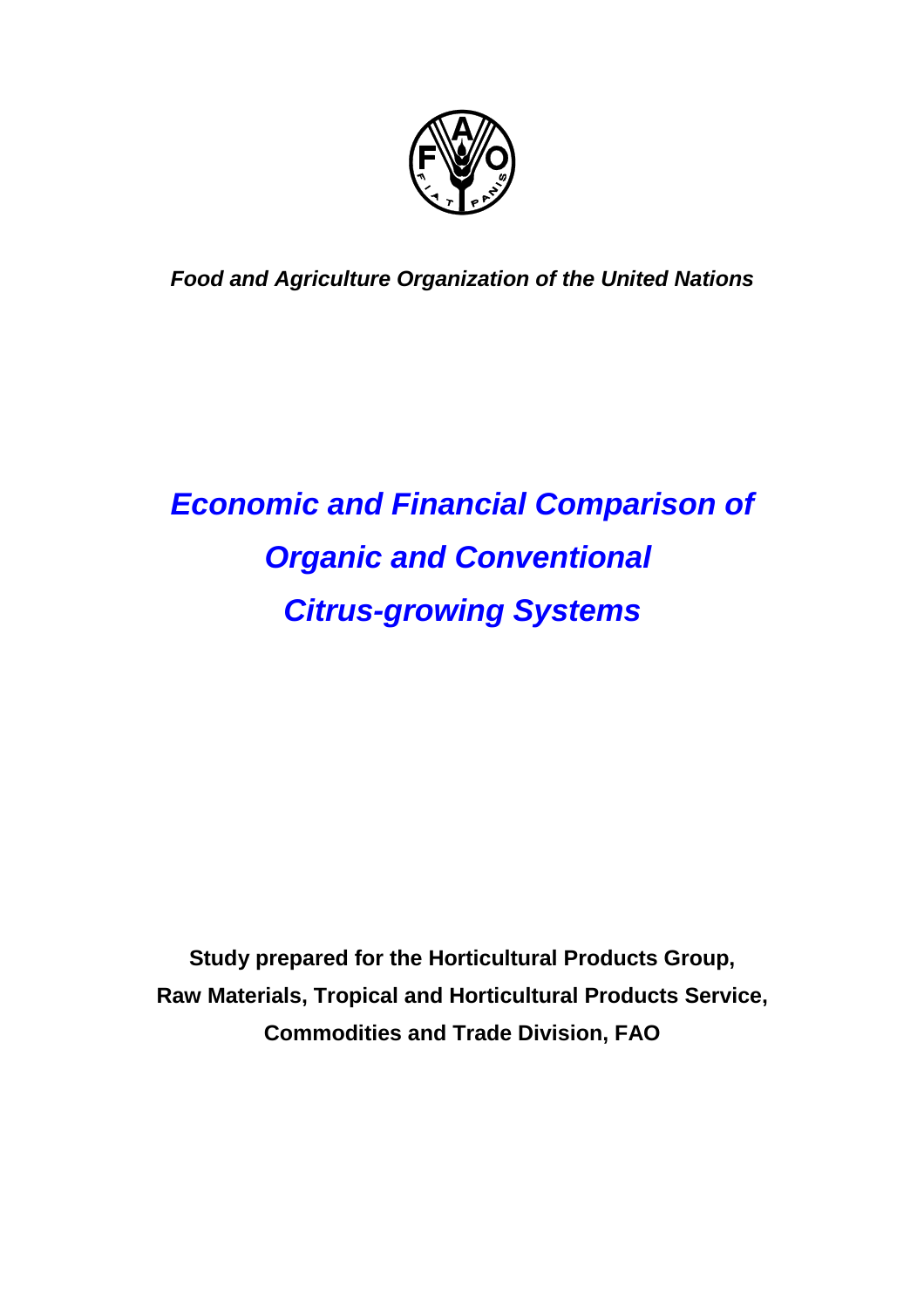# *Economic & Financial Comparison of Organic and Conventional Citrus-growing systems*

# **Study prepared for FAO by: Juan Fco. Juliá Igual Ricardo J. Server Izquierdo** Department of Economics and Social Sciences UNIVERSITY OF VALENCIA

For more information on this study please contact: Mr Paul Pilkauskas Senior Commodity Specialist email: *paul.pilkauskas@fao.org* or

Mr Pascal Liu Commodity Specialist email: *pascal.liu@fao.org*

**Horticultural Products Group Raw Materials, Tropical and Horticultural Products Service Commodities and Trade Division, FAO**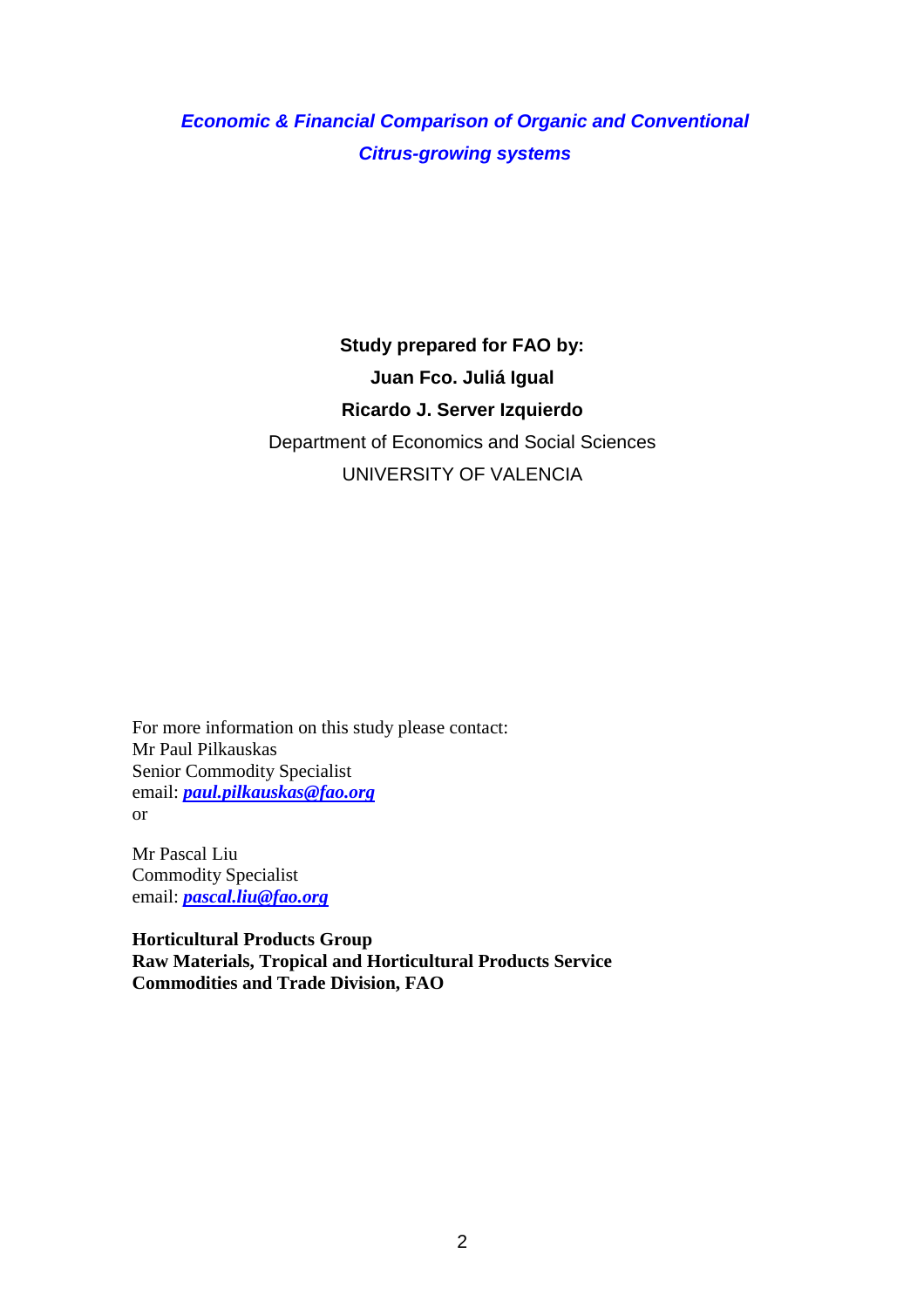## **Foreword:**

**This study was conducted for two citrus crops (oranges and mandarins) in the Valencia region, Spain, in the year 2000. The results obtained were of course determined by the agroecological and socio-economic context of this country during that period. Consequently, they cannot be used to draw general conclusions on the comparative profitability of organic and conventional farming. Also, one should be cautious when trying to replicate the results in other geographical areas or in other commodities without taking into account the inevitable differences in contexts. However, the methodology presented in this paper is one that can be useful to carry out comparative analyses for citrus as well as other crops in other countries.**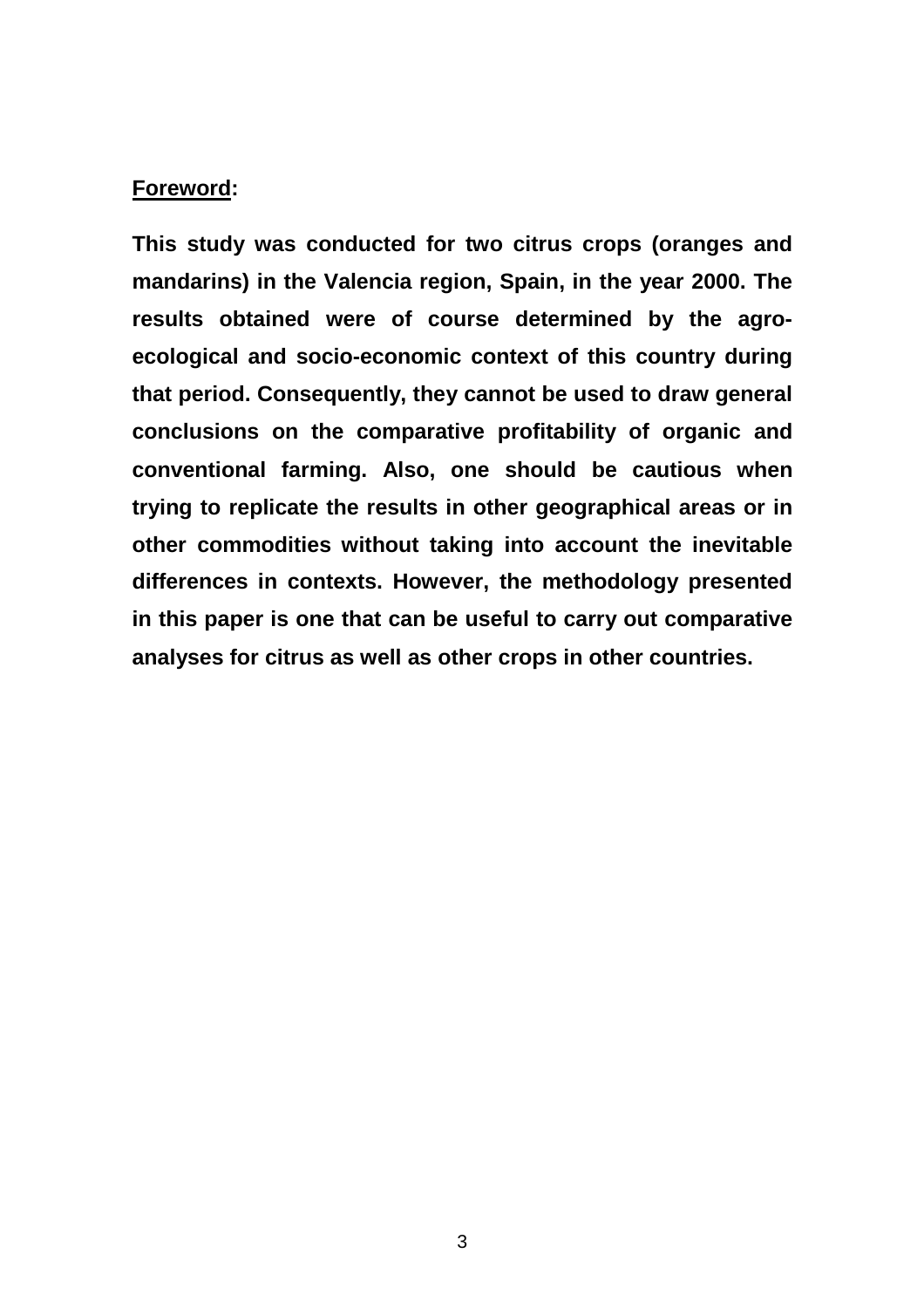## **Introduction**

#### **1.1. Background**

Increased interest in environmental issues has sparked a significant movement in favour of so-called organic or ecological farming. This is because organic farming involves several environmentally friendly growing methods and also responds more effectively to consumers' growing interest in dietary health.

Furthermore, the European Union's new Agricultural Policy, which is being implemented under its "Agenda 2000" action programme, places renewed emphasis on the need for environmentally friendly forms of agriculture as a key component of efforts to support the agricultural sector.

Consequently, agricultural producers in general, and in the European Union in particular, have been demonstrating an interest in such farming systems, on the grounds that such systems meet the demands of modern society more effectively and are also likely to receive strong institutional support.

Compared with the requirements of conventional systems, however, those of organic farming systems are such that the process of conversion to organic farming has not been simple. Nor has the process been helped by the lack of indicators concerning the market for such products.

The term *Organic Agriculture*, as defined by IFOAM (International Federation of Organic Agriculture Movements) refers to the creation of an ecological management system, which includes a transition/conversion period, and which meets the definition of a sustainable agro-ecosystem. Once it has been determined that the system's methods meet regulatory requirements, they must be certified as organic.

Spain is not among those countries of the European Union where this form of agriculture has seen its biggest growth. After all, the surface area defined as organic represents only around 1 percent of all agricultural land. And yet,

4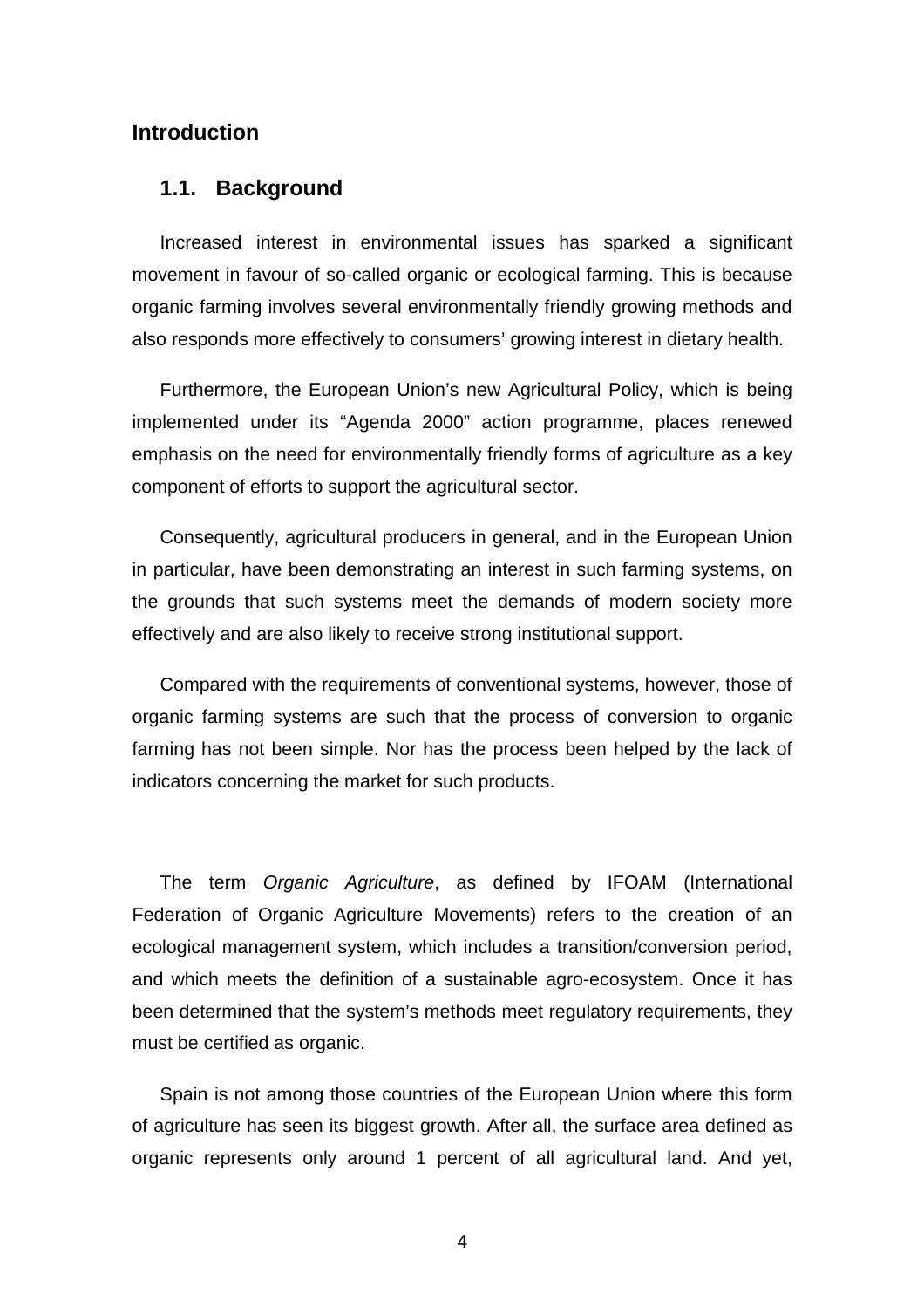organic methods are experiencing major growth. The amount of land currently certified as undergoing conversion to organic systems (conversion period of 18 months) now exceeds the amount of land already certified as being devoted to such systems (Table I).

| Table I                                                     |
|-------------------------------------------------------------|
| Total land devoted to organic farming in Spain (Ha) in 1999 |

|       | <b>Total land certified</b> | <b>Total land</b> | <b>Total land certified</b> | Total land registered |
|-------|-----------------------------|-------------------|-----------------------------|-----------------------|
|       | for organic farming         | certified as in   | during First Year of        | as devoted to         |
|       |                             | transition to     | Practice                    | organic farming       |
|       |                             | organic           |                             |                       |
|       |                             | farming           |                             |                       |
| Total | 117 856.22                  | 124 286.93        | 110 021.08                  | 352 164.23            |

Source: Ministry of Agriculture, Fisheries and Food (MAPA), 2000.

Spain is the leading citrus grower in the Mediterranean Basin, having produced more than 6 million tonnes in 1999. More than 80 percent of citrus production is concentrated in the Valencia Region. The region has also seen growth in "organic agriculture," even though that growth is very minor, in relative terms, since organic agriculture account for less than 1 percent of total land (Ministry of Agriculture, Fisheries and Food (MAPA: *Ministerio de Agricultura, Pesca y Alimentación*), 2000). And yet, integrated farming systems already account for around 5 percent of total farmland, having developed their own regulations at the regional level. Such systems also have also brought advances in terms of environmental protection, since they employ more rational, less aggressive plant-protection methods, but without meeting the requirements of organic agriculture.<sup>1</sup>

 $\overline{a}$ Decree 121/1995 of 19 June, of the Government of Valencia, on the assessment of agricultural products grown with (DOGV of 4 July 1995).

Order of 23 May 1997, of the Department of Agriculture, Fisheries and Food, on the regulation of products grown with integrated farming methods and the authorization standards of monitoring and certification agencies (DOGV of 4 June 1997).

Resolution of 31 July 1997, of the Director of Research, Technological Development, and Plant Health, establishing regulations for the integrated farming of citrus in the Valencia Region (DOGV 28 August 1997).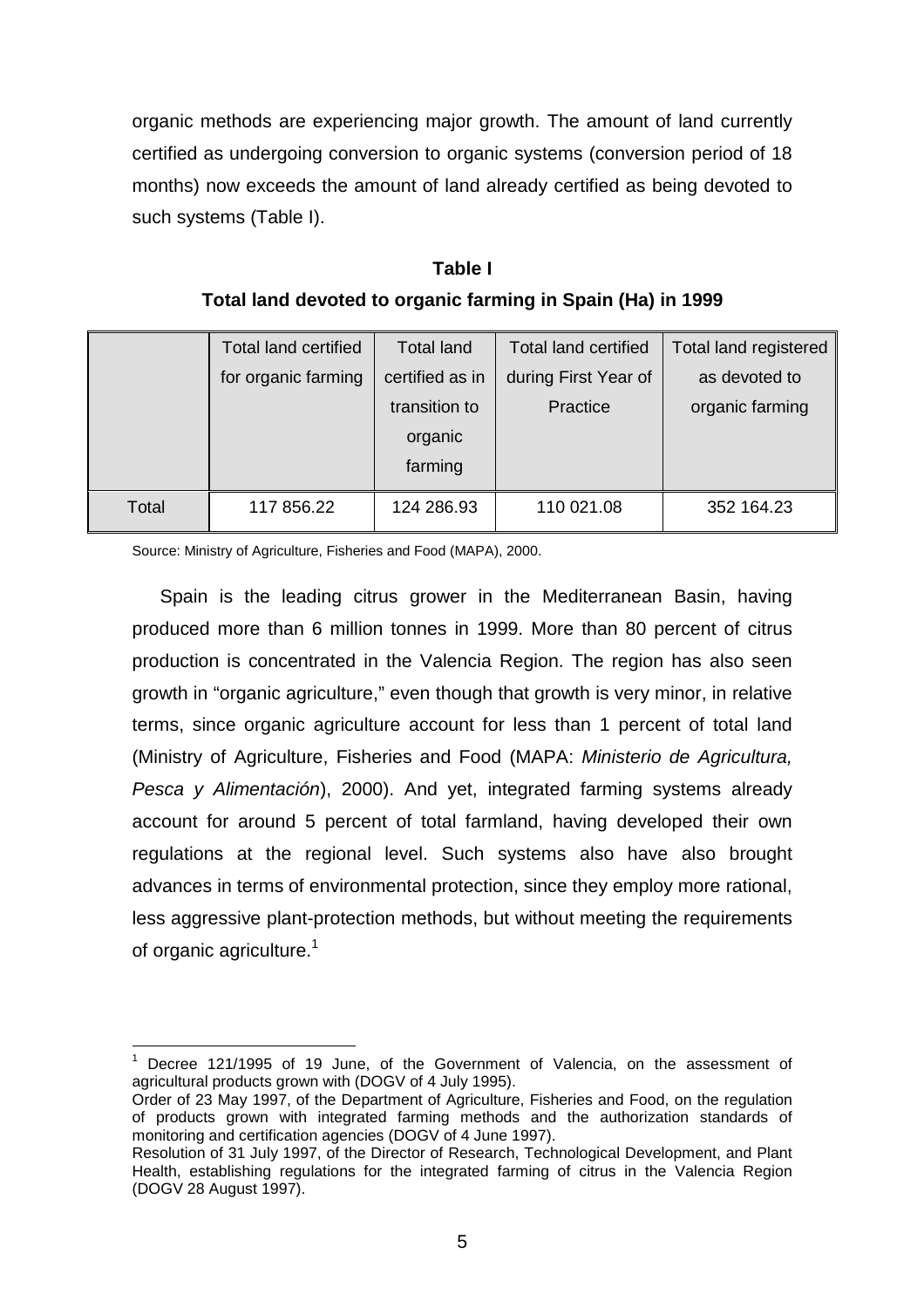It is reasonable to expect that over the next few years, the total surface area devoted to organic farming will increase significantly and that integrated citrus production will grow even more strongly if the economic results of these forms of farming are accompanied by prices that make conversion viable, or by an increase in public subsidies for environmentally friendly practices.

In this regard, organic agriculture has benefited from a regulatory framework defined by the European Union (Regulation (EC) No. 2078/1992), setting up an incentive system, co-funded by the European Agricultural Guidance and Guarantee Fund (EAGGF) and Member States. In the Autonomous Valencia Region, the proportion of Community funding has risen to 75 percent, with the remaining 25 percent of funds shared equally between the Ministry (at the national level) and the Department (at the level of the Autonomous Region). In the Valencia Region, the subsidy programme was developed under the Order of 22 April 1998, of the Department of Agriculture, Fisheries and Food (Annex III), and set a maximum citrus subsidy of €360,61/Ha, with a minimum growing surface of 0.5 Ha. Nevertheless, the subsidy amount was gradually reduced over the five years in which it was granted (Table II).

**Table II Proportion of aid granted for production of organic citrus**

|                      | Percentage |
|----------------------|------------|
| First year           | 100%       |
| Second year          | 80%        |
| Third to fifth years | 60%        |

Source: Official Journal, Autonomous Government of Valencia, 1998

The subsidy in question is rather a long way from the maximum sum that may be subsidized under the premium set out in the Community Regulation, and which, for citrus, is €1 000/Ha.

At present, by Order of 23 December 1999 (Annex III) of the Department of Agriculture, Fisheries and Food, no more requests are being invited for financial aid regarding the aforementioned agro-environmental programme, since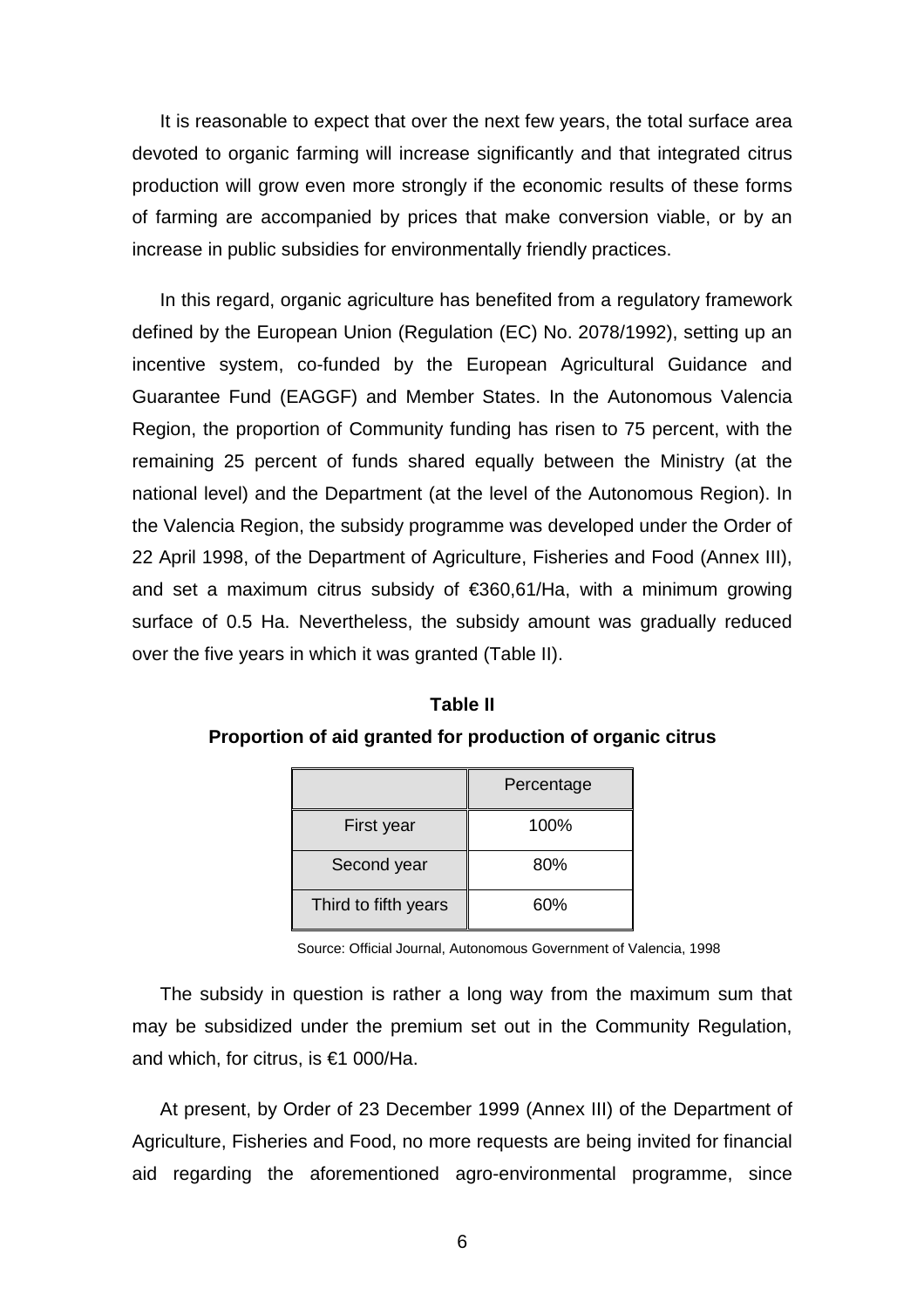European Council Regulation (EC) No. 1.257/1999, of 17 May 1999, on EAGGF assistance for rural development, repeals Regulation (CE) 2.078/1992, among others, preventing its application, with effect from 1 January 2000. Thus, until the new Rural Development Programme for the period 2000-2006 is approved, it will not be possible to establish regulations, either at the national level or the level of the autonomous region, regarding application of the aid prescribed for the use of organic production methods.

## **1.2. Objectives**

As with any other agricultural product, development of an organic agriculture system for citrus inevitably requires consideration of its economic viability. It should be noted that little research has thus far been done in this area.

The objective of the present report is to try to ascertain, to some degree, the economic and financial viability of organic growing systems, compared with conventional systems. The methodology employed must take into account the fact that these are perennial crops which, in virtually every case, are not new plantings, since, in accordance with the specifications, they are conversions from conventional to organic farming, which must conform to the so-called minimum conversion period (2 years for this growing system).

This requires dynamic financial evaluation methods which consider the value of money over time since, as mentioned above, these are economic activities with a time horizon of more than one year.

Our first concern will be to estimate the costs of organic farming compared with conventional farming. Our second step will then be to set up a scenario of anticipated yields and prices. In doing so, we shall refer to the data provided by the farms addressed in our study and also compare them against prices given by other market sources (Michelsen J., et al, 1999).

We shall also calculate viability indicators, once we have made the necessary general and specific assumptions. The indicators in question are Net Current Value (NCV), Internal Rate of Return (IRR) and Recovery Period (RP).

7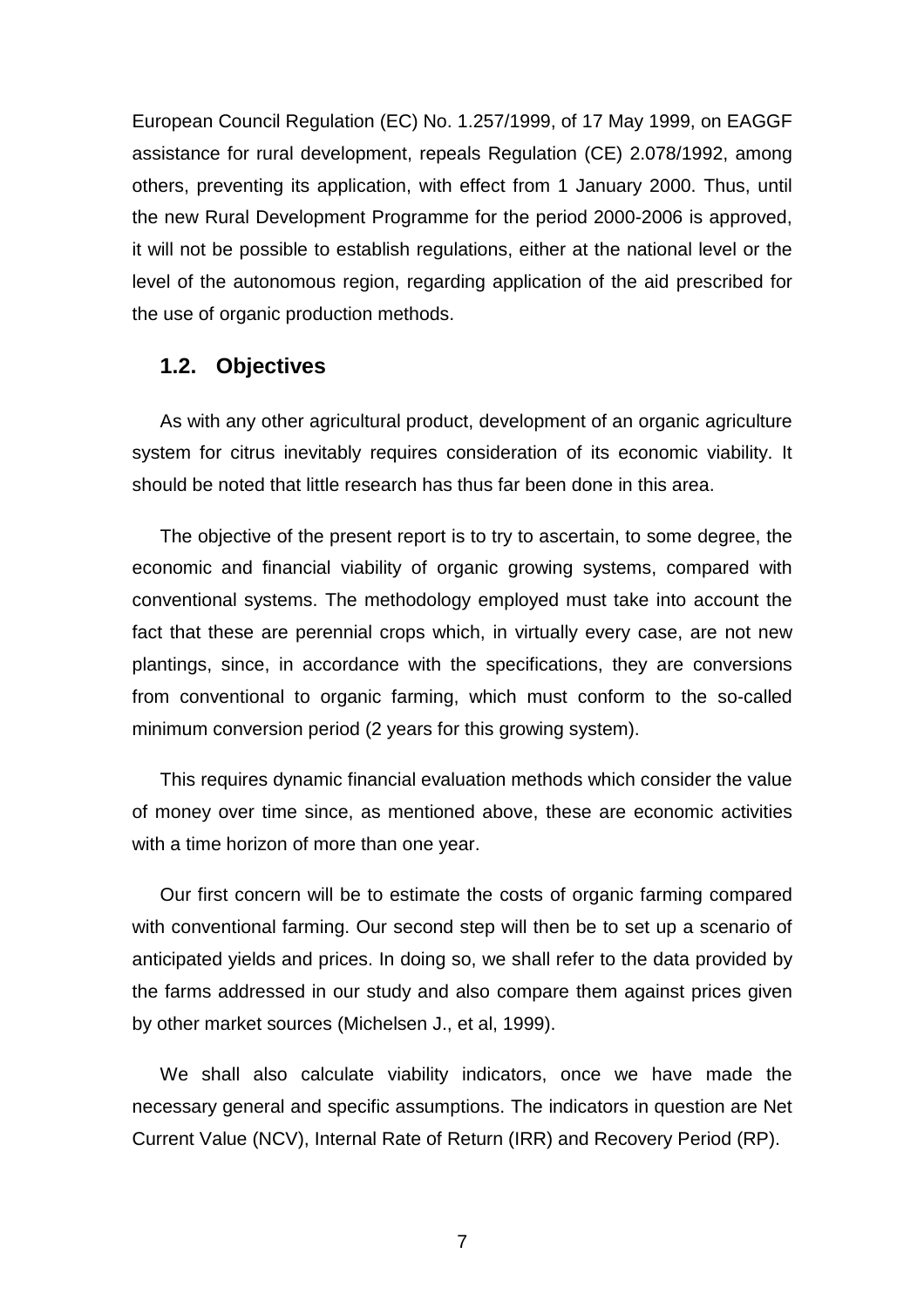Lastly, our results will be subjected to sensitivity analysis, with a view to predicting the evolution of the aforementioned indicators under various price scenarios.

## **2. Methodology**

## **2.1. Technical and economic aspects of the study**

Our first step is to define the elements making up the technical and economic parameters used to define the farms studied. We shall then subject those elements to the evaluation methodology outline below, and this will enable us to achieve our declared objectives.

The farms used as samples to obtain our initial data are farms that, both because of their structure and their agro-climatic characteristics, may be regarded as typical of citrus growing in the Valencia Region.

Thus, these farms are typical of the smallholdings found in the Valencia region, with a surface area of less than 1 Ha, traditional or locally specific irrigation systems, and agronomic characteristics that are not significantly different from those of most citrus farms in the region (Annex II).

We took data from farm plots belonging to members of two cooperative organizations that have been selling organic citrus over recent years (Table III), and whose growing methods, structurally speaking, were typical of citrus growing in this region, with the sole difference that they were organic farming methods, in contrast with conventional methods (Labrador J., et al, 1999).

| <b>Table III</b>              |  |  |  |  |  |
|-------------------------------|--|--|--|--|--|
| Number of plots in the sample |  |  |  |  |  |

|                            | Oranges | <b>Mandarins</b> |
|----------------------------|---------|------------------|
| Conventional<br>production | 1 2 2 5 | 2 2 7 5          |
| Organic production         |         | 14               |

Source: Authors' figures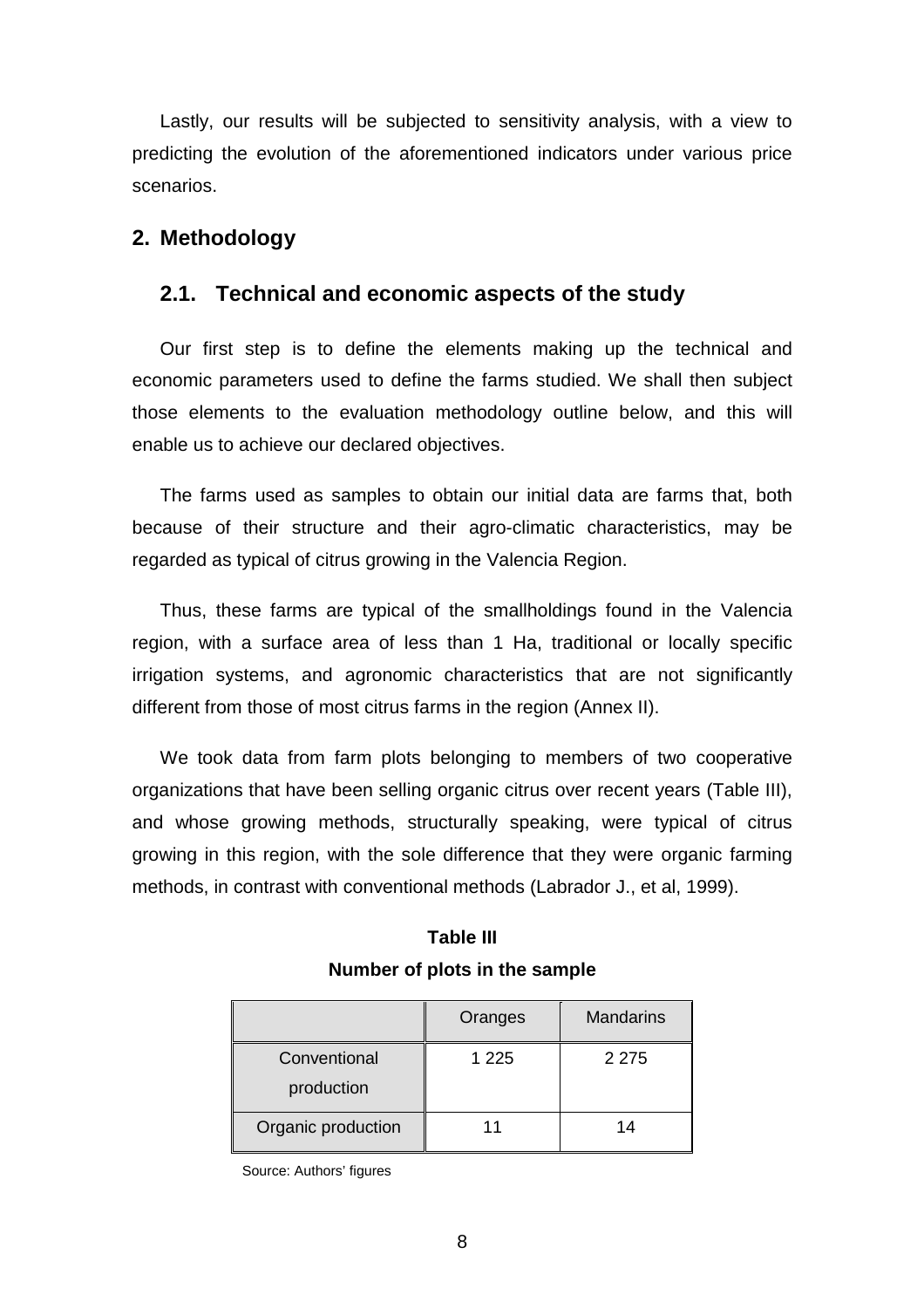They are therefore farms whose production figures, which will be used to determine their cost structure, may be considered representative. Moreover, their figures are, in the case of conventional farming for which data are available, similar to figures published in other studies.

With regard to prices, note that it is hard to pretend that they have great significance, given the considerable price swings observed with organic agriculture. Those swings have indeed been noted in some studies (Michelsen J. et al., 1999). Consequently, the evaluation methodology must include a sensitivity analysis able to give us a very broad price scenario, and is without doubt the most critical aspect of our study.

The expected trend in organic-citrus prices - which, in the opinion of the experts consulted (Anecoop, Coopego, Valfruit), will certainly be upward requires that demand growth be synchronized with that of supply, and that suitable distribution channels be created. Some studies (e.g. Michelsen J. et al., 1999) make it clear that, despite price differences that are very often markedly in favour of organic products, a very high percentage of such products are, paradoxically, marketed as conventional products.

## **2.2. Evaluation methodology**

#### **Traditional assumptions**

Given the objectives of the present study, since we are attempting to compare the economic and financial efficiency of organic citrus farming systems and conventional systems, and this requires analysis of investments with a time horizon of more than one year, the methodology used must necessarily include reference to discount values  $-$  that is, as we have already mentioned, criteria that consider the value of money over time (Juliá J. F. and Server R. J., 1996).

Traditionally, this type of evaluation, which is known as economic/financial evaluation, and whose main indicators are Net Current Value, Internal Rate of Return, and Recovery Period, is formulated on the basis of an initial series of generally accepted assumptions, designed to simplify the process of evaluation (Romero C., 1998).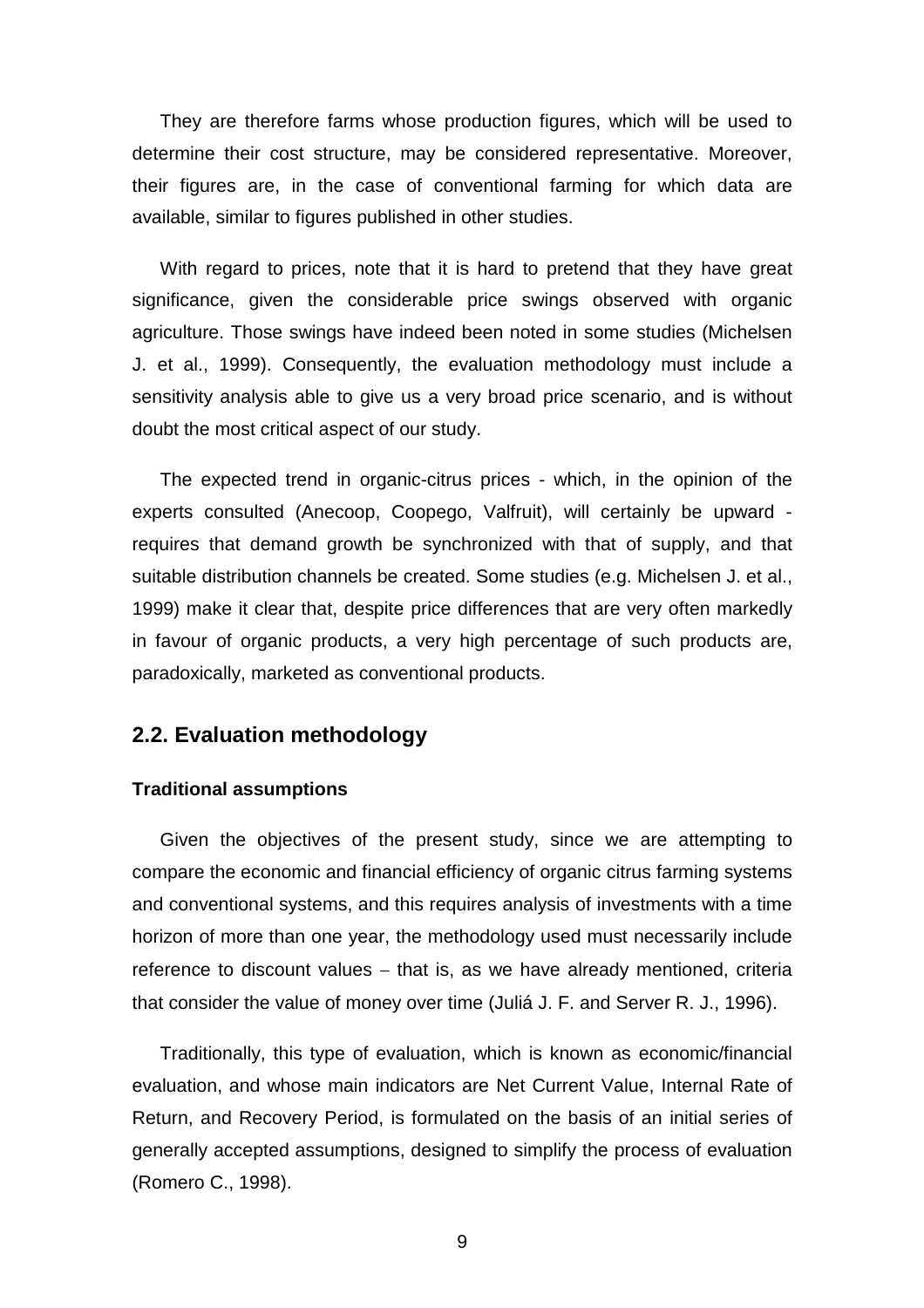Those assumptions are:

- Receipts and payments for each year are recorded at the same point, at the end of each year. In this way, we can prepare updated figures on an annual basis. Under normal inflationary conditions, in developed countries, this does not impose any significant limitations.
- We know the value of money or rather the cost of capital, which is the same thing. This value will be used as an interest rate for the purposes of calculation. While accepting that this value is not entirely certain in some economies (as in the case of Spain's economy, since it joined the European Monetary Union), it does enable us to assume a certain stability in the value of money, which is officially expressed by the central monetary authority of the European Union, in this case the European Central Bank.
- In principle, no consideration is given to monetary variations due to inflation. This is among those assumptions that are generally accepted. It is the equivalent, either of not taking inflation into account at all, or of supposing that its existence has such a great influence on the flow of receipts and payments, as well as the value of money, that it does not produce any variation. And yet, when it comes to investments in the agricultural sector, the reality can be different, since growth in prices and expenditures have in fact produced declines in farm incomes. Thus, we shall only initially accept, and thereafter establish, a differentiated hypothesis of inflation rates of receipts and payments if they include monetary variations.
- We are working within a context of certainty, or determinism, which means accepting that the technical and economic variables that will ultimately define the economic parameters of the investment that we are going to evaluate, are certainly known. This is undoubtedly the most restrictive assumption used in evaluating the profitability of any farming asset, and especially of the asset that concerns us in this study. If there is anything that defines farming activity in general, and citrus farming in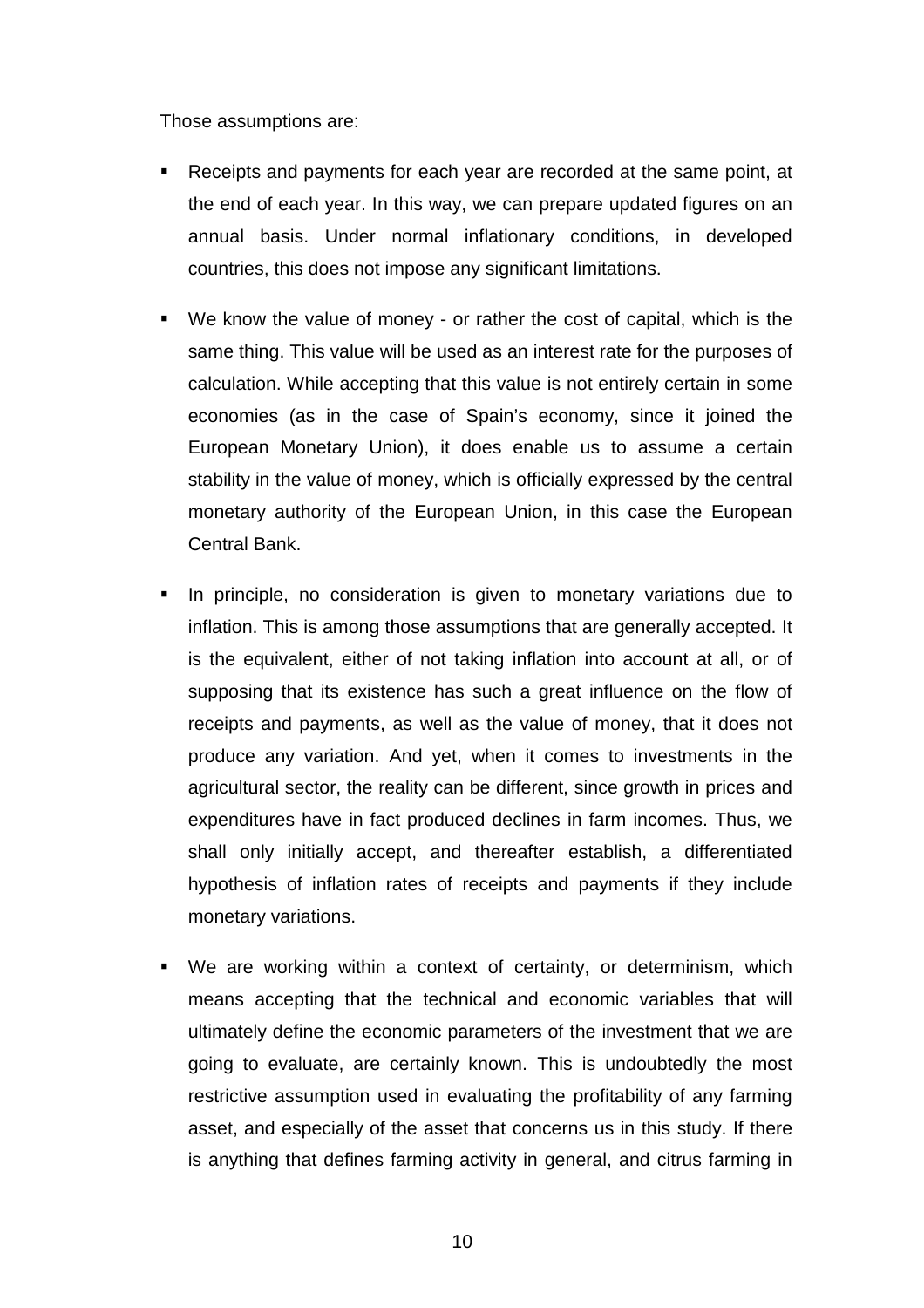particular, it is the necessity to assume risk, with respect both to one's own production (agronomic risk) and the prices one is able to charge (market risk). In this particular case, however, the situation is even more critical, since the methodology might contemplate the change from a context of certainty, characterized by known fixed values, to a context of probability which, in the absence of data sufficiently representative of market prices in organic farming, makes it advisable, from the outset, to consider the assumption of risk and establish a sensitivity analysis, including thresholds of anticipated prices.

#### **Specific assumptions**

Furthermore, we must also design a series of specific assumptions, since we are concerned with a few sample farms and a few determined agricultural models, which might in some cases be different. These assumptions are basically of a technical nature.

- In the case of already established crops, conversion to organic farming occurs in the tenth year, as is becoming common on farms changing to this growing system in the region under consideration in this study, with a two-year conversion period, fixed by current regulations.
- In the case of new plantings, note that another option to be borne in mind is to use conventional farming methods during the training period and perform the conversion during the first two years of the productive period. This is not the case in the present study, since most farms currently using organic farming methods have performed the conversion according to the method outlined above.
- The time horizon, or useful life, of the investment, equivalent to the farm's estimated period of positive yields, has been set, both for the organic system and the conventional system, at 25 years. Although this is a very conservative period, it is to be recommended, since varietal reconversion is presently occurring at a brisk pace, and that which, from the point of view of production, might make it possible to establish longer horizons, is counselled by the reality of the market.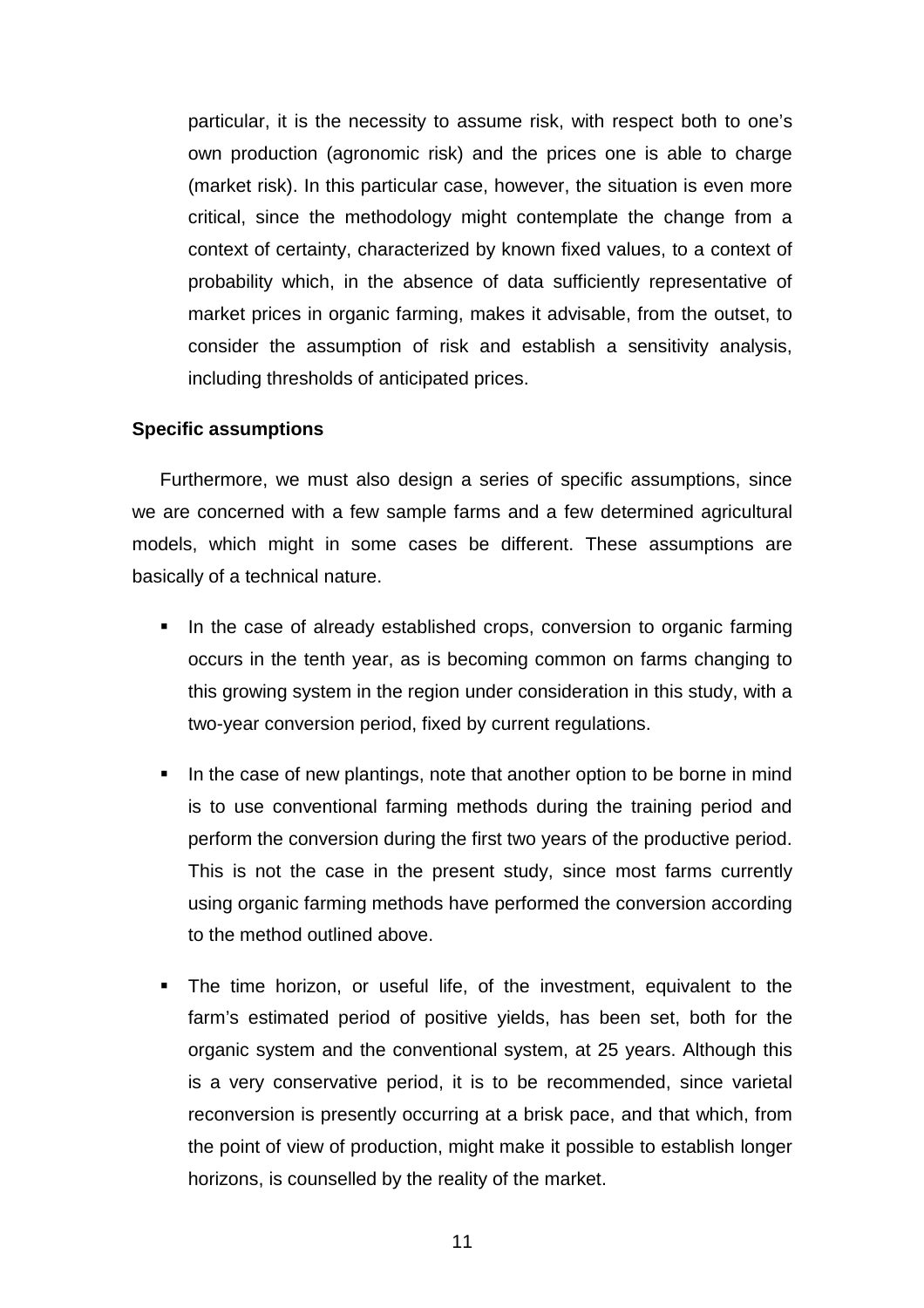- **Farming machinery is rented, because these are small farms, divided** into small plots, and so renting is the customary practice.
- The irrigation system is a specific local system, which is mostly found in new farms and is increasingly being installed in all of them.
- The planting frame is  $6 \times 4$ , since this is the frame that is becoming most popular for citrus production in the region addressed by this study.
- Two productive periods are used, covering the life of the farm: the socalled training period, and the full-production period, in which we estimate a constant average annual sold product (productive yield).
- The first period lasts for 5 years; the second for 20 years. This gives the 25-year time horizon for the investment indicated above.

#### **The indicators and how they are formulated**

- **Net Current Value** (NCV) is the difference between the cost of investment, which comprises both the cost of the planting proper and the discounted payments of the so-called training period, and the discounted cash flows, which represent the difference between receipts and payments. The formula used to obtain this value is the following:
	- For conventional farming:

$$
NCV_c = -K_0 - \sum_{j=1}^{3} \frac{P_j}{(1+i)^j} + \sum_{j=4}^{25} \frac{q_j p_j - P_j}{(1+i)^j}
$$

where:  $K_0 = \text{cost of investment.}$ 

- $P_i$  = payments made throughout the life of the investment.  $q_i$  = production achieved.  $p_i$  = price.
- $i =$  discount rate.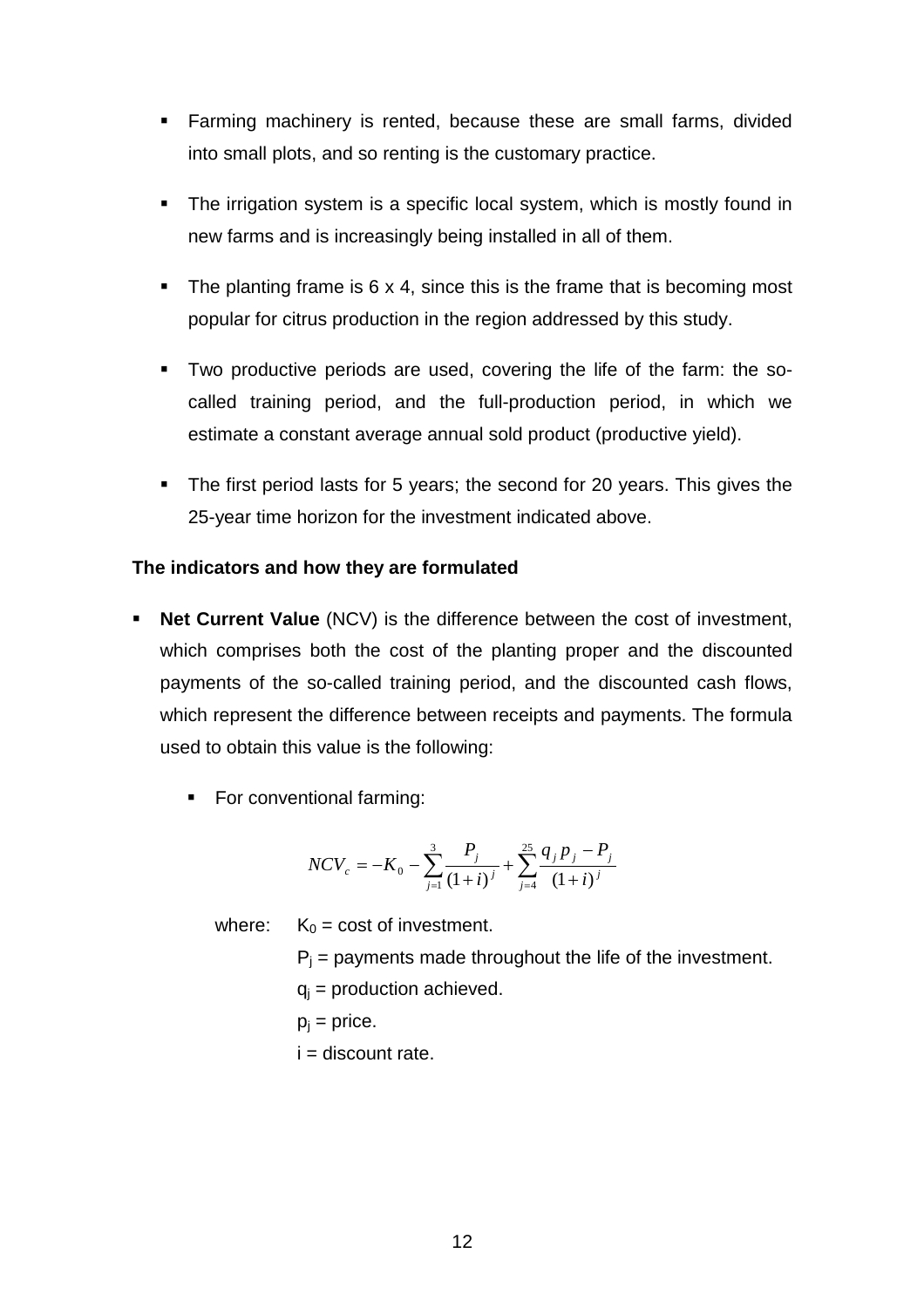• For organic farming:

$$
NCV_o = -K_0 - \sum_{j=1}^3 \frac{P_j}{(1+i)^j} + \sum_{j=4}^9 \frac{q_j p_j - P_j}{(1+i)^j} + \sum_{j=10}^{11} \frac{q_{0j} p_j - P_{oj}}{(1+i)^j} + \sum_{j=12}^{25} \frac{q_{0j} p_{oj} - p_{oj}}{(1+i)^j}
$$

where:  $K_0 = \text{cost of investment.}$ 

 $P_i$  = payments made with conventional growing system.

- $q_i$  = production achieved with conventional growing system.
- $p_i$  = price of product marketed as conventional.

 $P_{oi}$  = payments made with organic growing system.

 $q_{oj}$  = production achieved when growing system is organic.

 $p_{oi}$  = price of product marketed as organic.

 $i =$  discount rate.

- **Internal Rate of Return** (IRR), which is defined as the interest rate that, as a discount rate, would give an NCV of zero.
	- **For conventional farming:**

$$
0 = -K_0 - \sum_{j=1}^{3} \frac{P_j}{(1+i)^j} + \sum_{j=4}^{25} \frac{q_j p_j - P_j}{(1 + IRR)^j}
$$

where:  $K_0 = \text{cost of investment.}$ 

 $P_i$  = payments made throughout the life of the investment.

 $q_i$  = production obtained.

 $p_i$  = price.

IRR = internal rate of return.

• For organic farming:

$$
0 = -K_0 - \sum_{j=1}^3 \frac{P_j}{(1+i)^j} + \sum_{j=4}^9 \frac{q_j p_j - P_j}{(1+IRR)^j} + \sum_{j=10}^{11} \frac{q_{0j} p_j - P_{oj}}{(1+IRR)^j} + \sum_{j=12}^{25} \frac{q_{0j} p_{oj} - P_{oj}}{(1+IRR)^j}
$$

where:  $K_0 = \text{cost of investment.}$ 

 $P_i$  = payments made with conventional growing system.

 $q_i$  = production obtained with conventional growing system.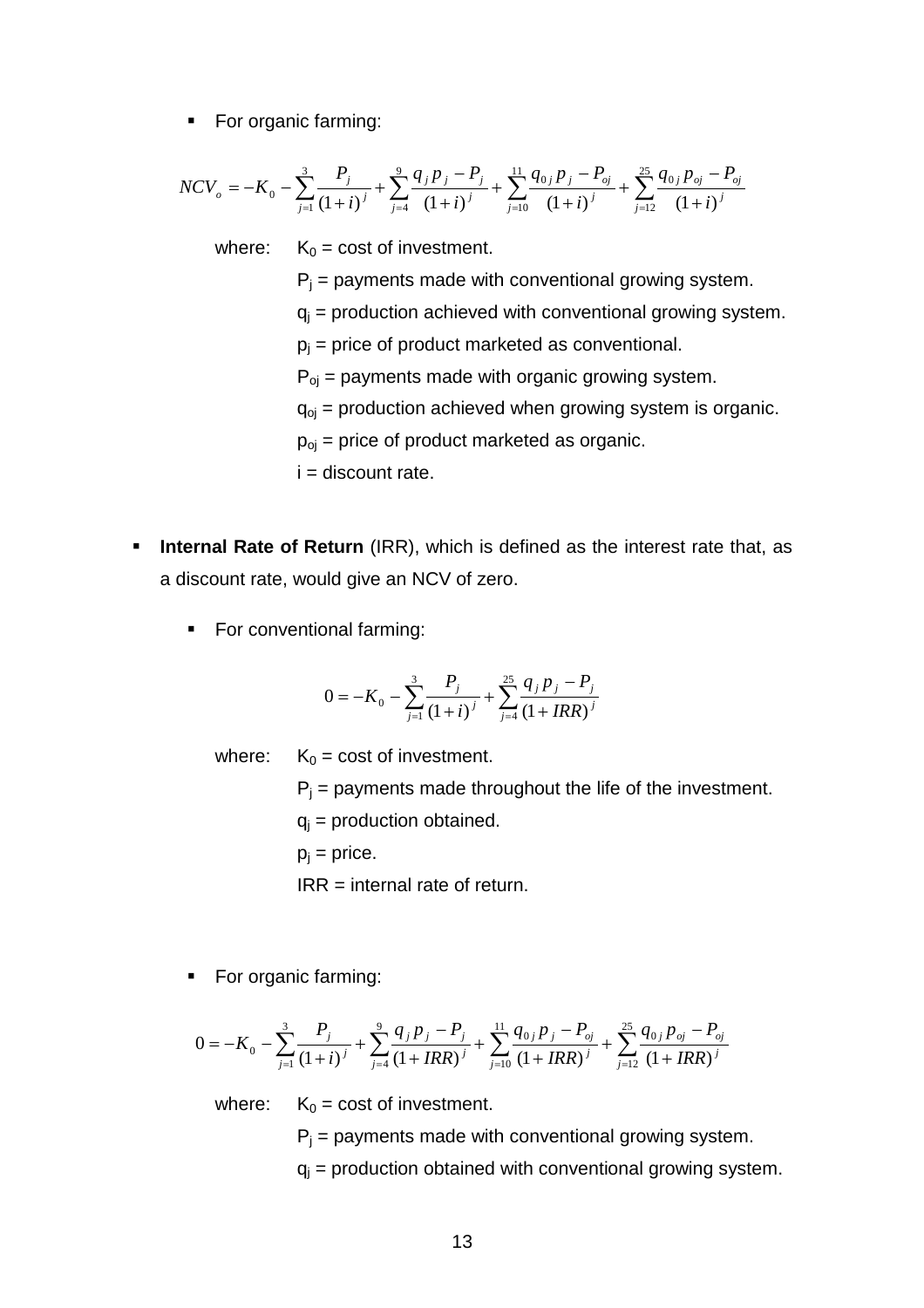- $p_i$  = price of product marketed as conventional.
- $P_{oj}$  = payments made with organic growing system.
- $q_{oj}$  = production obtained with organic growing system.
- $p_{oj}$  = price of product marketed as organic.
- IRR = Internal Rate of Return.
- **Recovery Period** (RP), which is defined as the time needed to recover the cost of the investment.
	- **For conventional farming:**

$$
RP = H \text{ where } K_0 = \sum_{j=1}^{3} \frac{P_j}{(1+i)^j} + \sum_{j=4}^{H} \frac{q_j p_j - P_j}{(1+i)^5}
$$

where:  $K_0 = \text{cost of investment.}$ 

 $P_i$  = payments made throughout the life of the investment.  $q_i$  = production achieved.  $p_i$  = price.  $H =$  recovery period.  $i =$  discount rate.

• For organic farming:

$$
RP = H \text{ where } K_0 = \sum_{j=1}^3 \frac{P_j}{(1+i)^j} + \sum_{j=4}^H \frac{q_j p_j - P_j}{(1+i)^j} + \sum_{j=10}^H \frac{q_{0j} p_j - P_{oj}}{(1+i)^j} + \sum_{j=12}^H \frac{q_{0j} p_{oj} - p_{oj}}{(1+i)^j}
$$

where:  $K_0 = \text{cost of investment.}$ 

 $P_i$  = payments made with conventional growing system.

- $q_i$  = production obtained with conventional growing system.
- $p_i$  = price of product marketed as conventional.
- $P_{oi}$  = payments made with organic growing system.

 $q_{oj}$  = production achieved with organic growing system.

- $p_{oj}$  = price of product marketed as organic.
- $H =$  recuperation period.
- $i =$  discount rate.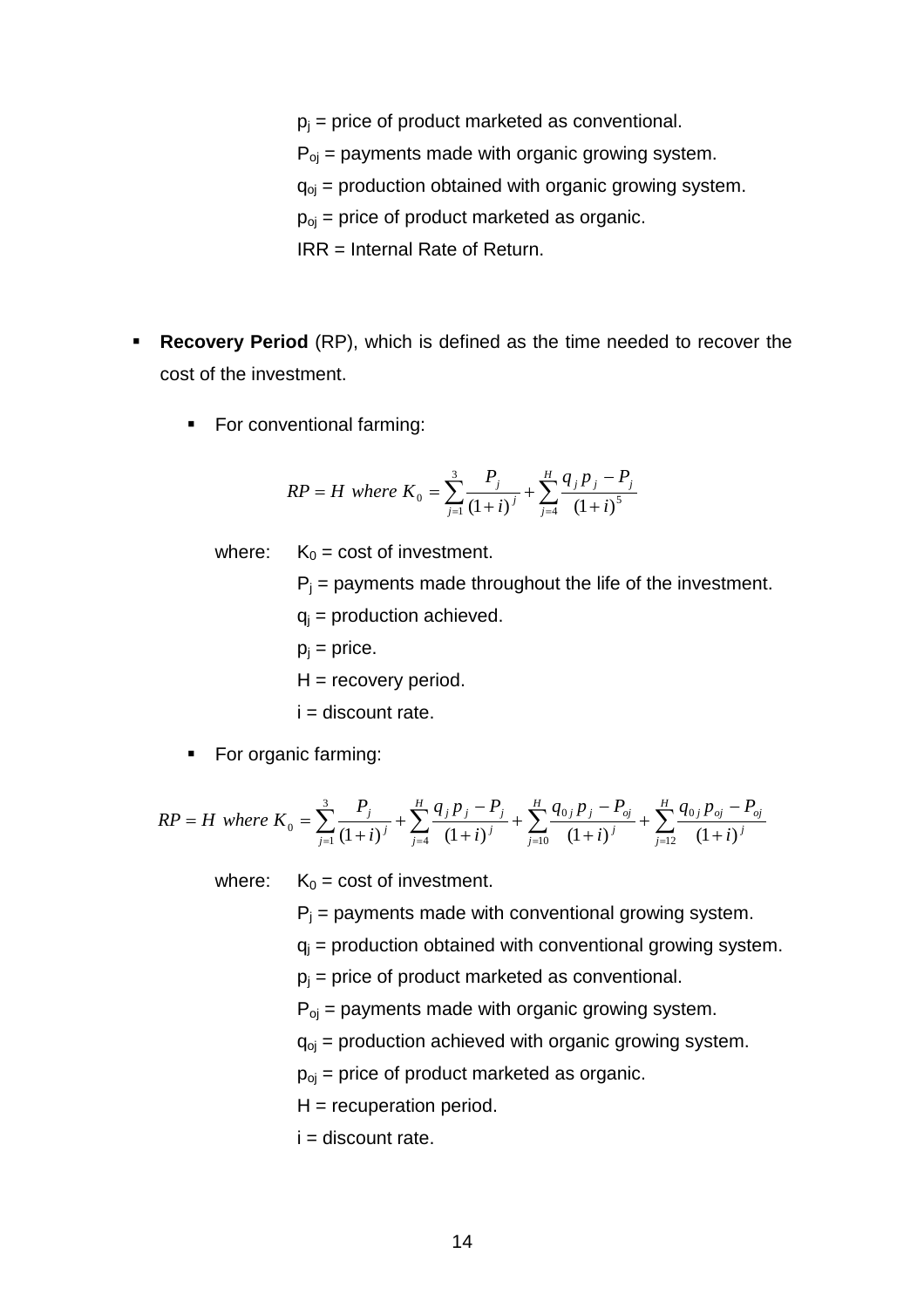## **3. Parameters**

## **3.1. Production costs as reference**

Regardless of the fact that the evaluation methodology to be employed is based on analysis of the financial flows generated by this productive activity during the period of time addressed by the said investment, the determination of production costs is an indispensable reference.

Traditionally, an initial analysis of the viability of a crop has been conducted by calculating its production costs per hectare, and by estimating its annual yield. This makes it possible to calculate so-called profitability thresholds, which are defined according to the cost structure used. Thus, if, within the said structure, we consider the so-called opportunity costs of the businessman (income from land, interest on invested capital, etc.), this threshold will be the price above which the businessman covers all his production costs, and thus can earn a profit through his business activity proper (Cabalero P., et al, 1992).

However, in order to be able to determine the flow of receipts and payments further out in time, and especially payments stemming from this productive activity, both initially and annually, we can use the cost structure, namely the so-called variable costs, as a reference for calculating them.

The cost system that we shall use (Caballero et al., 1992) is among the most widely accepted systems. With very slight differences, it is used in other highly respected studies of fruit crops (Caballero and De Miguel, 1988; Buxton and Del Campo, 1994), and corresponds to a structure of variable and fixed costs, classified by type (Tables IV and V).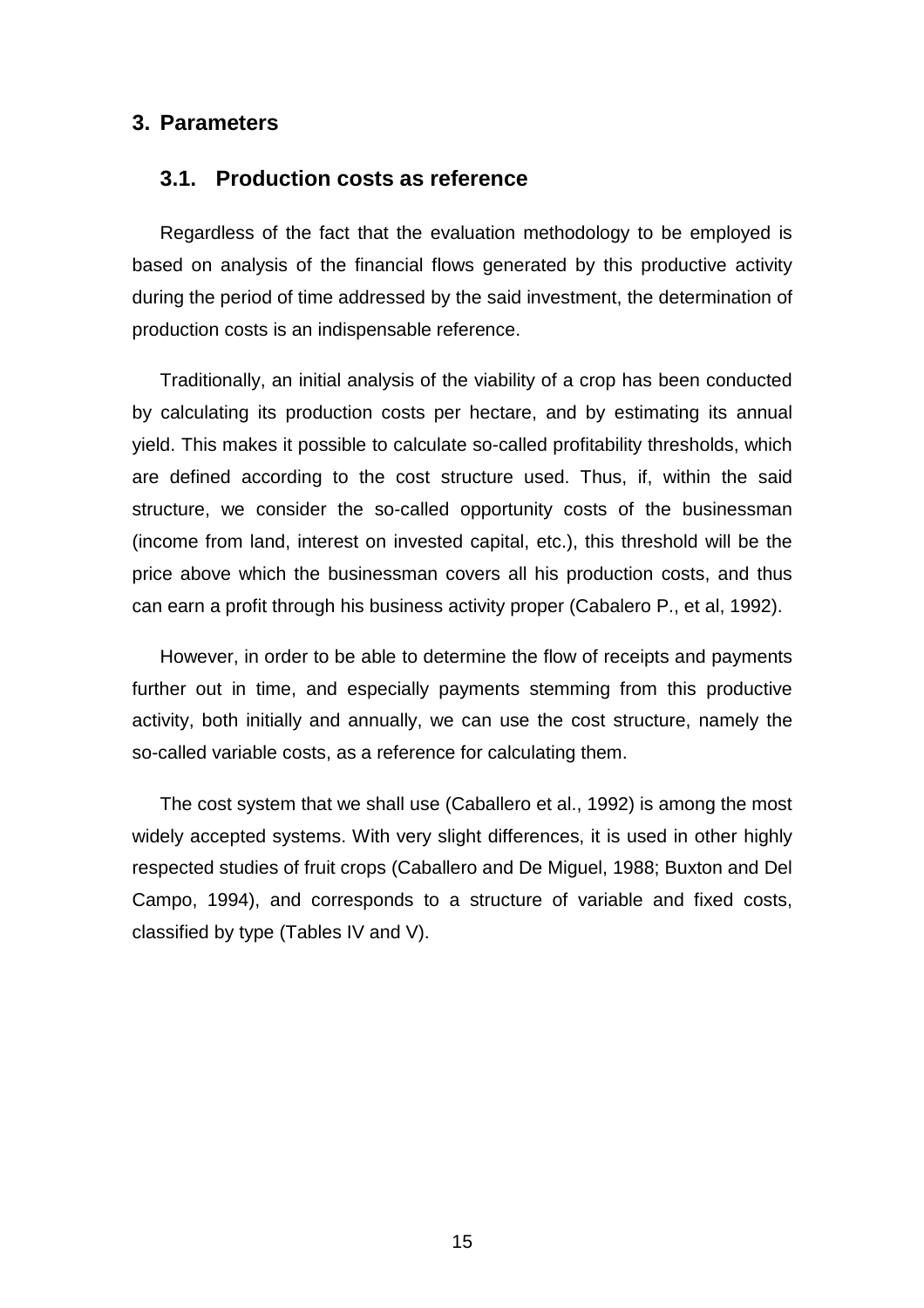## **Table IV**

# Costs of growing oranges (**€/Ha**)

|                                                                                            | <b>Conventional</b><br>production | Organic<br>production |
|--------------------------------------------------------------------------------------------|-----------------------------------|-----------------------|
| A. Variable costs of factors of production                                                 |                                   |                       |
| A.1. Raw materials                                                                         |                                   |                       |
| A.1.1. Irrigation water                                                                    | 961.62                            | 911.13                |
| A.1.2. Fertilizers                                                                         | 449.83                            | 991.67                |
| A.1.3. Insecticides, fungicides, herbicides,                                               | 814.01                            | 77.43                 |
| A.1.4. Other inputs                                                                        | 48.08                             | 48.08                 |
| A.2. Labour (includes irrigation, pruning, treatments,<br>labour and machinery rental)     | 1 038.49                          | 2 604.86              |
| Total variable costs of factors of production                                              | 3 312.03                          | 4 633.17              |
| B. Interest on working capital (annual, taking into<br>account duration of average period) | 96.60                             | 115.83                |
| C. Fixed costs                                                                             |                                   |                       |
| C.1. Amortization of planting                                                              | 100.97                            | 100.97                |
| C.2. Interest on planting                                                                  | 63.11                             | 63.11                 |
| C.3. Amortization of capital for equipment                                                 | 360.61                            | 360.61                |
| C.4. Interest on capital for equipment                                                     | 90.15                             | 90.15                 |
| C.5. Costs of replacing trees and maintaining<br>equipment                                 | 60.10                             | 60.10                 |
| C.6. Income from land                                                                      | 480.81                            | 480.81                |
| C.7. Taxes and insurance                                                                   | 240.40                            | 240.40                |
| C.8. Certification                                                                         |                                   | 6.01                  |
| <b>Total fixed costs</b>                                                                   | 1 396.15                          | 1 402.16              |
| D. Total costs $(2 + 3 + 4 + 5)$                                                           | 4 804.79                          | 6 151.16              |

Source: Authors, based on Caballero P., De Miguel M. D., Juliá J. F., 1992.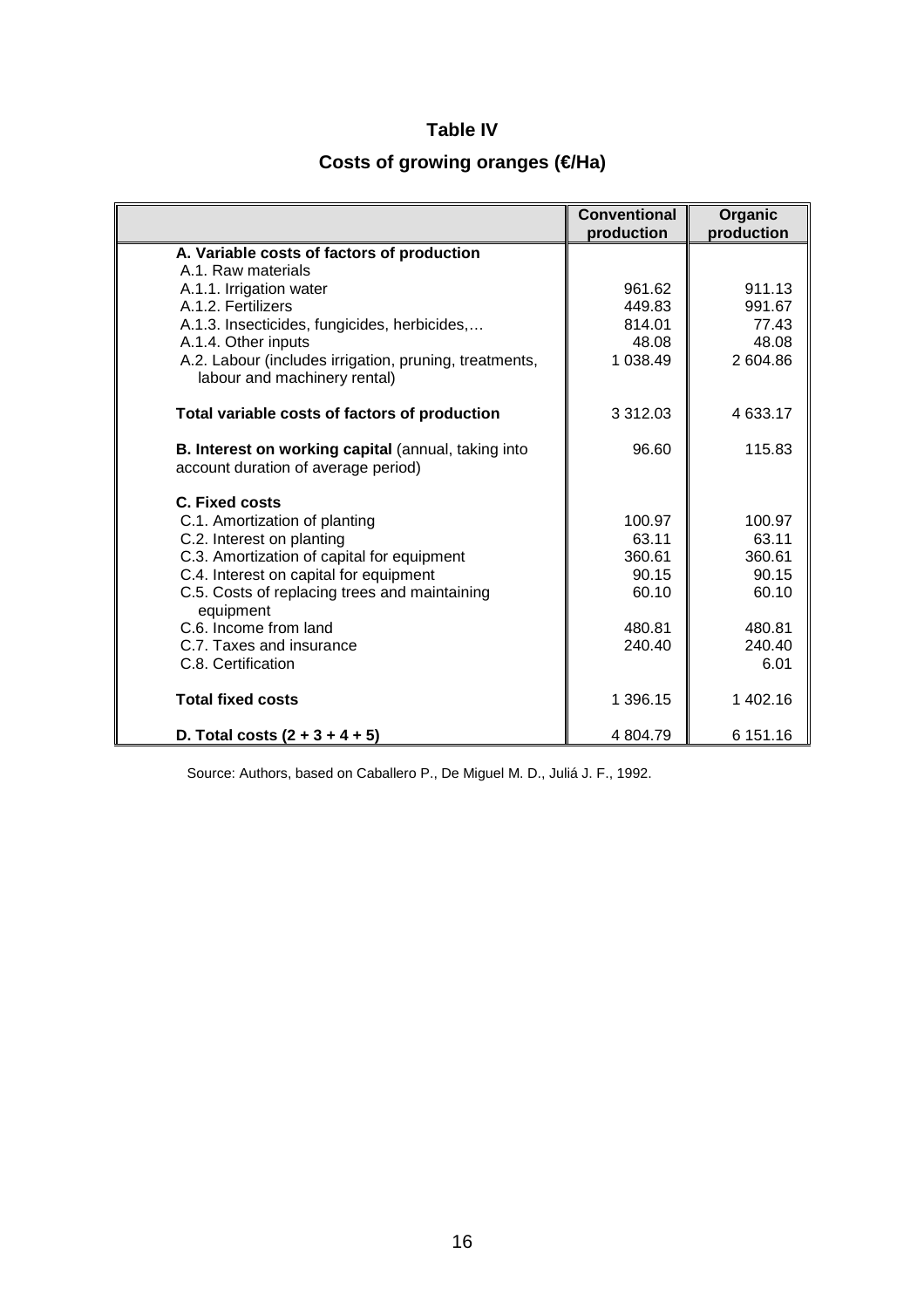#### **Table V**

#### **Costs of growing mandarins (€Ha)**

|                                                                                                   | Conventional<br>production | Organic<br>production |
|---------------------------------------------------------------------------------------------------|----------------------------|-----------------------|
| A. Variable costs of factors of production                                                        |                            |                       |
| A.1. Inputs                                                                                       |                            |                       |
| A.1.1. Irrigation water                                                                           | 961.62                     | 911.13                |
| A.1.2. Fertilizers                                                                                | 449.83                     | 991.67                |
| A.1.3. Insecticides, fungicides, herbicides,                                                      | 1 098.91                   | 104.53                |
| A.1.4. Other inputs                                                                               | 48.08                      | 48.08                 |
| A.2. Labour (includes irrigation, pruning, treatments,<br>labour and machinery rental)            | 1 225.42                   | 3 073.73              |
| Total variable costs of factors of production                                                     | 3783.86                    | 5 129.15              |
| <b>B. Interest on working capital (annual, taking into</b><br>account duration of average period) | 94.59                      | 128.23                |
| C. Fixed costs                                                                                    |                            |                       |
| C.1. Amortization of planting                                                                     | 111.07                     | 111.07                |
| C.2. Interest on planting                                                                         | 69.42                      | 69.42                 |
| C.3. Amortization of capital for equipment                                                        | 360.61                     | 360.61                |
| C.4. Interest on capital for equipment                                                            | 90.15                      | 90.15                 |
| C.5. Costs of replacing trees and maintaining<br>equipment                                        | 10 400                     | 10 400                |
| C.6. Income from land                                                                             | 62.51                      | 62.51                 |
| C.7. Taxes and insurance                                                                          | 480.81                     | 480.81                |
| C.8. Certification                                                                                |                            | 6.01                  |
| <b>Total fixed costs</b>                                                                          | 1 430.59                   | 1436.60               |
| D. Total costs $(2 + 3 + 4 + 5)$                                                                  | 5 309.05                   | 6.693.97              |

Source: Authors, based on Caballero P., De Miguel M.D., Juliá J.F., 1992.

The following is a description of all categories listed in the cost tables:

*A. Variable costs of factors of production:* This represents all variable factors of production. For the sake of greater clarity, it has been broken down into different subcategories.

*A.1. Inputs*: This category represents the costs generated by inputs – that is, the value of all inputs immobilized during the productive process.

*A.2. Labour:* Includes total costs of the labour required during the production cycle to perform farming tasks. Also included is the cost of renting machinery, since this is the traditional practice whenever the work to be performed is hired out in this manner.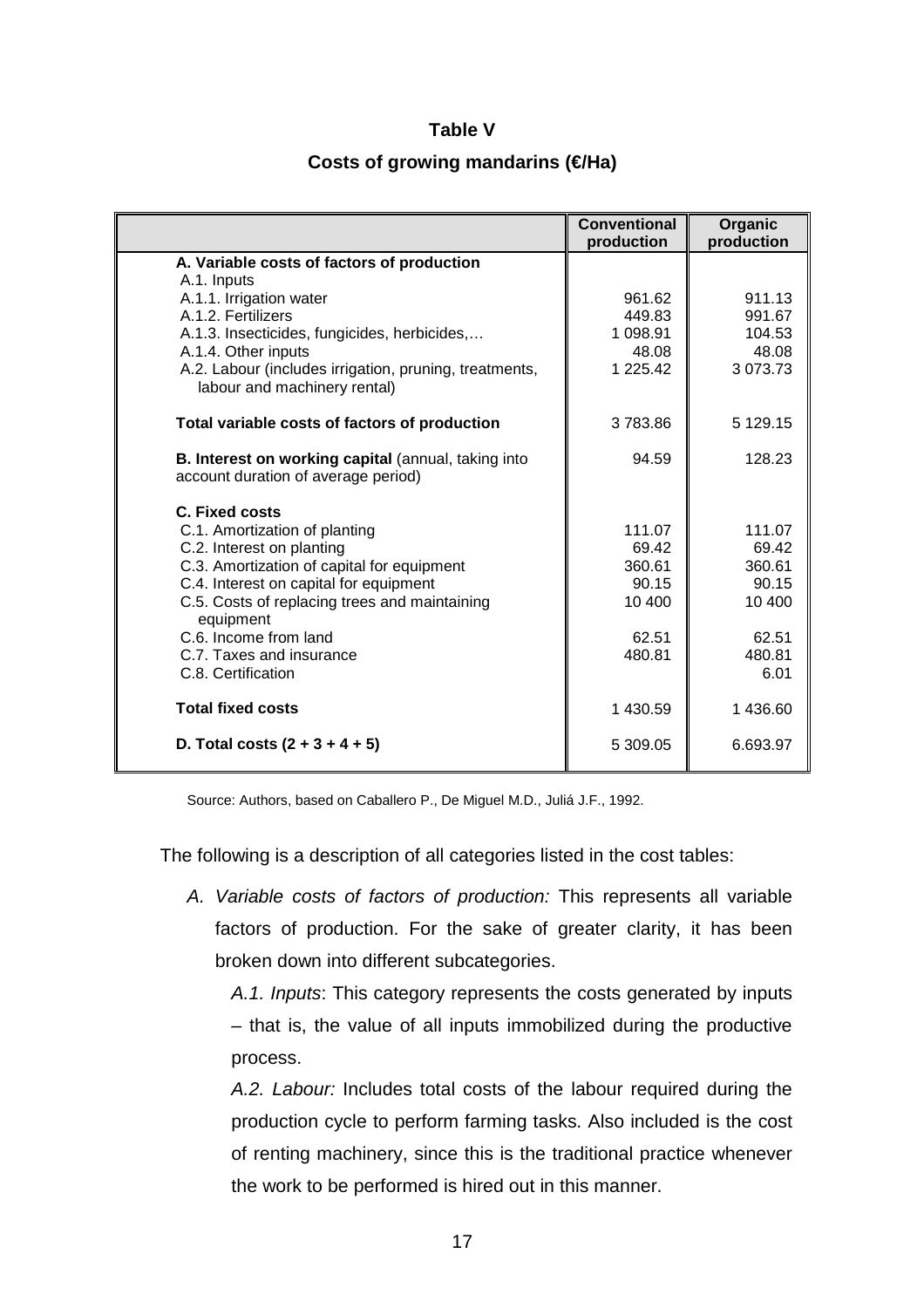*B. Interest on working capital*: This is an opportunity cost. Working capital comprises the combined costs generated by factors of production invested during the production period, and which are used up in a single process. Since this is a form of capital, it generates certain costs in the form of interest, which naturally depend on the interest rate applied and the time that the investments of each factor remain immobilized during the production period - that is, the time taken to recover the capital invested in each factor, through the sale of the product obtained.

With regard to the interest rate, the base generally used is the price of money, as per bank and savings banks loans, which we shall set at 5 percent.

The immobilization time is defined as the average or maturity period of the production process, and is calculated as the average of the product of each capital invested in the factors used and the time taken to recover the said capital, weighted with the sum of the invested capital. We shall use 7 months for oranges and 6 months for mandarins.

*C. Fixed costs*: This category includes all costs related to fixed factors of production. For the sake of greater clarity and ease of understanding, we have broken down these costs into different subcategories.

*C.1. Amortization of planting and C.2. Interest on planting:* These categories reflect the fact that, since wood crops are regarded as an investment, their cost is attributable throughout the entire life of that investment.

In order to calculate the amortization cost, as a way to account for the depreciation of the planting, any of the familiar methods may be applied, the most commonly used being the "constant quotas" method, which amounts to nothing more than dividing the quoted value by the number of years of the investment.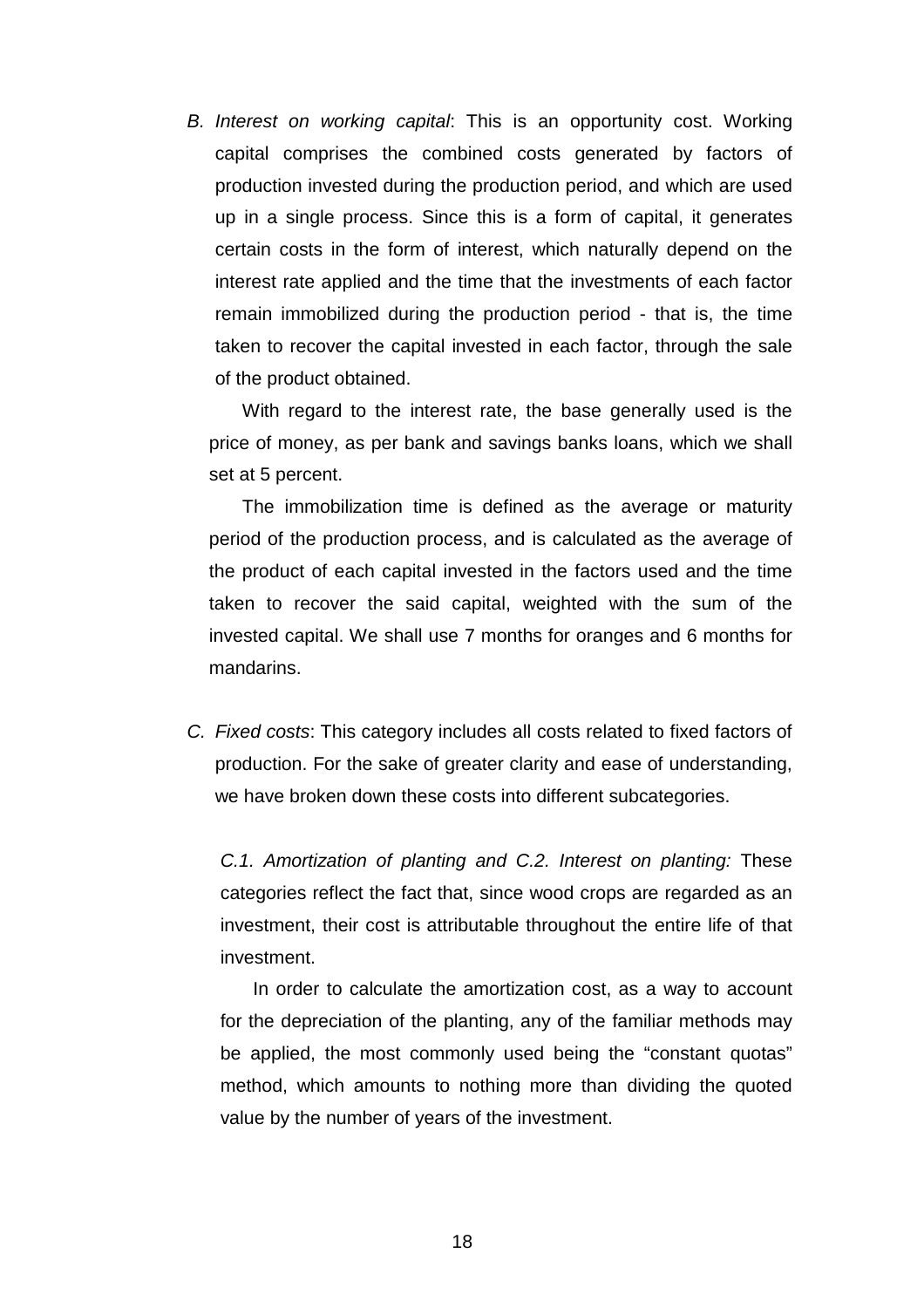The interest, as an opportunity cost, will be calculated by applying the rate considered at half the value of the planting, with a view to distributing it evenly through the years.

*C.3. Amortization of capital for equipment and C.4. Interest on capital for equipment:* This is similar to the case of planting, but it must be remembered that the value of the equipment is not that of its components, but that of the components plus the costs of their installation and start-up.

*C.5. Costs of replacing trees and maintaining equipment*: This is a fixed cost, as it is regarded as necessary for the proper conservation of the farm.

*C.6. Income from land*: This category is regarded as an opportunity cost to the businessman. It is given by the most common market rental values for rural property.

*C.7. Taxes and insurance:* This includes taxes, insurance and expenses made to paid to local authorities and other administrative bodies (Property Tax, Social Security,…).

*C.8. Certification:* This is the cost incurred by the farmer to have his or her land certified as organic by the Organic Farming Board, which is the agency responsible for inspecting land and verifying the nature of the growing method used.

In this context, note that, although the established cost, as set out in Tables IV and V, is €6/Ha, registration with the Organic Farming Board requires a single payment of €90.15, regardless of the surface area registered for organic farming.

*D. Total costs*: Shows the sum of all the aforementioned costs.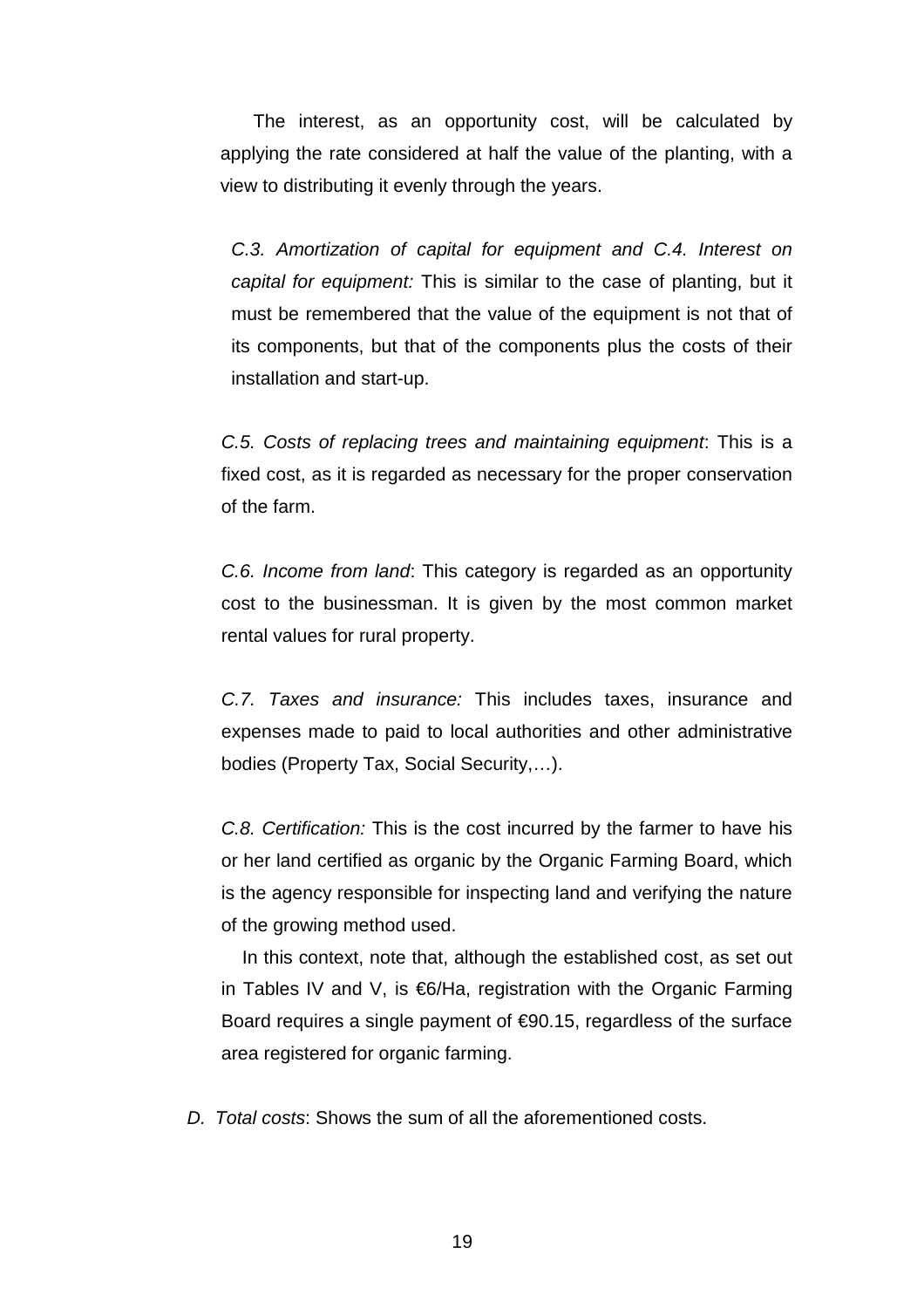#### **3.2. Investment receipts and costs**

Using the technical elements employed in defining the farms addressed in this study, and in accordance with the assumptions made, we can determine the economic parameters defining the investment.

First, we determined the so-called investment cost, or the outlay needed to set the investment in motion. In our case, this payment is limited to the cost of the seedlings and the labour required to plant them, as well as irrigation equipment (Table VI). This investment cost, which is based on the assumption that the conventional growing system will be used until the ninth growing year, will not vary if the investment analysis is carried out with the conventional growing system and the organic growing system.

|                        | Orange      | <b>Mandarin</b> |
|------------------------|-------------|-----------------|
| Planting               | 2 5 2 4 2 5 | 2 776.68        |
| Installation           | 3 606.07    | 3 606.07        |
| <b>Investment cost</b> | 6 130.32    | 6 382.75        |

| <b>Table VI</b>       |  |
|-----------------------|--|
| Investment cost (€Ha) |  |

Source: Authors, based on consultations with experts.

The flow of receipts and payments generated by the investment during the investment's life will give the so-called cash flows. In this regard, it should be mentioned that in addition to ordinary receipts and payments, extraordinary receipts and payments, stemming from the renovation of equipment during the life of the investment, will also be taken into account.

To determine receipts, we began with the data provided by the farms analysed, and compared that data with figures provided in other studies (Caballero P. et al, 1992, and Roselló J., Domínguez A., and Gascón A., 2000). We did not observe any significant differences. We followed the same procedure with regard to prices (Tables VII, VIII, IX and X), taking the average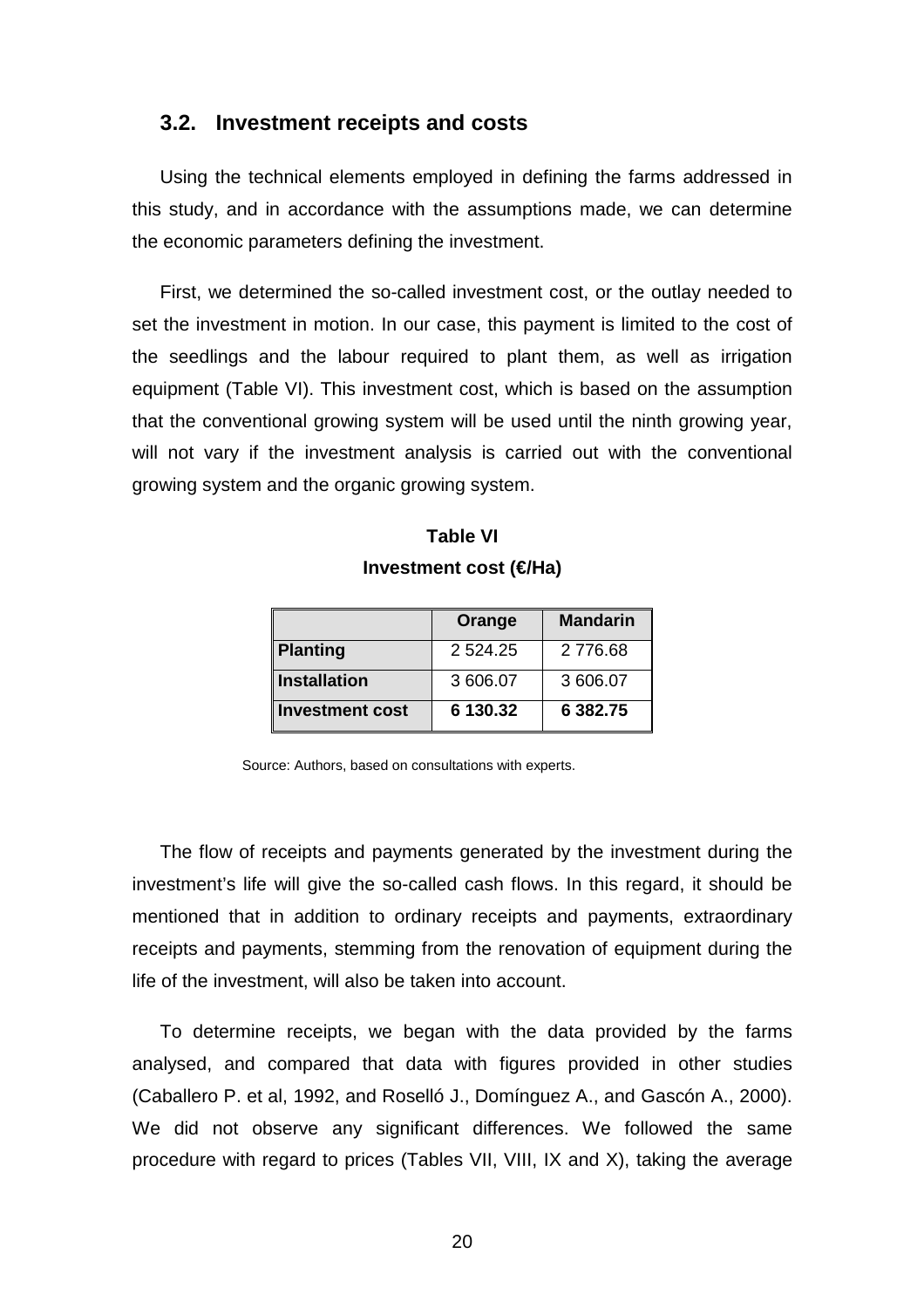prices earned in the field by the farms studied, and comparing them with those published by the Organic Farming Board of the Valencia Region, for some of its registered farmers. Although we did find a few slight differences, they are scarcely worthy of mention (Annex IV). Thus, for the present study, we shall use sensitivity analysis, with variation intervals, having also noted that they undergo a greater variation, both by season and market.

With respect to production yields, although a slight reduction in yields was observed for organic crops, in the farms studied, the experts consulted (Agricultural College of the Autonomous Government of Valencia) say that in a favourable agro-environmental context, and with appropriate management and technology, that fall in production would occur between the first three and four years after conversion, with the yield recovering thereafter.

Nevertheless, it should be noted that a favourable environment is found with plots of a certain size, which allows a certain degree of isolation of the crop in terms of the effects of conventional agriculture of surrounding plots of land since, on small farms located in production zones where most farmers practise conventional agriculture, it is hard to imagine that a favourable ecosystem can be created.

In the light of all these factors, we shall assume that yields will fall over the first four years after conversion, but will then rise to levels close (ninety percent) to those earned with the conventional growing system.

|                           | Years 1–3 | Year 4 | Year 5 | Years 6-25 |
|---------------------------|-----------|--------|--------|------------|
| <b>Production (Kg/Ha)</b> | $---$     | 10 000 | 20 000 | 36 000     |
| Price (€Kg)               | 0.21      | 0.21   | 0.21   | 0.21       |
| Receipts (€Ha)            | ---       | 2 100  | 4 200  | 7 560      |

#### **Table VII**

#### **Normal receipts of growing oranges using the conventional system**

Source: Authors, based on data provided by the farms consulted.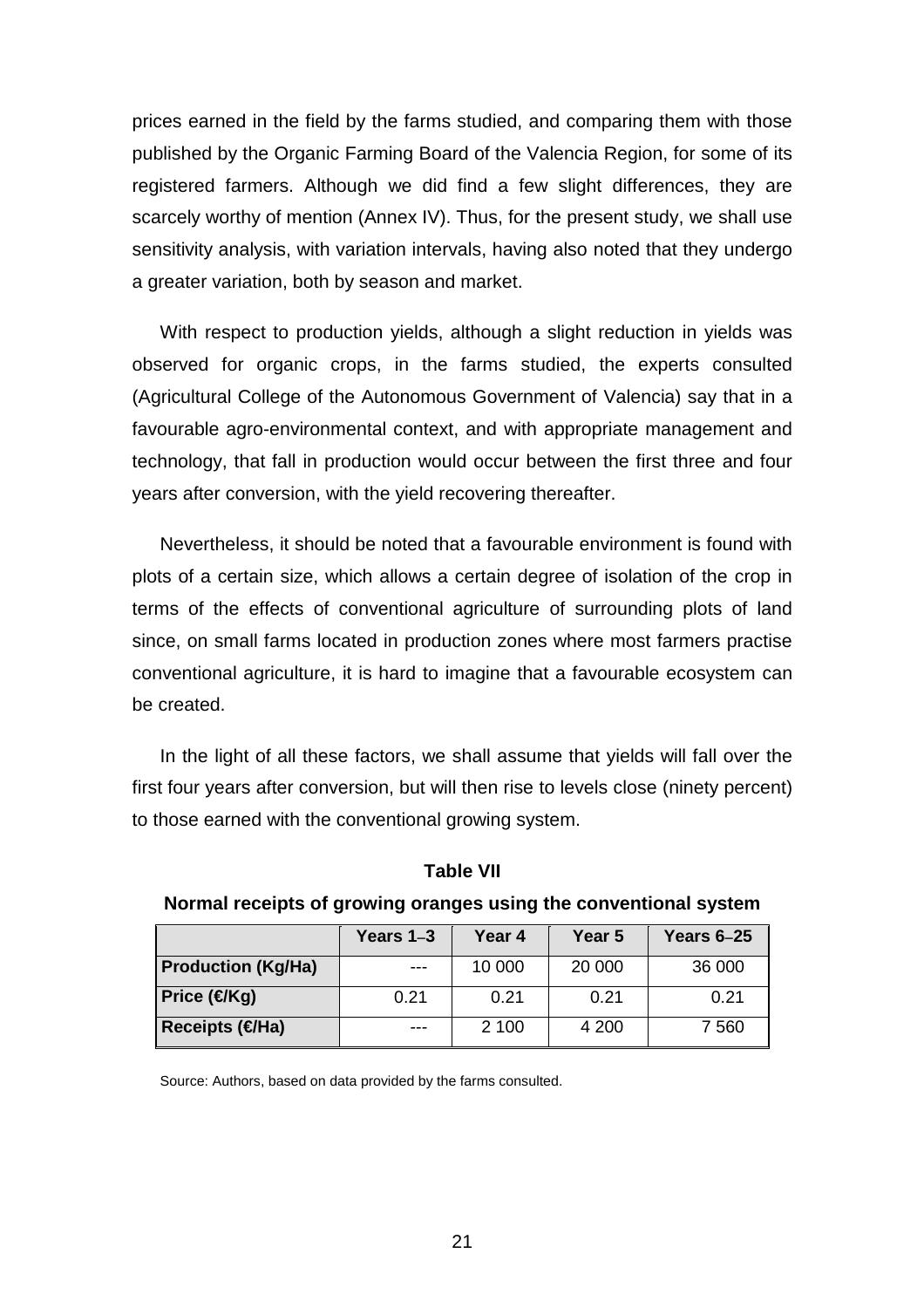#### **Table VIII**

|                               | Years 1-3 | Year 4 | Year 5 | Years 6-9 | <b>Years 10-11</b> | <b>Years 12–13</b> | <b>Years 14–25</b> |
|-------------------------------|-----------|--------|--------|-----------|--------------------|--------------------|--------------------|
| Production (Kg/Ha)            | $---$     | 10 000 | 20 000 | 36 000    | 29 000             | 29 000             | 32 500             |
| Price ( $\bigcirc$ Kg)        | 0.21      | 0.21   | 0.21   | 0.21      | 0.21               | 0.27               | 0.27               |
| ∥Receipts ( <del>€</del> /Ha) | $---$     | 2 100  | 4 200  | 7 560     | 6090               | 7830               | 8775               |

#### **Normal receipts of growing oranges using the organic system**

Source: Authors, based on data provided by the farms consulted.

#### **Table IX**

#### **Normal receipts of growing mandarins under the conventional system**

|                           | Years 1-3 | Year 4  | Year 5  | <b>Years 6-25</b> |
|---------------------------|-----------|---------|---------|-------------------|
| <b>Production (Kg/Ha)</b> | ---       | 14 000  | 22 000  | 28 000            |
| Price (€Kg)               | 0.38      | 0.38    | 0.38    | 0.38              |
| Receipts (€Ha)            | ---       | 5 3 2 0 | 8 3 6 0 | 10 640            |

Source: Authors, based on data provided by the farms consulted.

#### **Table X**

#### **Normal receipts of growing mandarins under the organic system**

|                           | Years 1-3 | Year 4  | Year 5  | Years 6-9 | <b>Years 10-11</b> | <b>Years 12-13</b> | <b>Years 14-25</b> |
|---------------------------|-----------|---------|---------|-----------|--------------------|--------------------|--------------------|
| <b>Production (Kg/Ha)</b> | $- - -$   | 14 000  | 22 000  | 28 000    | 22 500             | 22 500             | 25 000             |
| Price $(\oplus Kg)$       | 0.38      | 0.38    | 0.38    | 0.38      | 0.38               | 0.50               | 0.50               |
| Receipts $(\bigoplus$ Ha) | $---$     | 5 3 2 0 | 8 3 6 0 | 10 640    | 8 5 5 0            | 11 250             | 12 500             |

Source: Authors, based on data provided by the farms consulted.

With regard to the costs of citrus farming, it should be noted that they do not match total estimated costs, since some fixed costs are not shown as such. The cash criterion used in this methodology does not match that of accrued interest. Thus, instead, we consider the initial cost of investment and of extraordinary receipts and payments, which includes equipment renovation (Tables XI, XII, XIII and XIV).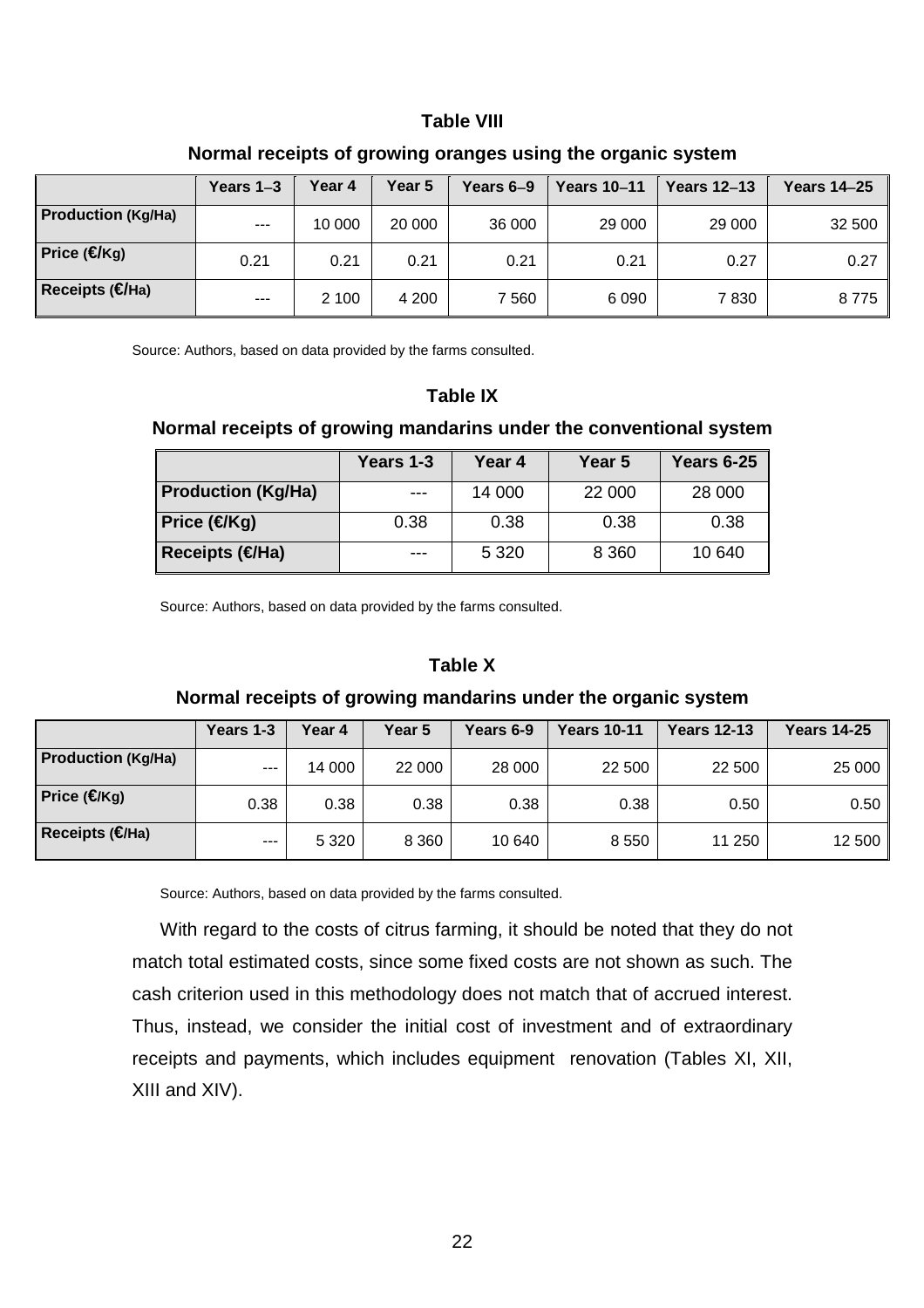#### **Table XI**

|                                             | Year 1   | Year <sub>2</sub> | Year <sub>3</sub> | Year 4  | Year <sub>5</sub> | <b>Years 6-25</b> |
|---------------------------------------------|----------|-------------------|-------------------|---------|-------------------|-------------------|
| <b>Inputs</b>                               |          |                   |                   |         |                   |                   |
| <b>Irrigation water</b>                     | 95.17    | 201.16            | 380.68            | 666.22  | 857.04            | 961.62            |
| <b>Fertilizers</b>                          | 191.12   | 221.65            | 280.97            | 368.24  | 421.09            | 449.83            |
| Insecticides,<br>fungicides,<br>herbicides, | 115.10   | 115.10            | 504.59            | 664.69  | 664.69            | 814.01            |
| <b>Other inputs</b>                         | 33.06    | 36.06             | 39.07             | 42.07   | 45.08             | 48.08             |
| Labour $1$                                  | 735.64   | 786.36            | 846.32            | 912.70  | 975.74            | 1 038.49          |
| Rep. trees/M. instal.                       | 36.06    | 48.08             | 60.10             | 60.10   | 60.10             | 60.10             |
| <b>Taxes and insurance</b>                  | 240.40   | 240.40            | 240.40            | 240.40  | 240.40            | 240.40            |
| <b>Total payments</b>                       | 1 446.55 | 648.81<br>1       | 2 3 5 2 . 1 3     | 2954.42 | 3 264.14          | 3 612.53          |

## Normal costs of growing oranges using the conventional system (€Ha)

 $1$  (includes irrigation, pruning, treatments, labour and machinery rental)

Source: Authors, based on data provided by the farms consulted.

## **Table XII**

**Normal costs <sup>1</sup> of growing oranges under the organic system (€Ha)** 

|                                          | Year 10  | <b>Years 11-25</b> |
|------------------------------------------|----------|--------------------|
| <b>Inputs</b>                            |          |                    |
| <b>Irrigation water</b>                  | 911.13   | 911.13             |
| <b>Fertilizers</b>                       | 991.67   | 991.67             |
| Insecticides, fungicides,<br>herbicides, | 77.43    | 77.43              |
| <b>Other inputs</b>                      | 48.08    | 48.08              |
| Labour <sup>2</sup>                      | 2 604.86 | 2 604.86           |
| Rep. trees/M. instal.                    | 60.10    | 60.10              |
| <b>Taxes and insurance</b>               | 240.40   | 240.40             |
| <b>Certification</b>                     | 96.16    | 6.01               |
| <b>Total costs</b>                       | 5 029.83 | 4939.68            |

<sup>1</sup> Payments for years 1-9 match those of the conventional growing system, under the hypothesis with which we are working.

 $2$  (includes irrigation, pruning, treatments, labour and machinery rental)

Source: Authors, based on data provided by the farms consulted.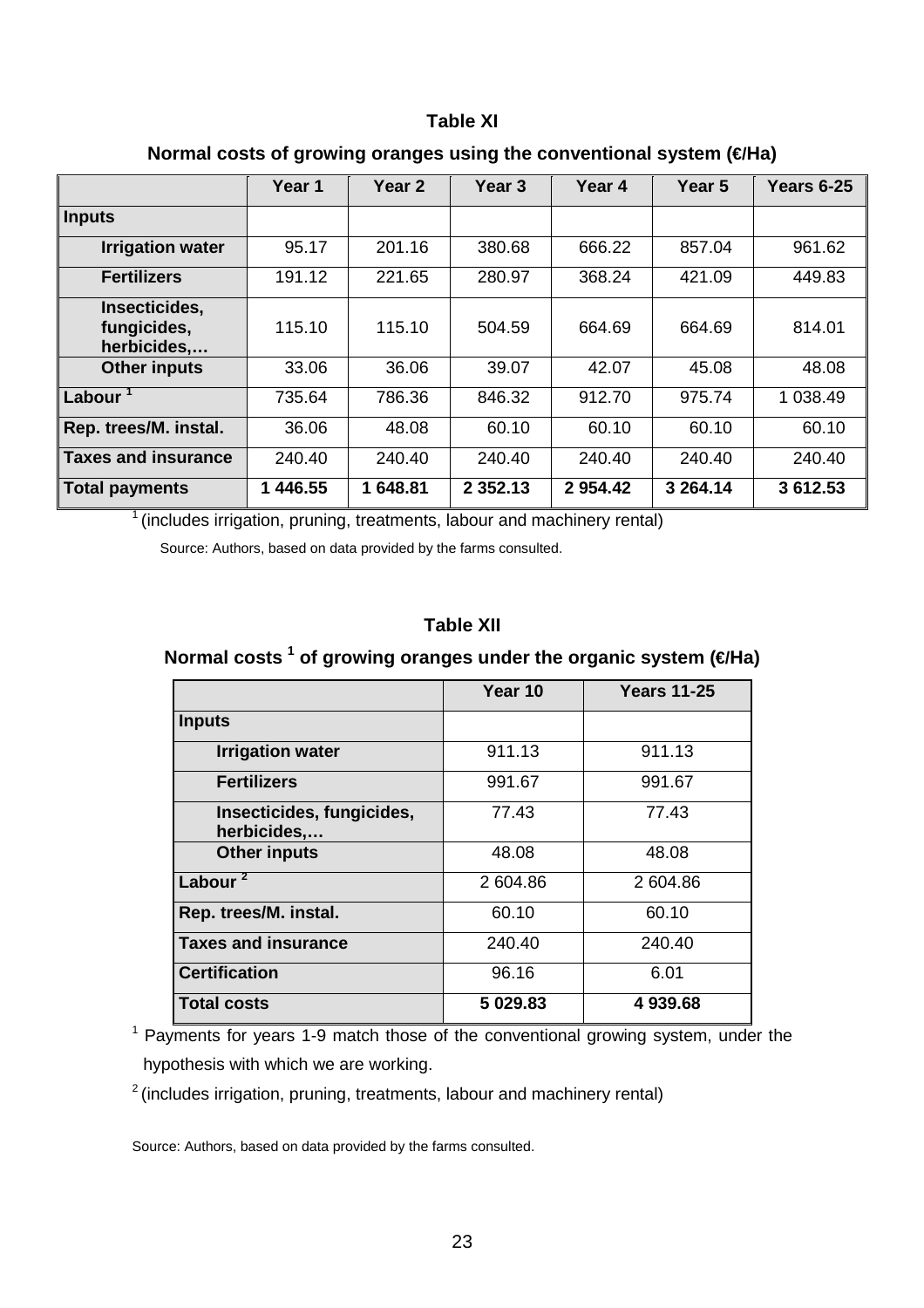#### **Table XIII**

|                                             | Year 1   | Year <sub>2</sub> | Year <sub>3</sub> | Year 4   | Year <sub>5</sub> | Years 6-25 |
|---------------------------------------------|----------|-------------------|-------------------|----------|-------------------|------------|
| Inputs                                      |          |                   |                   |          |                   |            |
| <b>Irrigation water</b>                     | 95.17    | 201.16            | 380.68            | 666.22   | 857.04            | 961.62     |
| <b>Fertilizers</b>                          | 191.12   | 221.65            | 280.97            | 368.24   | 421.09            | 449.83     |
| Insecticides,<br>fungicides,<br>herbicides, | 137.33   | 145.02            | 635.79            | 837.51   | 837.51            | 1 098.91   |
| <b>Other inputs</b>                         | 37.26    | 39.07             | 43.27             | 44.47    | 46.88             | 48.08      |
| Labour <sup>1</sup>                         | 845.98   | 934.37            | 973.26            | 1 049.60 | 122.10<br>1       | 1 225.42   |
| Rep. trees/M. instal.                       | 36.06    | 49.28             | 62.51             | 62.51    | 62.51             | 62.51      |
| Taxes and insurance                         | 256.03   | 265.03            | 256.03            | 256.03   | 256.03            | 256.03     |
| <b>Total costs</b>                          | 1 598.96 | 1846.59           | 2 632.51          | 3 284.59 | 3 603.16          | 4 102.40   |

## Normal costs of growing mandarins under the conventional system (**€/Ha**)

 $1$  (includes irrigation, pruning, treatments, labour and machinery rental)

Source: Authors, based on data provided by the farms consulted.

#### **Table XIV**

## **Normal costs <sup>1</sup> of growing mandarins under the organic system (€/Ha)**

|                                          | Year 10       | <b>Years 11-25</b> |
|------------------------------------------|---------------|--------------------|
| <b>Inputs</b>                            |               |                    |
| <b>Irrigation water</b>                  | 911.13        | 911.13             |
| <b>Fertilizers</b>                       | 991.67        | 991.67             |
| Insecticides, fungicides,<br>herbicides, | 104.53        | 104.53             |
| <b>Other inputs</b>                      | 48.08         | 48.08              |
| Labour <sup>2</sup>                      | 3 0 7 3 . 7 3 | 3 0 7 3 . 7 3      |
| Rep. trees/M. instal.                    | 62.51         | 62.51              |
| <b>Taxes and insurance</b>               | 256.03        | 256.03             |
| <b>Certification</b>                     | 96.16         | 6.01               |
| <b>Total payments</b>                    | 5 543.84      | 5 453.69           |

<sup>1</sup> Payments for years 1-9 match those of the conventional growing system, under the hypothesis with which we are working.

<sup>2</sup> (includes irrigation, pruning, treatments, labour and machinery rental)

Source: Authors, based on data provided by the farms consulted.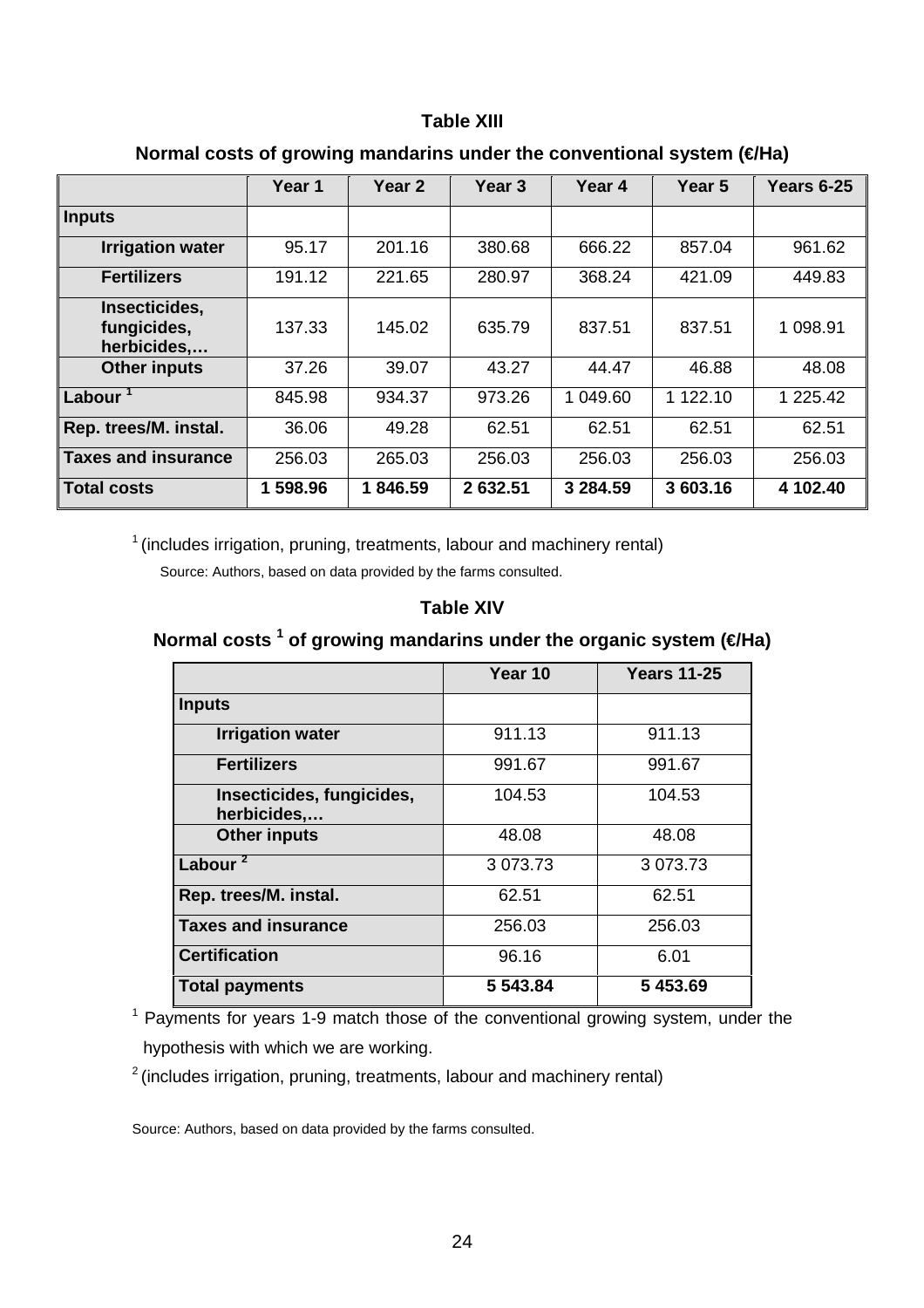The extraordinary receipts and payments generated by the investment consist of those stemming from the renovation of equipment, produced over the life of the investment. In this case, therefore, they will be determined by the renovation of the irrigation system, which has a useful life of 10 years, which will require two renovations, with a residual value of 10 percent for the first two renovations, and 60 percent at the end of the investment's life (Table XV).

The subsidy that may be granted to organic farmers could constitute an additional extraordinary receipt to be considered during the years in which it's granted. It should be noted, however, that since the aforementioned subsidy is suspended (as noted in the first part of our report), it has been decided not to include it in our analysis, although everything points to the approval of further aid in the future. Annex I shows the economic and financial evaluation incorporating the subsidy level that has been granted in the past.

**Table XV Extraordinary receipts and payments (€Ha)** 

|                 | Year 10  | Year 20  | Year 25  |
|-----------------|----------|----------|----------|
| <b>Receipts</b> | 360.61   | 360.61   | 2 163.64 |
| Payments        | 3 606.07 | 3 606.07 |          |

Source: Authors.

## **4. Results**

# **4.1. Financial comparison of conventional and organic systems**

In accordance with the methodology used and the economic parameters established on the basis of the general and specific assumptions, and the technical and economic elements of the project, we shall now proceed to determine the selected indicators. In the case of the NCV and the Recovery Period, it is necessary to define the interest rate.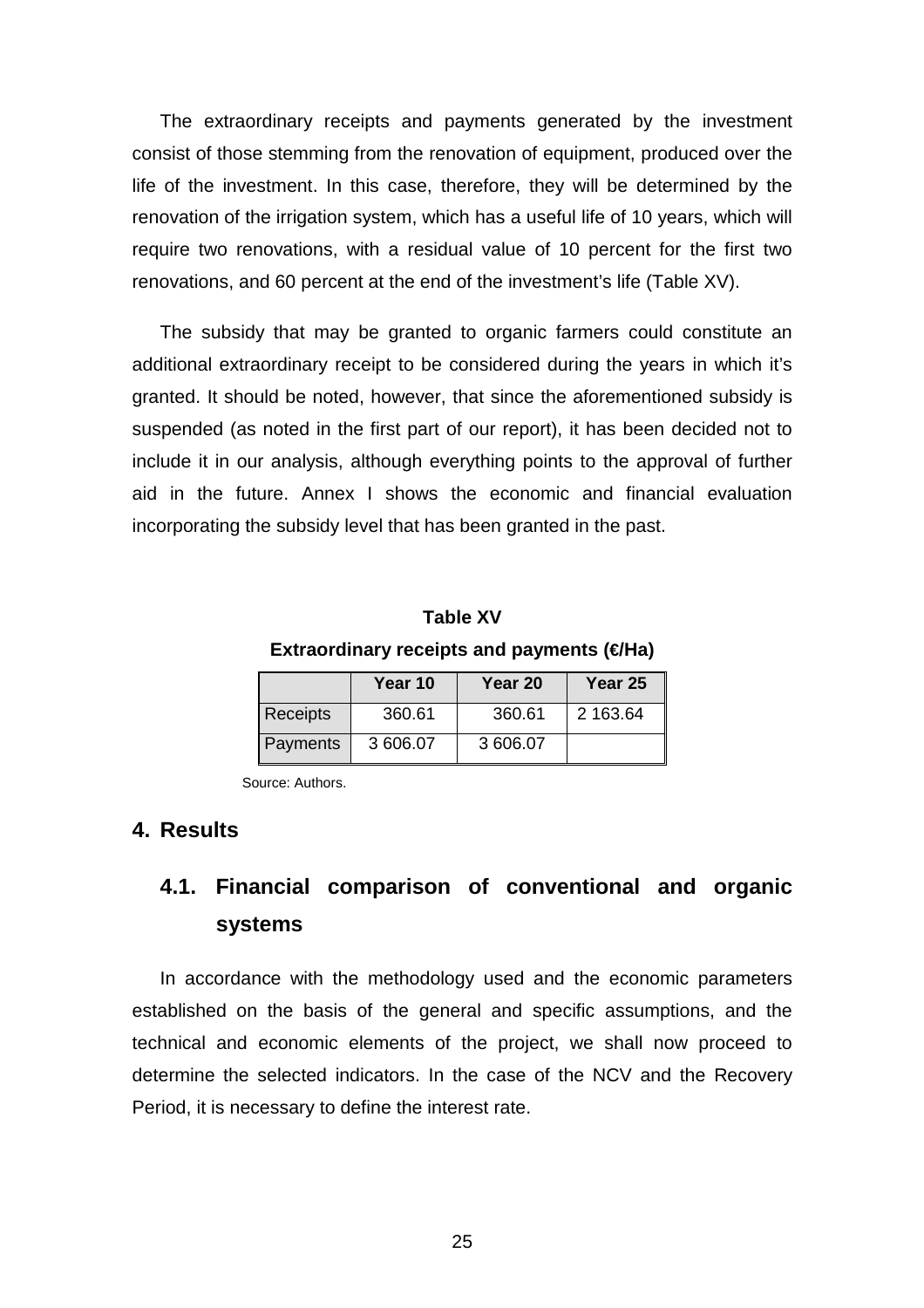Moreover, we should bear in mind that because of the evolution in prices, due to inflation, on the one hand, and market imbalances between supply and demand, on the other, it is difficult to accept our initial decision not to include monetary variations in the flow of receipts and payments generated by the project.

With regard to organic farming methods, it cannot be denied that this form of agriculture is profiting from a series of subsidies which represent an extraordinary receipt that affects financial profitability, and thus the viability, of this option. Also, there is no reason to suppose that these subsidies will be eliminated, at least over the medium term, as it is quite clear that the reform of Community Agricultural Policy under the "Agenda 2000" action programme, manifestly implies the commitment to greater integration with environment policy (Piccinini A., 1998). This suggests continued support for a form of agriculture such as organic farming, whose methods imply greater respect for the environment.

The selected profitability indicators were determined according to two working hypotheses:

- Hypothesis A: Hypothesis of non-inflationary markets.
- Hypothesis B: Hypothesis of saturated conventional markets.

These hypotheses will be developed using, as a calculation formula for the NCV, the effect of growth rates for receipts and payments, combined with a general inflation rate for the economy (Table XVI).

#### **Table XVI**

#### **Inflation rate and growth rates of receipts and payments considered**

|                      | Percentage |
|----------------------|------------|
| Inflation rate       | 2.5        |
| Receipts growth rate |            |
| Payments growth rate |            |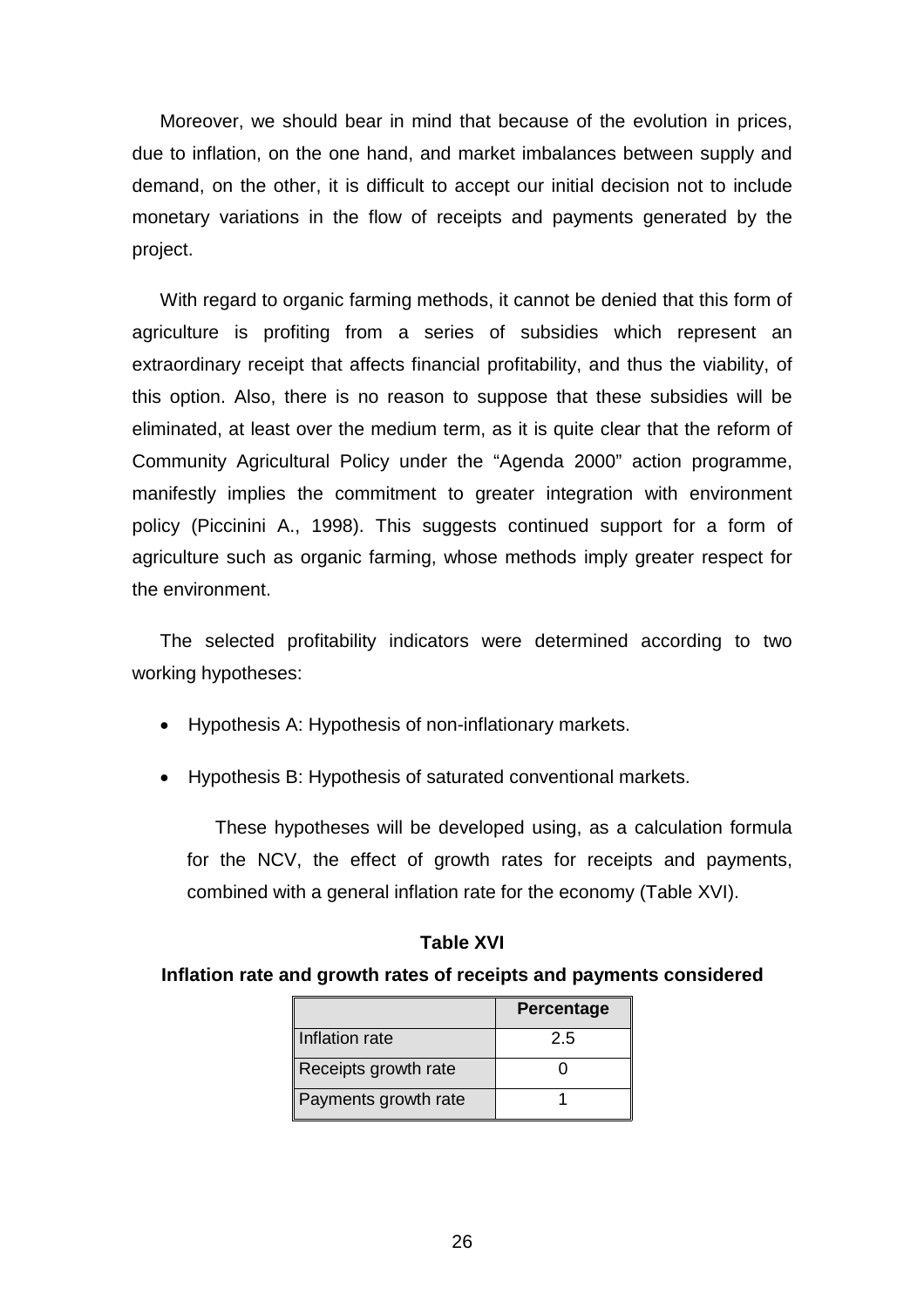This hypothesis of saturated conventional markets allows us to establish a zero growth rate for receipts, assuming that supply meets demand sufficiently and assuming no growth in market prices for these products. This seems quite clear, moreover, if we look at the average price index earned by citrus farmers in Spain which, over the past four years, gives an average that is even slightly negative (1996: +13.4%, 1997: -23.48%, 1998: -10.16%, 1999: +8.08%)<sup>2</sup>.

We assume a payments growth rate of 1 percent. Even if this is lower than the overall increase in prices, or inflation rate, it is no less certain that essentially, the evolution of farming methods, and especially the introduction of new technologies, allows us to make this assumption. It also matches the average price indices for prices paid by farmers over the past four years, which gives a slightly positive average rate of growth  $(1996: +4\%, 1997: +2.28\%, 1998: -1.16\%; 1999: -1.33\%)^2$ .

With regard to the inflation rate assumed, we established an average value of 2.5 percent, which is in line with the objectives set by the European Economic and Monetary Union, and is practically the same as the average inflation rate over the past four years (1996: 3.3%, 1997: 2.0%, 1998: 1.4%, 1999: 2.9%)<sup>3</sup>.

**For conventional farming:** 

$$
VAN_c = -K_0 - \sum_{j=1}^3 \frac{P_j (1+\nu)^j}{(1+i)^j (1+g)^j} + \sum_{j=4}^{25} \frac{q_j p_j (1+\mu)^j - P_j (1+\nu)^j}{(1+i)^5 (1+g)^j}
$$

where:  $K_0 = \text{cost of investment.}$ 

 $P_i$  = payments made throughout the life of the investment.

- $q_i$  = production achieved.
- $p_i$  = price.

 $\overline{a}$ 

- $i =$  discount rate.
- g = general inflation rate of the economy.
- $\mu$  = receipts growth rate.

 $2$  Source: Authors' own figures, based on Monthly Statistical Bulletins of the Ministry of Agriculture, Fisheries and Food.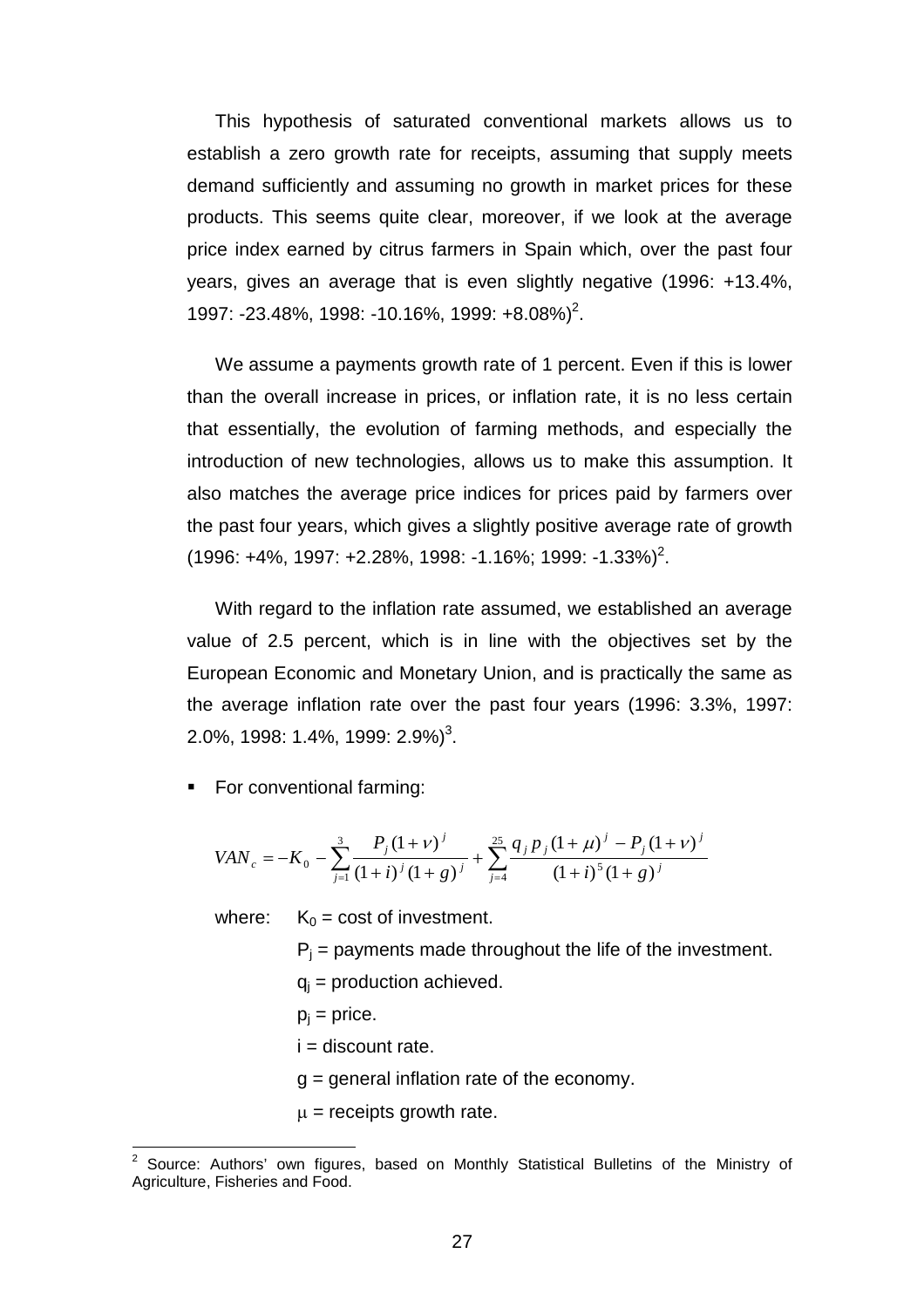#### $v =$  payments growth rate.

• For organic farming:

$$
VAN_{o} = -K_{0} - \sum_{j=1}^{3} \frac{P_{j}}{(1+i)^{j}(1+g)^{j}} + \sum_{j=4}^{9} \frac{q_{j}p_{j}(1+\nu)^{j} - P_{j}(1+\mu)^{j}}{(1+i)^{5}(1+g)^{j}} + \sum_{j=10}^{11} \frac{q_{0j}p_{j}(1+\nu)^{j} - P_{oj}(1+\mu)^{j}}{(1+i)^{j}(1+g)^{j}} + \sum_{j=12}^{25} \frac{q_{0j}p_{oj}(1+\nu)^{j} - P_{oj}(1+\mu)^{j}}{(1+i)^{j}(1+g)^{j}}
$$

where:  $K_0 = \text{cost of investment.}$ 

 $P_i$  = payments made with conventional growing system.

 $q_i$  = production achieved with conventional growing system.

 $p_i$  = price of product marketed as conventional.

 $P_{oi}$  = payments made with organic growing system.

 $q_{oj}$  = production achieved with organic growing system.

 $p_{oi}$  = price of product marketed as organic.

- $i =$  discount rate.
- $q =$  general inflation rate of the economy.
- $\mu$  = receipts growth rate.
- $v =$  payments growth rate.

For both mandarins and oranges, results achieved under Hypothesis A show scarcely any differences between conventional and organic farming (Tables XVII and XVIII). Although in both cases the profitability rates may seem rather high, it should not be forgotten that we are working under the hypothesis of the non-inflationary market and of the non-existence of the risk, by accepting the general assumption of a context of certainty.

 $\overline{a}$ 

 $^3$  Source: Authors' own figures, based on data provided by the National Institute of Statistics.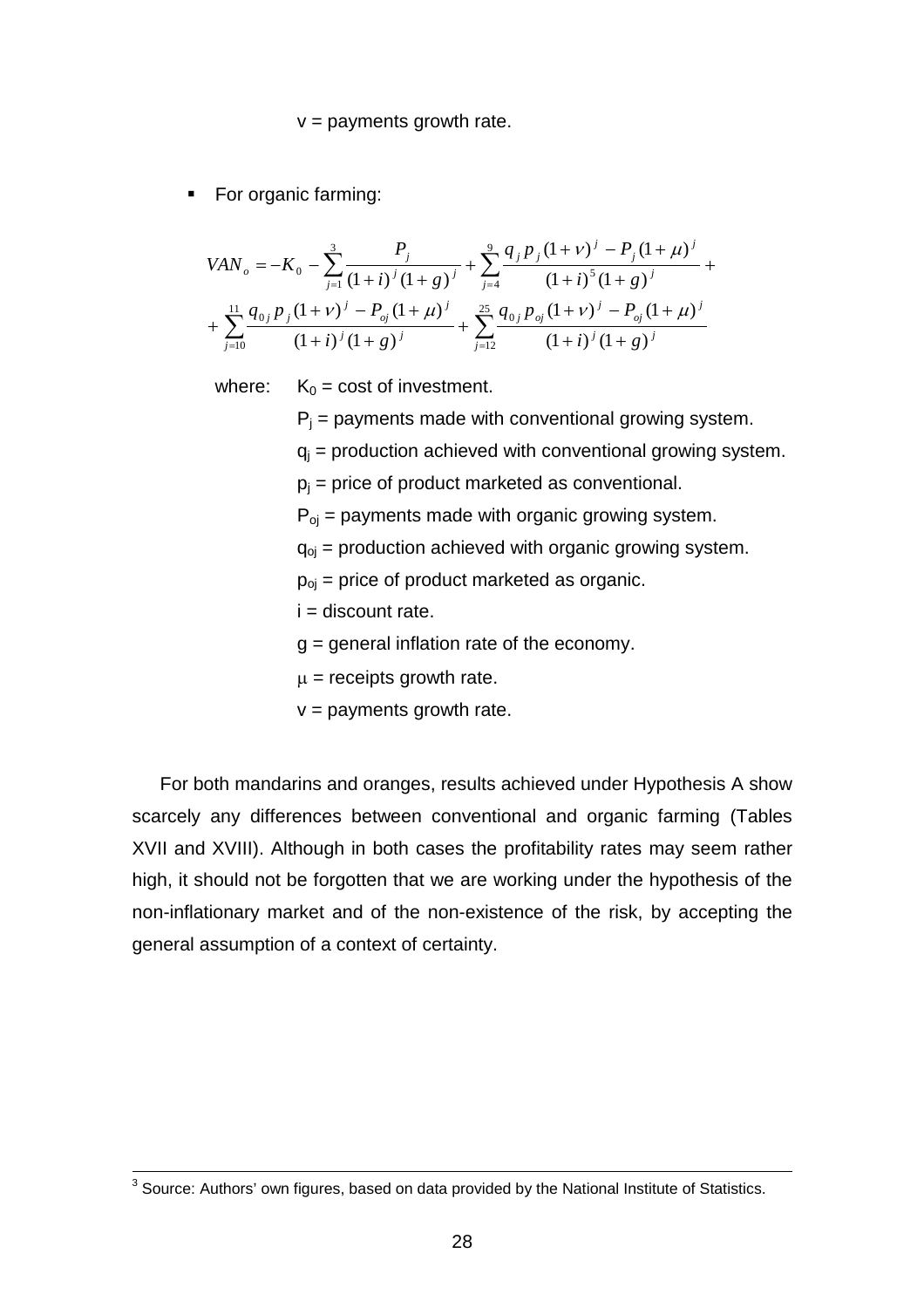## **Table XVII**

# **Results for oranges (Hypothesis A)**

|               |            | Orange (conventional system) | Orange (organic system) |                    |
|---------------|------------|------------------------------|-------------------------|--------------------|
|               | <b>IRR</b> | 15.93%                       | <b>IRR</b>              | 14.15%             |
| Discount rate | <b>NCV</b> | <b>Recovery Period</b>       | <b>NCV</b>              | Recovery<br>Period |
| 3%            | 36 460.60  | 9                            | 30 080.84               | 10                 |
| 4%            | 30 285.50  | 9                            | 24 599.48               | 10                 |
| 5%            | 25 096.10  | 9                            | 20 018.84               | 11                 |
| 6%            | 20 716.18  | 11                           | 16 174.41               | 12                 |
| 7%            | 17 003.89  | 11                           | 38 541.58               | 13                 |
| 8%            | 13 844.55  | 11                           | 10 192.05               | 14                 |

Source: Authors

## **Table XVIII**

# **Results for mandarins (Hypothesis A)**

|               | Mandarins (conventional<br>system) |                    | Mandarins (organic system) |                    |  |
|---------------|------------------------------------|--------------------|----------------------------|--------------------|--|
|               | <b>IRR</b>                         | 20.35%             | <b>IRR</b>                 | 19.52%             |  |
| Discount rate | <b>NCV</b>                         | Recovery<br>Period | <b>NCV</b>                 | Recovery<br>Period |  |
| 3%            | 74 015.93                          | 7                  | 72 620.58                  | 7                  |  |
| 4%            | 63 379.42                          | 7                  | 61 806.22                  | 7                  |  |
| 5%            | 54 394.95                          | 7                  | 52 718.45                  | 7                  |  |
| 6%            | 46 771.04                          | $\overline{7}$     | 45 046.82                  | $\overline{7}$     |  |
| 7%            | 40 272.56                          | 7                  | 38 541.58                  | 7                  |  |
| 8%            | 34 709.03                          | 7                  | 33 001.08                  | 7                  |  |

Source: Authors.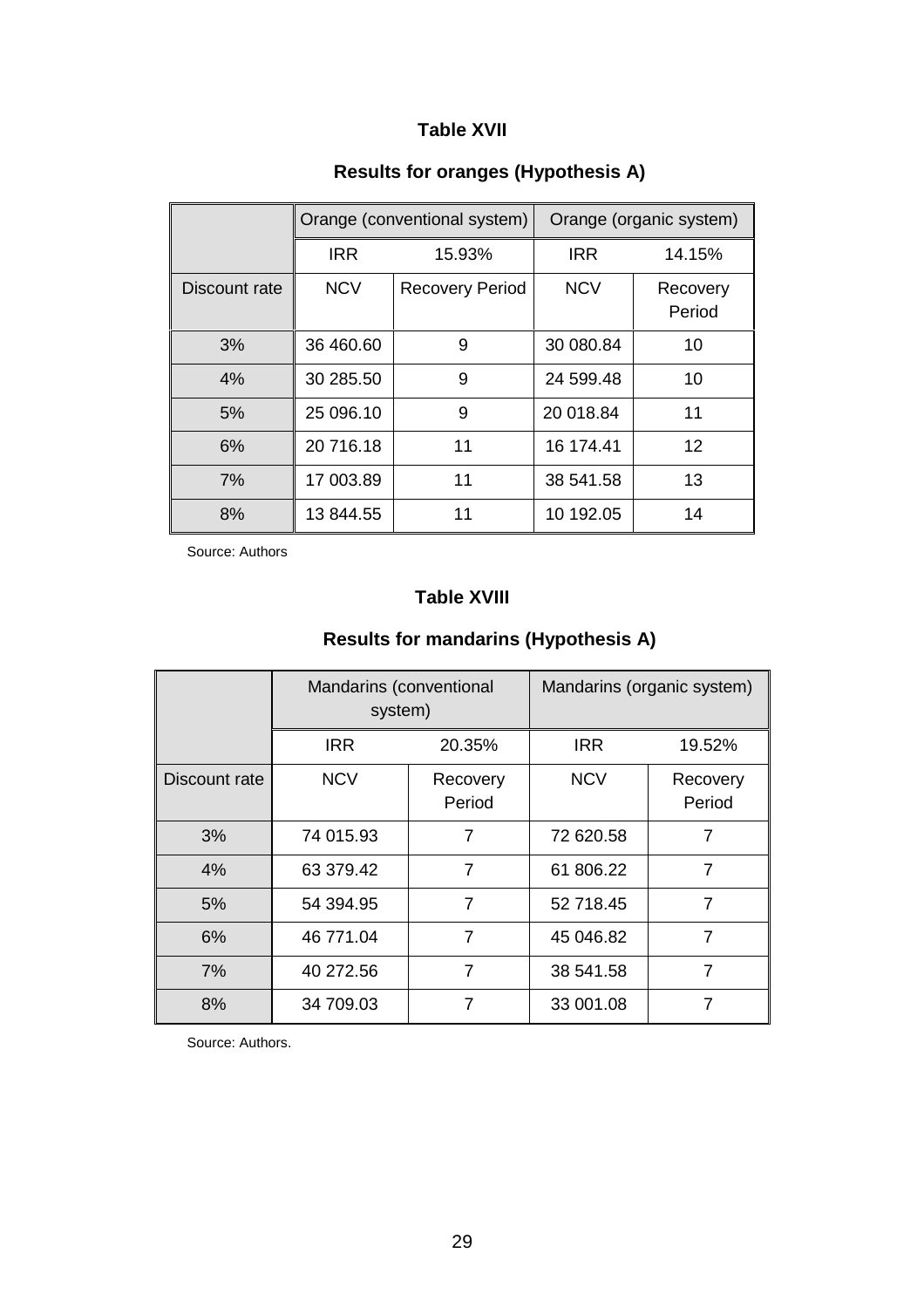The results under hypothesis B are shown below (Tables XIX and XX).

## **Table XIX**

# **Results for oranges (Hypothesis B)**

|               | Oranges (conventional system) |                    | Oranges (organic system) |                    |  |
|---------------|-------------------------------|--------------------|--------------------------|--------------------|--|
|               | <b>IRR</b>                    | 12.40%             | <b>IRR</b>               | 10.14%             |  |
| Discount rate | <b>NCV</b>                    | Recovery<br>Period | <b>NCV</b>               | Recovery<br>Period |  |
| 3%            | 16825.96                      | 11                 | 10 550.57                | 14                 |  |
| 4%            | 13 528.70                     | 12                 | 7 999.60                 | 15                 |  |
| 5%            | 10 731.26                     | 12                 | 5 846.52                 | 15                 |  |
| 6%            | 8 347.97                      | 13                 | 4 0 21.50                | 16                 |  |
| 7%            | 6 309.41                      | 14                 | 2 468.18                 | 18                 |  |
| 8%            | 4 559.01                      | 14                 | 1 140.84                 | 21                 |  |

Source: Authors

## **Table XX**

# **Results for mandarins (Hypothesis B)**

|               | Mandarins (conventional<br>system) |                    | Mandarins (organic system) |                    |  |
|---------------|------------------------------------|--------------------|----------------------------|--------------------|--|
|               | <b>IRR</b><br>20.94%               |                    | <b>IRR</b>                 | 19.76%             |  |
| Discount rate | <b>NCV</b>                         | Recovery<br>Period | <b>NCV</b>                 | Recovery<br>Period |  |
| 3%            | 43 505.09                          | 8                  | 40 253.62                  | 7                  |  |
| 4%            | 37 264.20                          | 8                  | 34 231.00                  | 7                  |  |
| 5%            | 31 938.73                          | 8                  | 29 117.89                  | 7                  |  |
| 6%            | 27 373.88                          | 9                  | 24 756.97                  | 7                  |  |
| 7%            | 23 443.85                          | 9                  | 21 020.89                  | 8                  |  |
| 8%            | 20 046.01                          | 9                  | 17 806.11                  | 8                  |  |

Source: Authors.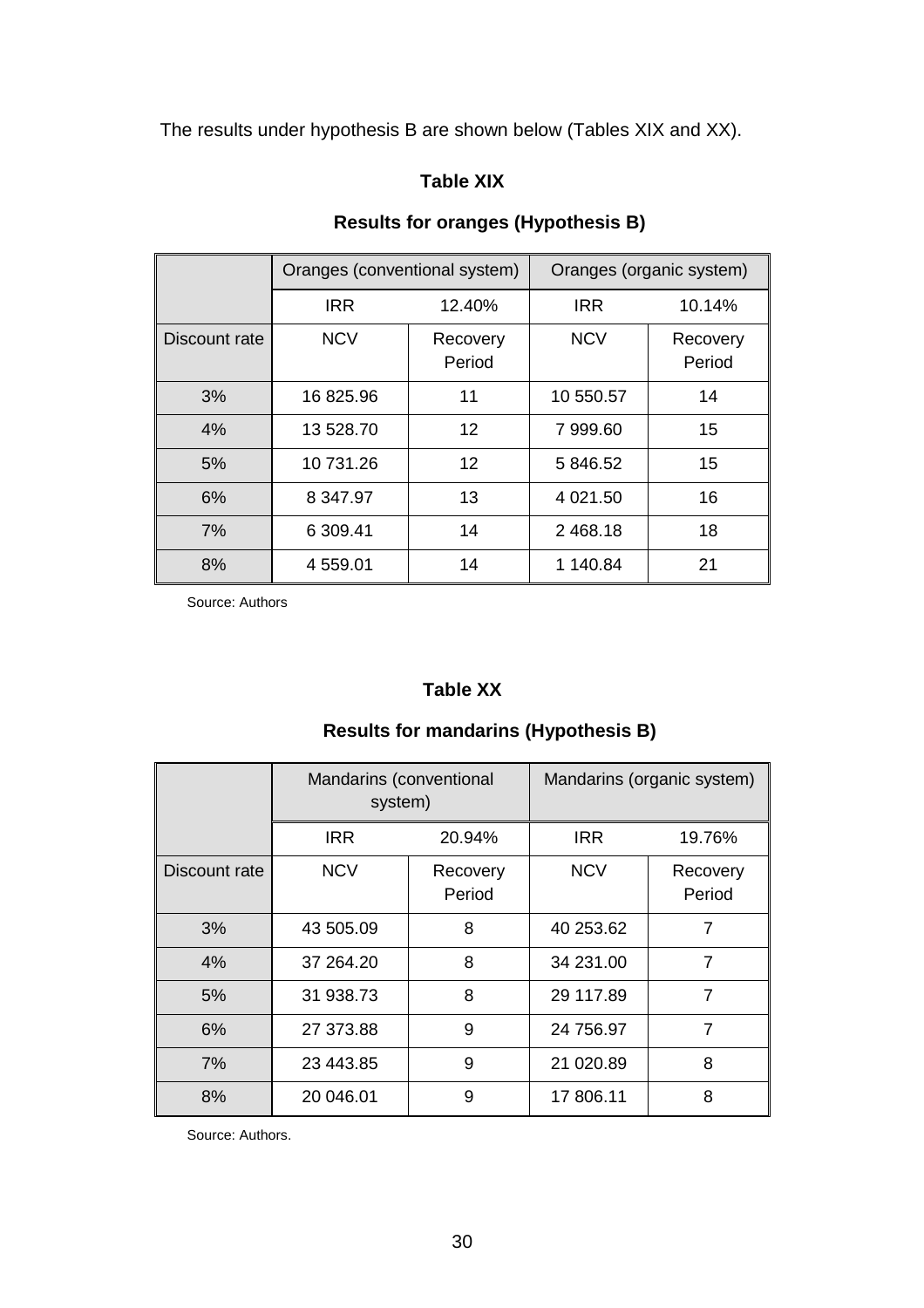Results according to Hypothesis B also show scarcely any differences, either for mandarins or oranges, although, under this hypothesis, profitability rates do fall slightly in all cases. Although they may still seem somewhat high, we must remember that we are not considering risk, since we accept the context of certainty.

## **4.2. Sensitivity analysis**

We need to consider, at least, other possible market scenarios which might determine variations in prices. In this context, at least, we shall abandon our previously established assumption of a context of certainty. The wisest course would be to perform sensitivity analysis. Doing so will enable us to determine clearly the effects that this might have in terms of variations in profitability, and variations in receipts and payments.

Note that the market for organic products is paradoxical in the sense that, although prices of products sold as organic are significantly higher than those of conventional products, a significant proportion of those products are sometimes sold as conventional farming products (among fruits in general, the figure is around 10 percent). As long as organic production continues to grow, that proportion may increase if the appropriate marketing channels are not found.

With this aim in mind, the data obtained under Hypothesis B were subjected to sensitivity analysis, with variation intervals in prices and payments of  $\pm 20$ percent (Tables XXI and XXII).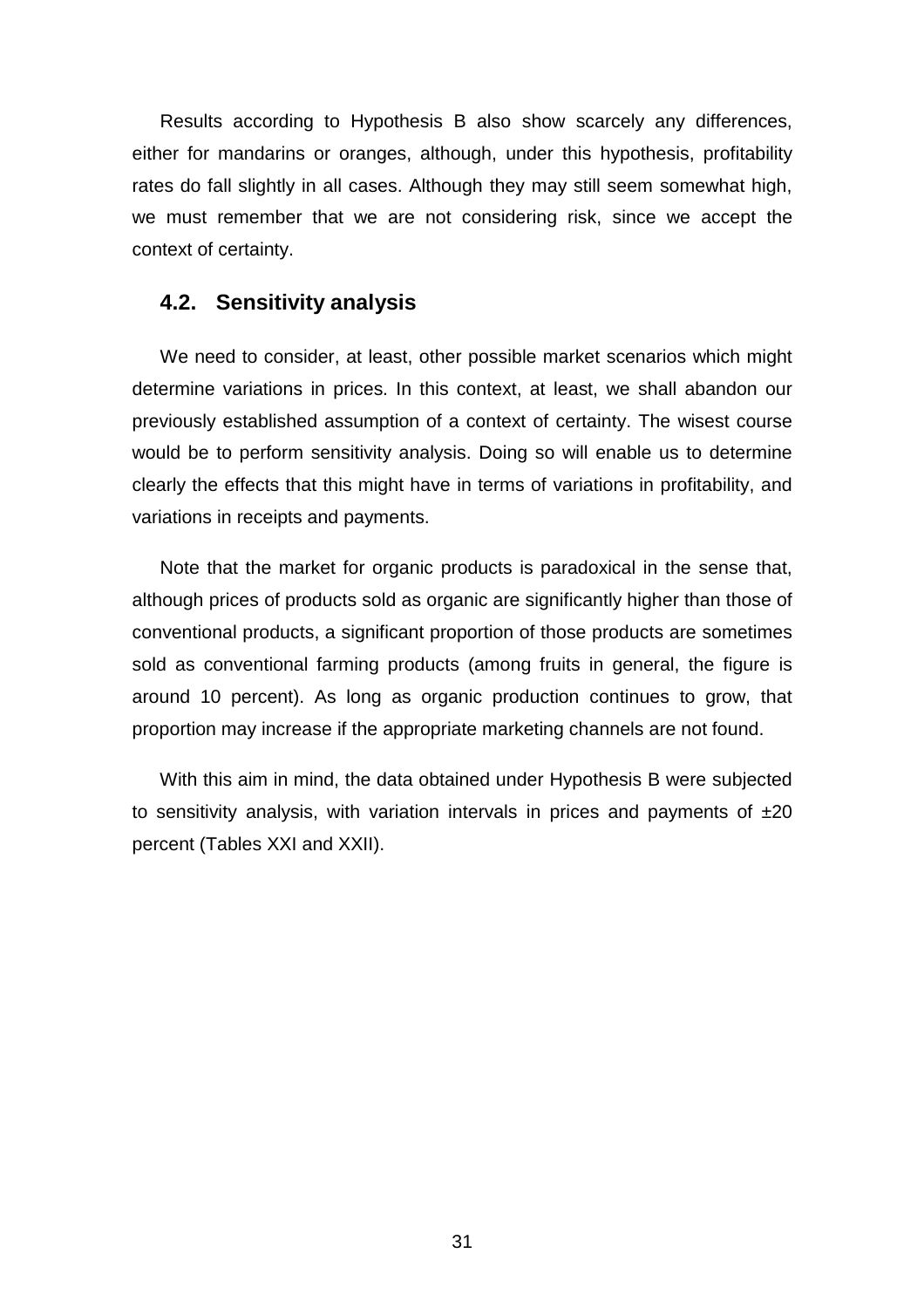## **Table XXI**

# **Sensitivity analysis for oranges**

|                       |                           | % variation IRR      |                       |                           | % variation IRR      |
|-----------------------|---------------------------|----------------------|-----------------------|---------------------------|----------------------|
| % change<br>receipts  | Oranges<br>(conventional) | Oranges<br>(organic) | % change<br>payments  | Oranges<br>(conventional) | Oranges<br>(organic) |
| $-20$                 | $-48.69$                  |                      | $-20$                 | 30.50                     | 44.96                |
| $-15$                 | $-33.76$                  | $-58.54$             | $-15$                 | 22.60                     | 33.64                |
| $-10$                 | $-21.37$                  | $-33.91$             | $-10$                 | 14.87                     | 22.40                |
| $-5$                  | $-10.29$                  | $-15.50$             | $-5$                  | 7.33                      | 11.23                |
| $\Omega$              | 0.00                      | 0.00                 | $\Omega$              | 0.00                      | 0.00                 |
| 5                     | 9.75                      | 13.95                | 5                     | $-7.16$                   | $-11.60$             |
| 10                    | 19.08                     | 26.93                | 10                    | $-14.23$                  | $-24.23$             |
| 15                    | 28.04                     | 39.19                | 15                    | $-21.38$                  | $-39.17$             |
| 20                    | 36.66                     | 50.86                | 20                    | $-28.90$                  | $-58.51$             |
| Average<br>elasticity | 2.44                      | 3.48                 | Average<br>elasticity | $-1.45$                   | $-2.90$              |

Source: Authors.

## **Table XXII**

|                       | % change IRR             |                     |                       | % change IRR             |                     |
|-----------------------|--------------------------|---------------------|-----------------------|--------------------------|---------------------|
| % change<br>receipts  | Conventional<br>mandarin | Organic<br>mandarin | % change<br>payments  | Conventional<br>mandarin | Organic<br>mandarin |
| $-20$                 | $-30.54$                 | $-35.26$            | $-20$                 | 18.34                    | 21.32               |
| $-15$                 | $-22.22$                 | $-25.49$            | $-15$                 | 13.78                    | 16.07               |
| $-10$                 | $-14.39$                 | $-16.42$            | $-10$                 | 9.19                     | 10.76               |
| $-5$                  | $-6.99$                  | $-7.94$             | $-5$                  | 4.59                     | 5.40                |
| $\overline{0}$        | 0.00                     | 0.00                | $\overline{0}$        | 0.00                     | 0.00                |
| 5                     | 6.62                     | 7.46                | 5                     | $-4.58$                  | $-5.43$             |
| 10                    | 12.89                    | 14.49               | 10                    | $-9.12$                  | $-10.86$            |
| 15                    | 18.84                    | 21.11               | 15                    | $-13.61$                 | $-16.28$            |
| 20                    | 24.50                    | 27.37               | 20                    | $-18.04$                 | $-21.67$            |
| Average<br>elasticity | 1.43                     | 1.66                | Average<br>elasticity | $-0.88$                  | $-1.05$             |

# **Sensitivity analysis for mandarins**

Source: Authors.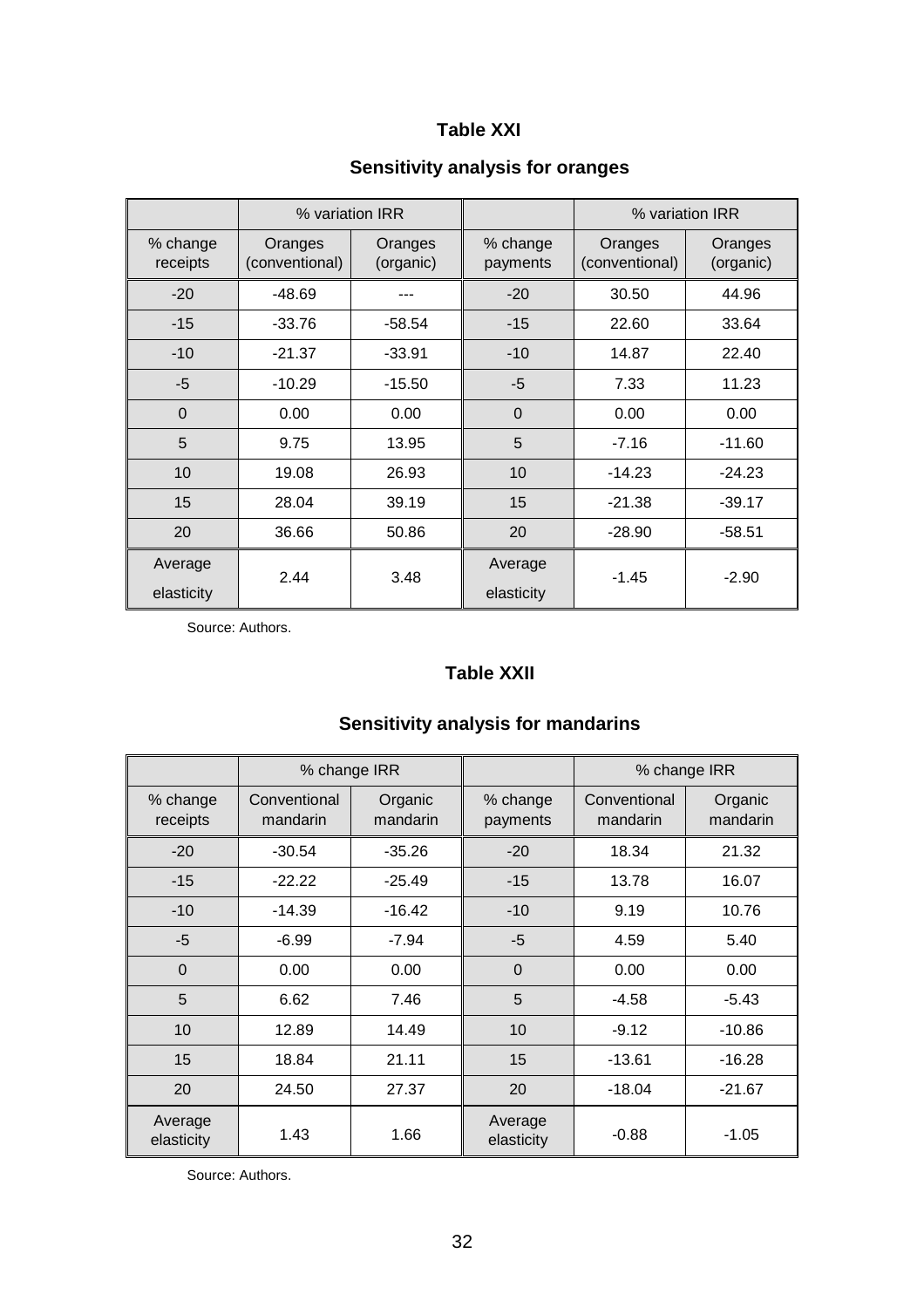This first analysis shows quite clearly the enormous sensitivity that variations in product prices, and thus variations in receipts, implies in terms of profitability rates, especially in the case of organic orange production, where a 20 percent fall in the price of this product would hit profitability so hard that it would fall to negative levels.

Organic farming of mandarins is also somewhat more sensitive to variations in price than conventional farming, although less so than in the case of oranges, since a fall of 20 percent in receipts would produce a loss in profitability of 39.42 percent, giving an Internal Rate of Return of slightly more than 9.66 percent.

In order to express more clearly the comparison between organic and conventional farming of oranges and mandarins, we have provided, below, the profitability rates according to five different market hypotheses:

- Hypothesis 1: Markets with a very strong preference for organic farming (price differences between organic and conventional farming +40 percent).
- Hypothesis 2: Markets with a strong preference for organic farming (price differences between organic and conventional farming +30 percent).
- Hypothesis 3: Markets with preference for organic farming (between organic and conventional farming +20 percent). This hypothesis is the one initially regarded, for the purposes of this study, as the closest to the present price scenario.
- Hypothesis 4: Markets with slight preference for organic farming (price differences between organic and conventional farming +10 percent).
- Hypothesis 5: Markets without preference for organic farming (no price differences between organic and conventional farming).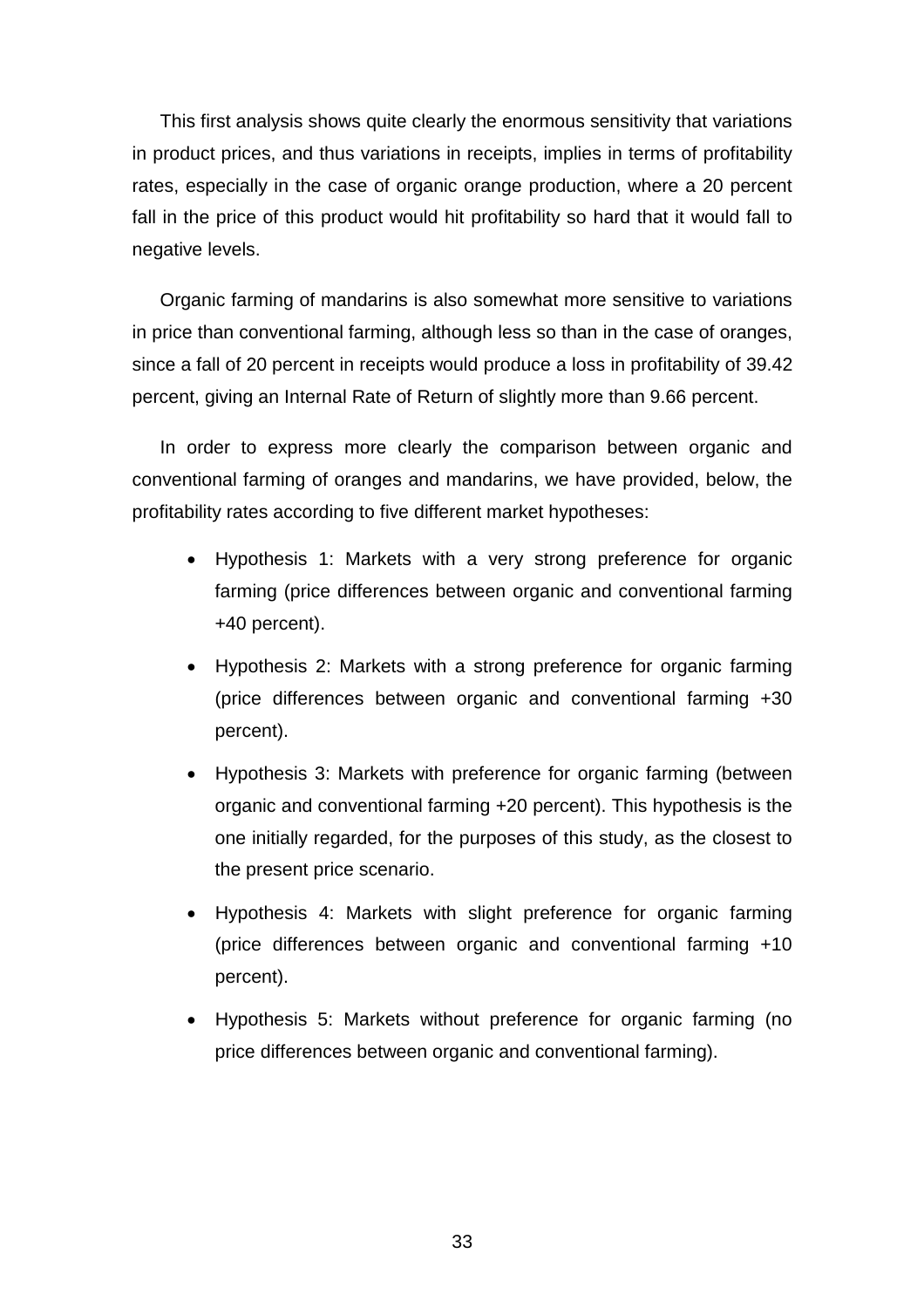## **Table XXIII**

|                                               | IRR (organic) | IRR (conventional) |
|-----------------------------------------------|---------------|--------------------|
| 1: Very<br>Hypothesis<br>strong<br>preference | 15.29         | 12.40              |
| Hypothesis 2: Strong preference               | 12.87         | 12.40              |
| Hypothesis 3: Preference                      | 10.14         | 12.40              |
| Hypothesis 4: Slight preference               | 6.70          | 12.40              |
| Hypothesis 5: No preference                   | Negative      | 12.40              |

#### **Profitability rates for oranges, by hypothesis**

Source: Authors.

#### **Table XXIV**

|                                            | <b>Organic IRR</b> | <b>Conventional IRR</b> |
|--------------------------------------------|--------------------|-------------------------|
| Hypothesis 1: Very<br>strong<br>preference | 25.17              | 20.94                   |
| Hypothesis 2: Strong preference            | 22.62              | 20.94                   |
| Hypothesis 3: Preference                   | 19.76              | 20.94                   |
| Hypothesis 4: Slight preference            | 16.52              | 20.94                   |
| Hypothesis 5: No preference                | 12.79              | 20.94                   |

#### **Profitability rates for mandarins, by hypothesis**

Source: Authors.

## **5. Conclusions**

Organic agriculture is rapidly gaining in importance within the European Union, even though it still accounts for a small proportion of farm production. Citrus, in particular, is following this pattern. Thus, in Spain (the leading citrus producer in the EU), the amount of land devoted to organic farming accounts for scarcely 1 percent of the total, but has shown significant growth over recent years. There has been further expansion of so-called integrated farming which,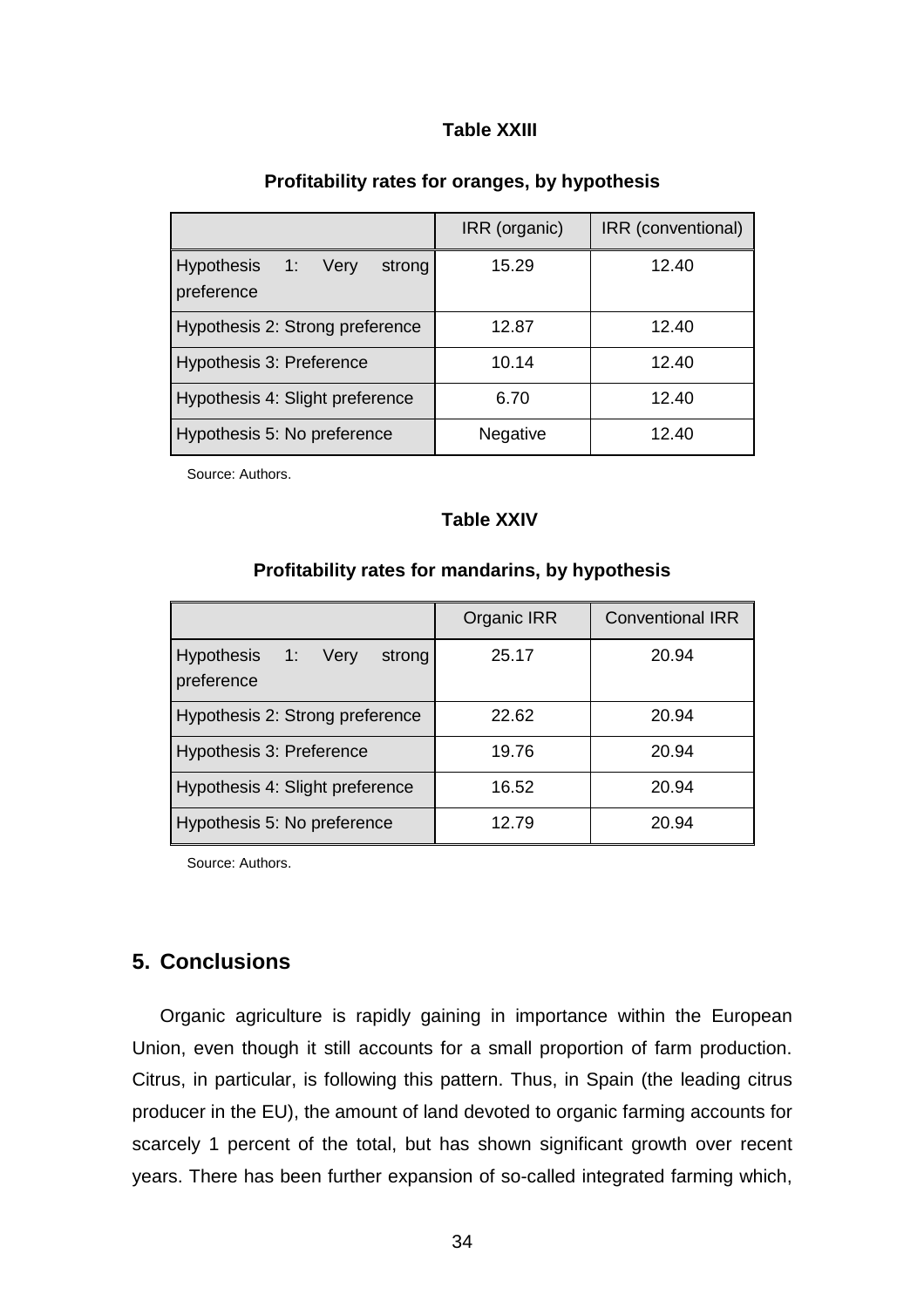without attaining the environmental performance level required for organic farming, also involves the incorporation of more environmentally friendly growing methods and, in some instances, is the precursor to organic farming.

Markets for organic products in the EU do present certain paradoxes and uncertainties. Thus, whereas it seems clear that there is a growing interest in this type of product on the part of consumers, with prices higher than those for the same products produced by conventional farming, it is also apparent that a significant proportion of organic production is marketed as conventional, with this proportion reaching 10 percent in the case of fruits in general (Michelsen J., et al, 1999). The basic reason is that since these products are relatively new to the market, and have a small presence, they do not have good distribution channels. Furthermore, in many EU countries, the major distribution chains are not showing great interest in them.

It should be noted, however, that the new Agricultural Policy implemented under the "Agenda 2000" action programme more than ever implies a greater degree of integration with Environmental Policy. This leads us to suppose that this new form of agriculture enjoys strong institutional support within the framework of the European Community's new Agricultural Policy.

Economic comparison of organic and conventional citrus farming should be performed in light of the fact that citrus is a perennial crop, which means that the most appropriate methodology must take into account the entire useful life of the grove, as well as different market scenarios.

Thus, the methodology used is the so-called economic/financial evaluation, which considers the value of money over time (NCV– IRR analysis), regardless of an initial approximation of its viability through an estimate of growing costs.

Production costs highlight the need for a higher price for the organic product, since the costs are greater (27.9 percent for oranges and 25.9 percent for mandarins) and the yields are lower, especially during the conversion period (19.4 percent for oranges and 19.6 percent for mandarins).

35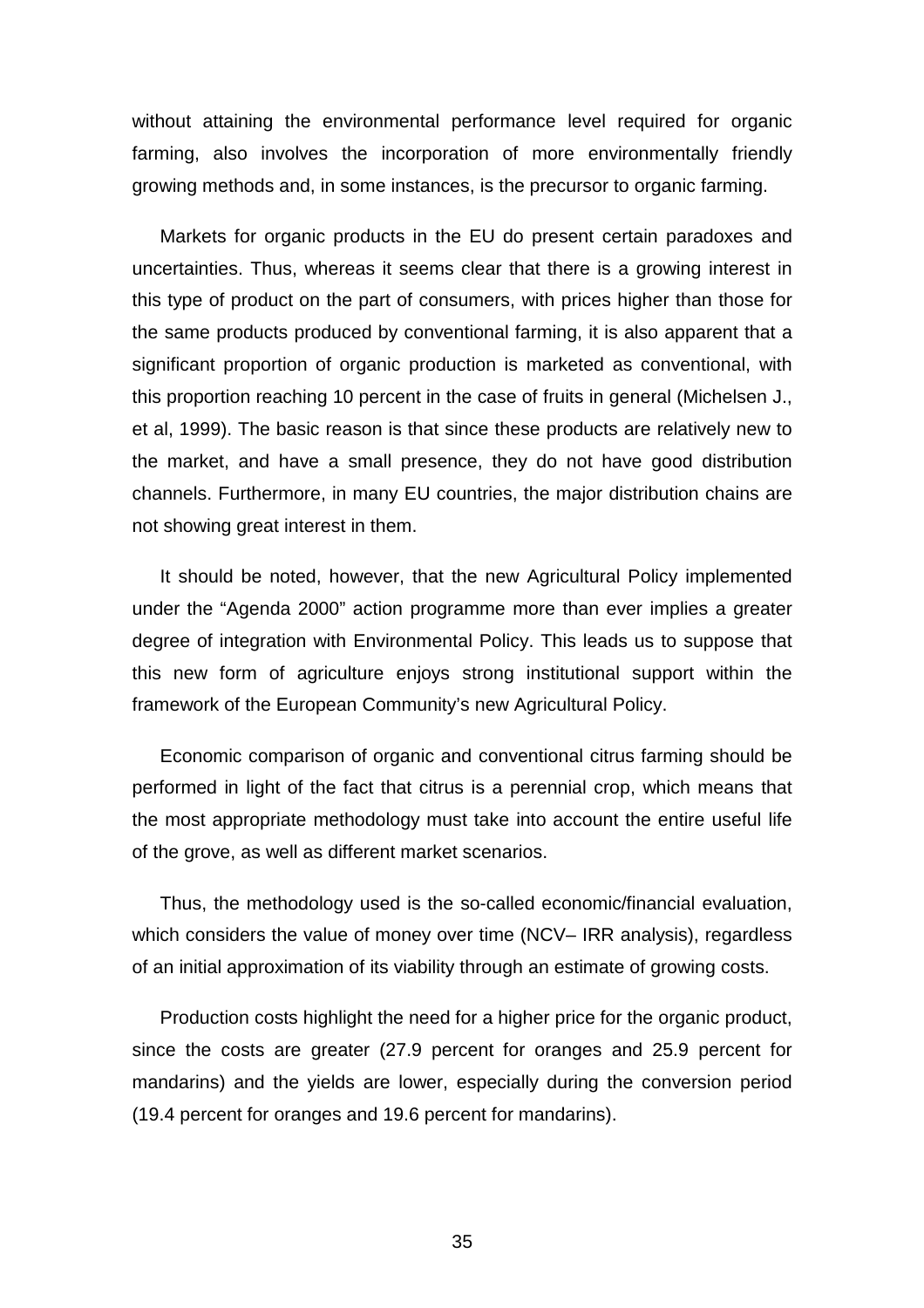Evaluation of profitability according to the methodology used and the assumptions and the hypotheses established, both the general assumptions, which are habitually used for this type of analysis (Romero C., 1998), and specific assumptions of a technical nature, which reflect the character, or typology of the farms, as well as the market hypotheses (level of prices attainable), reveal higher profitability in conventional farming than in organic farming, as well as the greater sensitivity of organic orange growing to variations in market prices.

Due to the difficulty in predicting the evolution of markets and, in particular, that of the prices that organic products might reach, we had to simulate different price scenarios that would allow us to discern under what conditions the estimated profitability for organic farming would be higher or, at least, comparable.

This was performed under the assumption of a saturated global citrus market, that is, a supply level that matches existing demand (saturated markets hypothesis). Results indicate that only in a context of strong and very strong preference - that is, with prices for organic citrus 30 percent and 40 percent higher than for conventional citrus- can organic farming show higher profitability. In the case of the hypothesis of simple preference (initial hypothesis), which is the present situation, the profitability rates are, as we have already mentioned, in favour of conventional farming. Those differences are, however, small (2.26 percentage points for oranges, and scarcely more than 1 percentage point for mandarins), and that is why many farmers are contemplating this form of production, presuming a change in markets.

If the institutional framework becomes more favourable, and is reflected in the implementation of an agricultural policy that supports these growing systems, if distribution channels are developed for this type of product, and if interest among major operators increases, it seems quite clear that the trend toward this form of production, which is already growing, will grow further. If the price differential becomes somewhat higher than at present, organic citrus will attain higher profitability rates that will make this growth possible.

36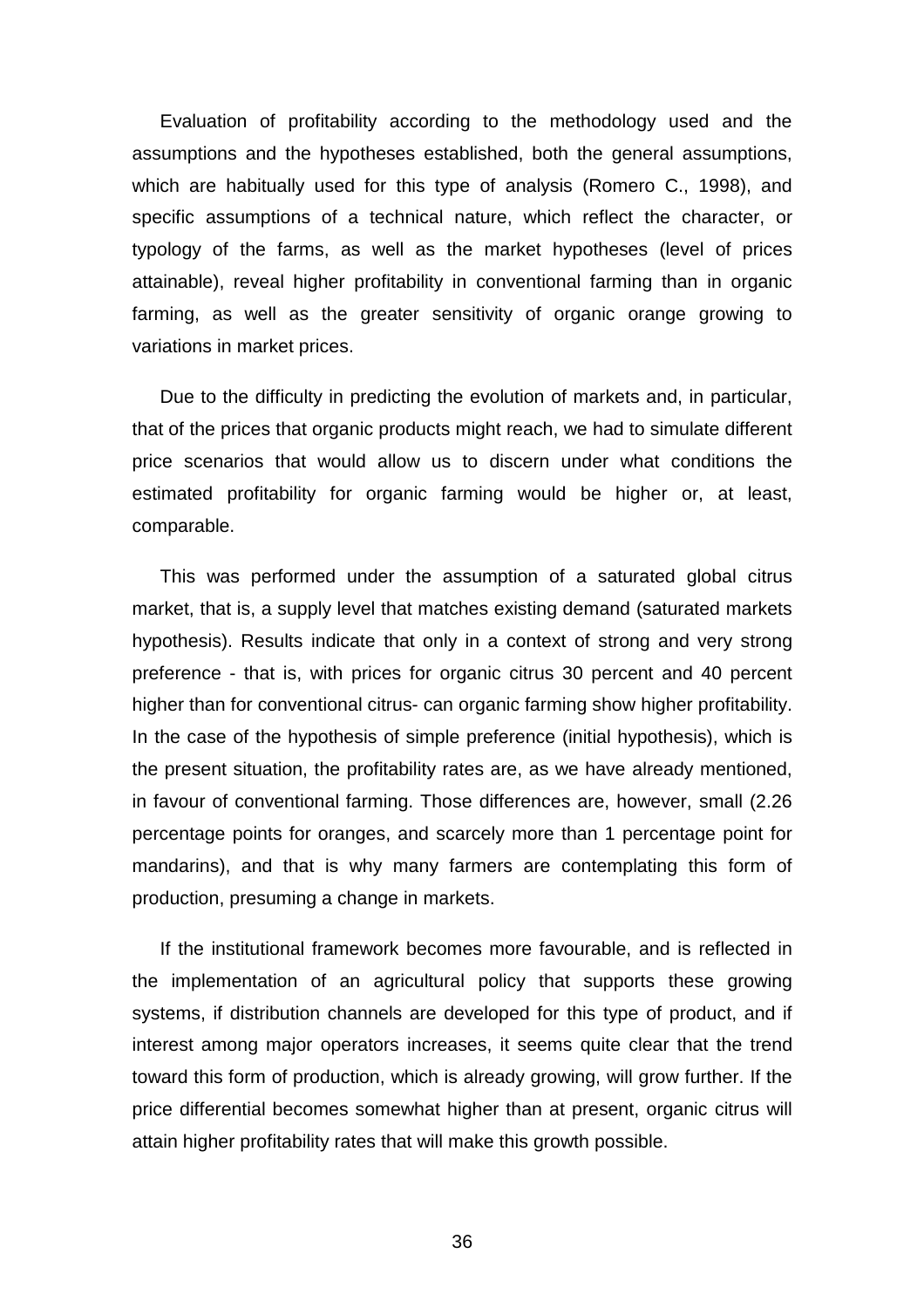Organic citrus growing will gain ground over the coming years, although how fast it grows will depend on the evolution of the market, and the practical impact that institutional support has on the citrus-growing industry. In the short term, however, it does not seem that a major shift toward organic farming is justified.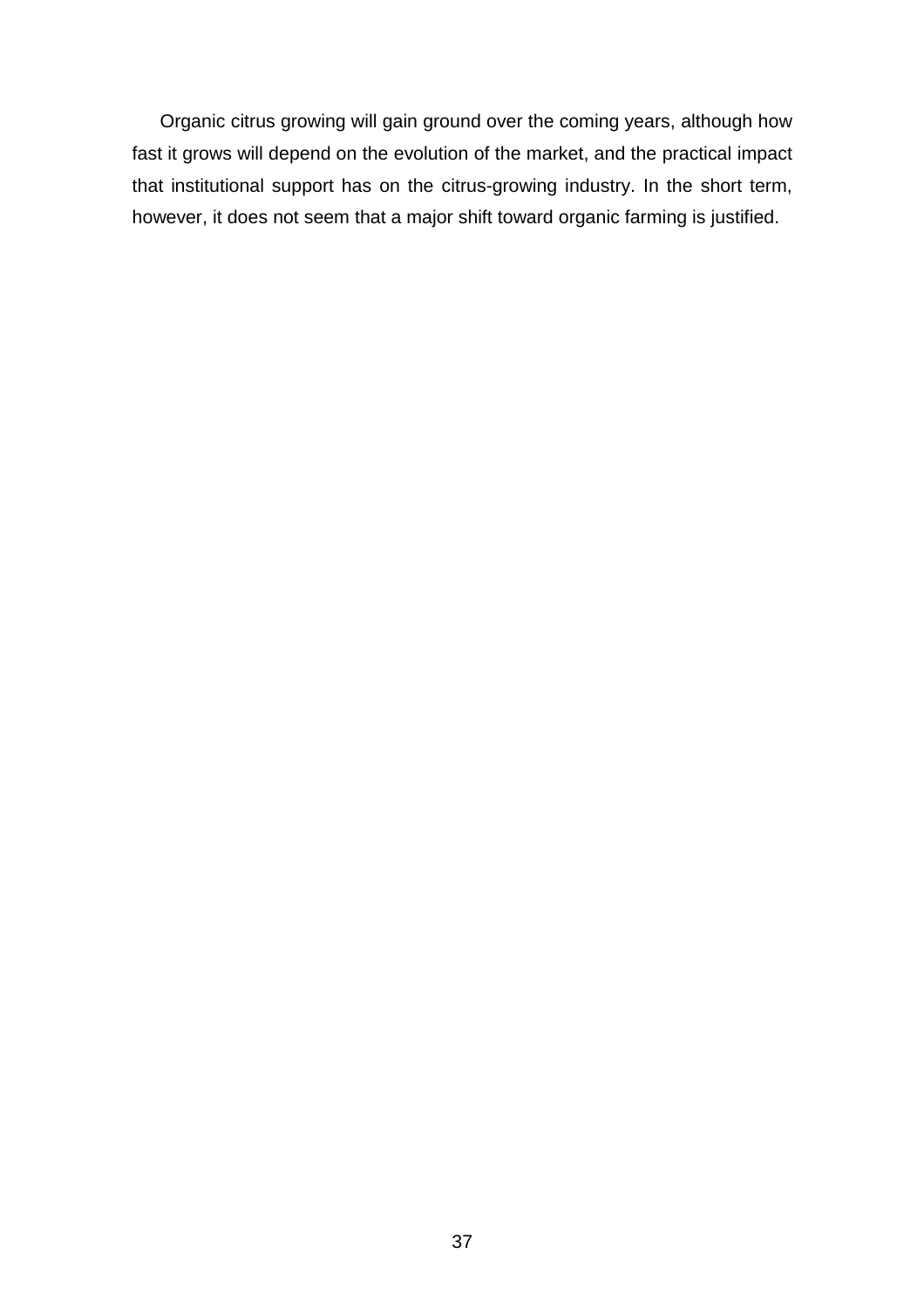# **6. Bibliography**

AGUSTÍ M., 2000. *Citricultura*. Ed. Mundi-Prensa. p. 416.

BUXTON B., DEL CAMPO F.J., 1995. *Constructed costs of producing oranges in selected orange exporting countries*. Readings in Citrus Economy. Publications Department. University of Valencia. pp. 35-43.

CABALLER V., DE MIGUEL M.D., 1988. *La estructura de los costes en el cultivo de cítricos y su evolución*. III Congress of SECH. Tenerife.

CABALLERO P., DE MIGUEL M.D., JULIÁ J.F., 1992. *Costes y precios en hortofruticultura*. Ed. Mundi-Prensa. p. 768.

JULIÁ J.F., SERVER R. J., 1996. *Dirección Contable y Financiera de Empresas Agroalimentarias.* Ed. Pirámide. p. 492.

LABRADOR J., et al, 1999. *Guía de la Agricultura Ecológica en la Comunidad Valenciana. Recursos para agricultores, consumidores y técnicos.* Seminar on Ecological Farming. Autonomous Government of Valencia. p. 186.

MICHELSEN J. et al., 1999. *The European Market for Organic Products: Growth and Development*. Ed. Hohenheim University. Institute for Agricultural Business Management. 410A. p. 199.

PICCININI A., 1998. *Gli agricoltori europei tra quote e mercato*. Ed. FrancoAngeli. p. 539.

ROMERO C., 1998. *Evaluación financiera de inversiones agrarias*. Ed. Mundi-Prensa. p. 78.

ROSELLÓ J., DOMÍNGUEZ A. and GASCÓN A., 2000. *Comparación del balance energético y de los costos económicos en cítricos y hortícolas valenciana en cultivo ecológico y convencional.* IV Congress of the Spanish Society for Ecological Farming. Harmony between Ecology and Economy. Not yet published.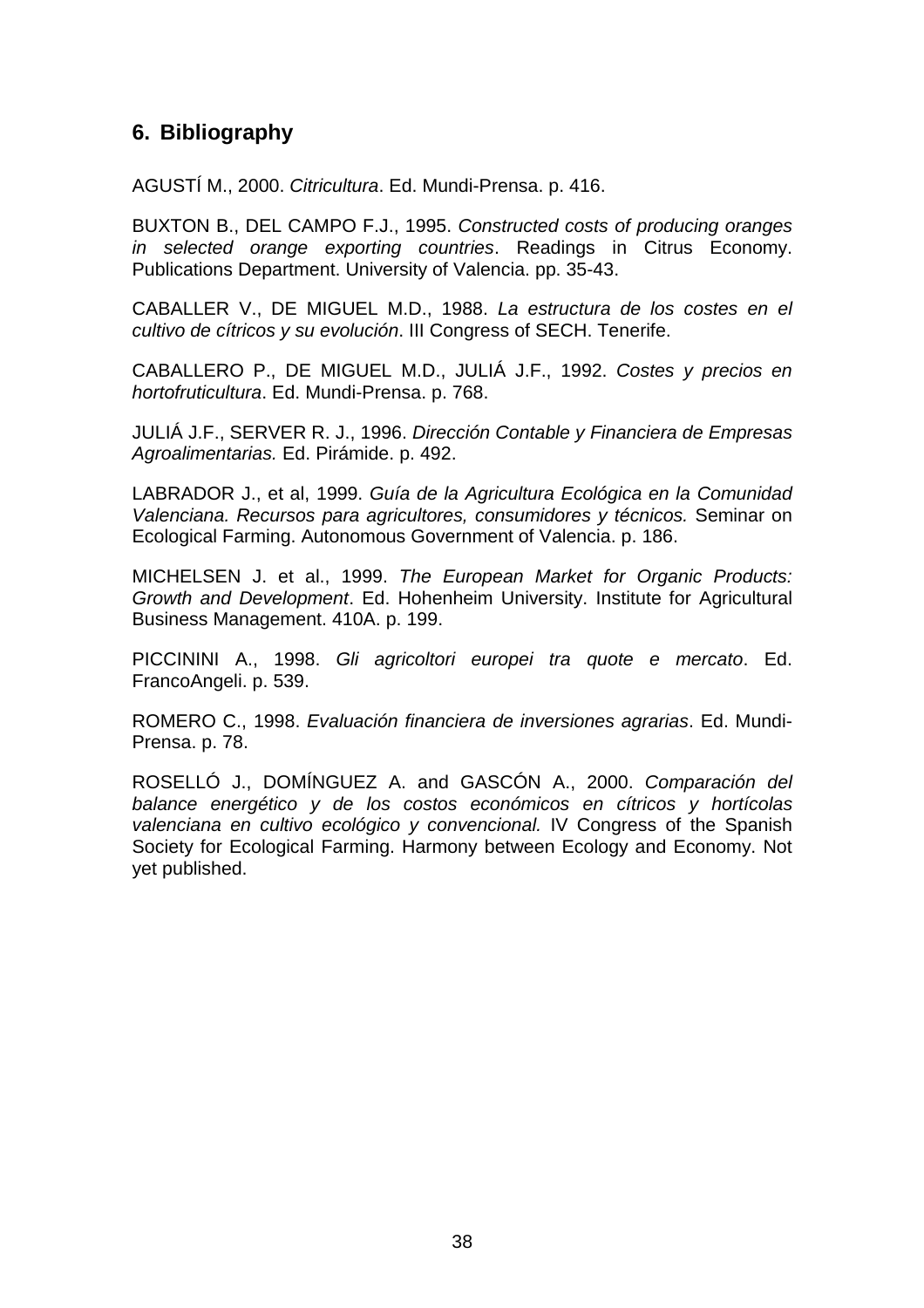## **7. Acknowledgements**

The authors would like to express their sincere gratitude to the regional representatives of the citrus firms COOPEGO and COFRUDECA, the Organic Farming Board, the Carcaixent Agricultural College of the Autonomous Government of Valencia and the Department of Agriculture of the Region of Valencia, for their help in collecting data.

We would also like to extend our personal thanks to Pr. Sergio Marí, for his assistance in processing the data used in this study.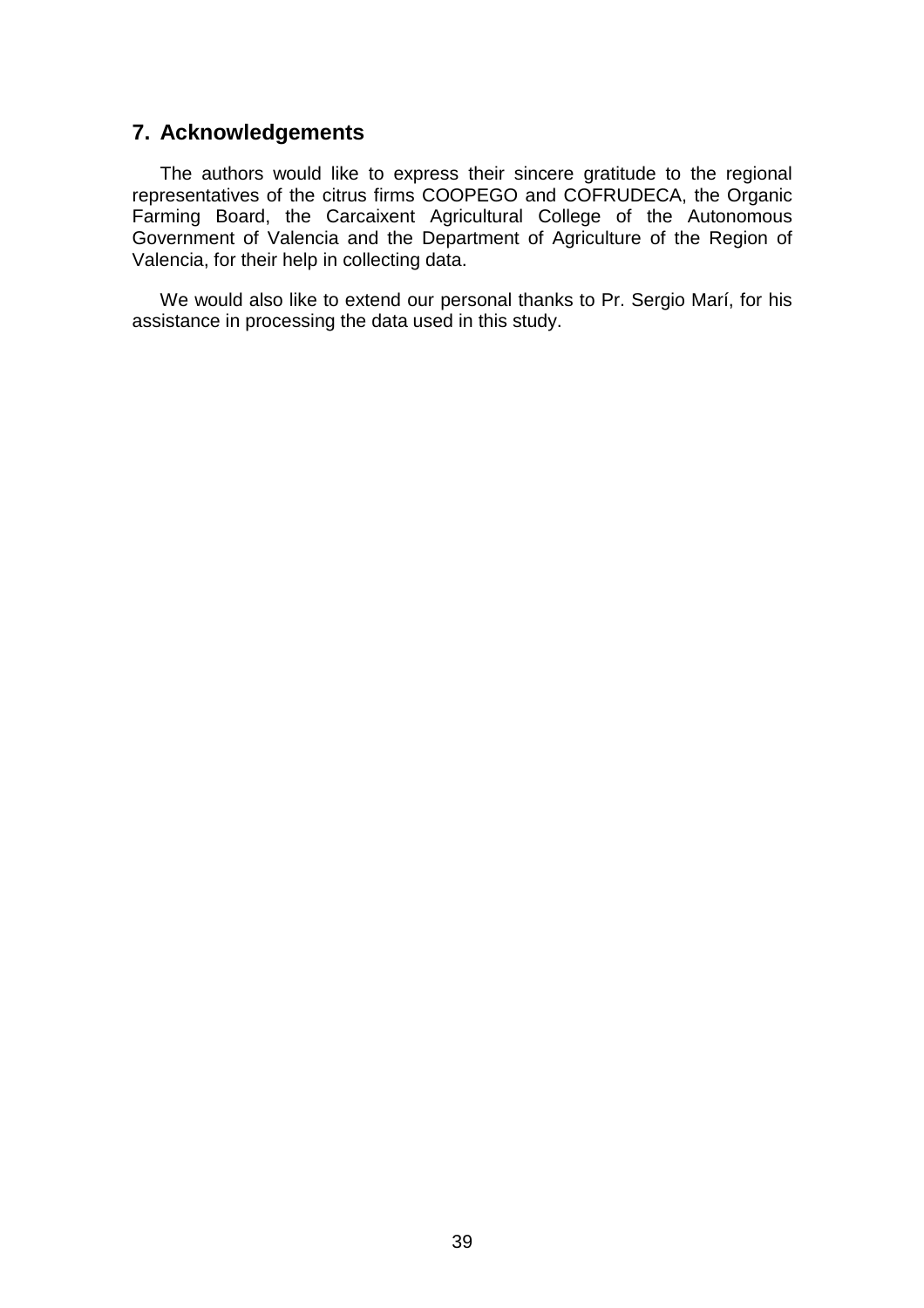#### **ANNEX I**

# **FINANCIAL EVALUATION AND SENSITIVITY ANALYSIS OF ORGANIC FARMING, INCLUDING SUBSIDIES**

As indicated earlier in the report, Annex I shows the results produced when the financial evaluation and sensitivity analysis are based on the assumption that public subsidies are available for farmers who earn their profits through an organic farming system.

The only new factor introduced into our analysis by this consideration is the incorporation of certain extraordinary receipts during the years in which the subsidy is granted to farmers. In accordance with the Order of the Department of Agriculture (Order of 22 April 1998), on the application of the said subsidies, the following Table shows the extraordinary receipts that it would generate.

#### **Table A**

## **Extraordinary receipts generated by subsidies**

| Year of receipt | <b>Subsidies</b>   |
|-----------------|--------------------|
|                 | ( <del>∉</del> Ha) |
| Year 10         | 360.61             |
| Year 11         | 288.49             |
| Year 12         | 216.36             |
| Year 13         | 216.36             |
| Year 14         | 216.36             |

Source: Order of 22 April 1998, of the Department of Agriculture, Fisheries and Food.

Following the procedure described in the fourth part of the present report, although working solely under Hypothesis B of conventional saturated markets, the data in Table A are combined with those in the aforementioned fourth part of the report. The results obtained are shown below.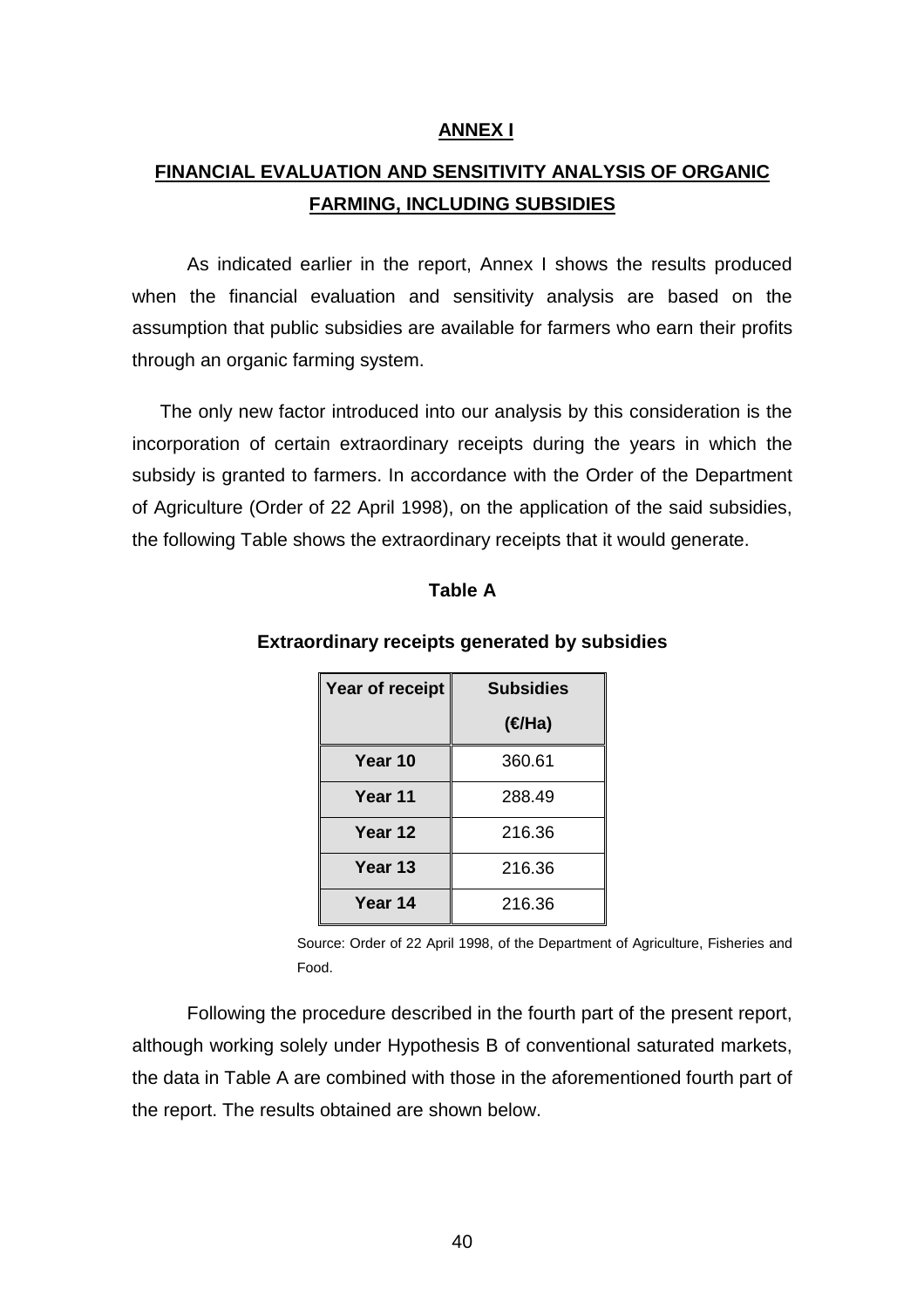## **Table B**

|               | Organic orange |                    | Organic mandarin |                    |  |  |
|---------------|----------------|--------------------|------------------|--------------------|--|--|
|               | <b>IRR</b>     | 10.43%             | <b>IRR</b>       | 19.94%             |  |  |
| Discount rate | <b>NCV</b>     | Recovery<br>Period | <b>NCV</b>       | Recovery<br>Period |  |  |
| 3%            | 11 239.97      | 14                 | 40 943.02        | 7                  |  |  |
| 4%            | 8 615.91       | 14                 | 34 847.31        | 7                  |  |  |
| 5%            | 6 398.18       | 15                 | 29 669.55        | 7                  |  |  |
| 6%            | 4 515.90       | 16                 | 25 251.37        | 7                  |  |  |
| 7%            | 2911.78        | 17                 | 21 464.50        | 8                  |  |  |
| 8%            | 1 539.35       | 19                 | 18 204.63        | 8                  |  |  |

# **Results for growing oranges and mandarins with subsidy (Hypothesis B)**

Source: Authors

## **Table C**

# **Sensitivity analysis for organic oranges and mandarins, with subsidy**

|                       | % variation IRR |                     |                       | % variation IRR |                     |  |
|-----------------------|-----------------|---------------------|-----------------------|-----------------|---------------------|--|
| % change<br>receipts  | Organic orange  | Organic<br>mandarin | % change<br>payments  | Organic orange  | Organic<br>mandarin |  |
| $-20$                 | $-94.00$        | $-34.78$            | $-20$                 | 43.28           | 20.97               |  |
| $-15$                 | $-55.59$        | $-25.14$            | $-15$                 | 32.38           | 15.81               |  |
| $-10$                 | $-32.46$        | $-16.20$            | $-10$                 | 21.56           | 10.59               |  |
| $-5$                  | $-14.91$        | $-7.84$             | $-5$                  | 10.80           | 5.31                |  |
| $\mathbf 0$           | 0.00            | 0.00                | $\mathbf 0$           | 0.00            | 0.00                |  |
| 5                     | 13.48           | 7.36                | 5                     | $-11.10$        | $-5.34$             |  |
| 10                    | 26.03           | 14.29               | 10                    | $-23.08$        | $-10.68$            |  |
| 15                    | 37.89           | 20.83               | 15                    | $-37.05$        | $-16.01$            |  |
| 20                    | 49.18           | 27.01               | 20                    | $-54.88$        | $-21.31$            |  |
| Average<br>elasticity | 16.02           | 1.63                | Average<br>elasticity | $-2.70$         | $-1.04$             |  |

Source: Authors.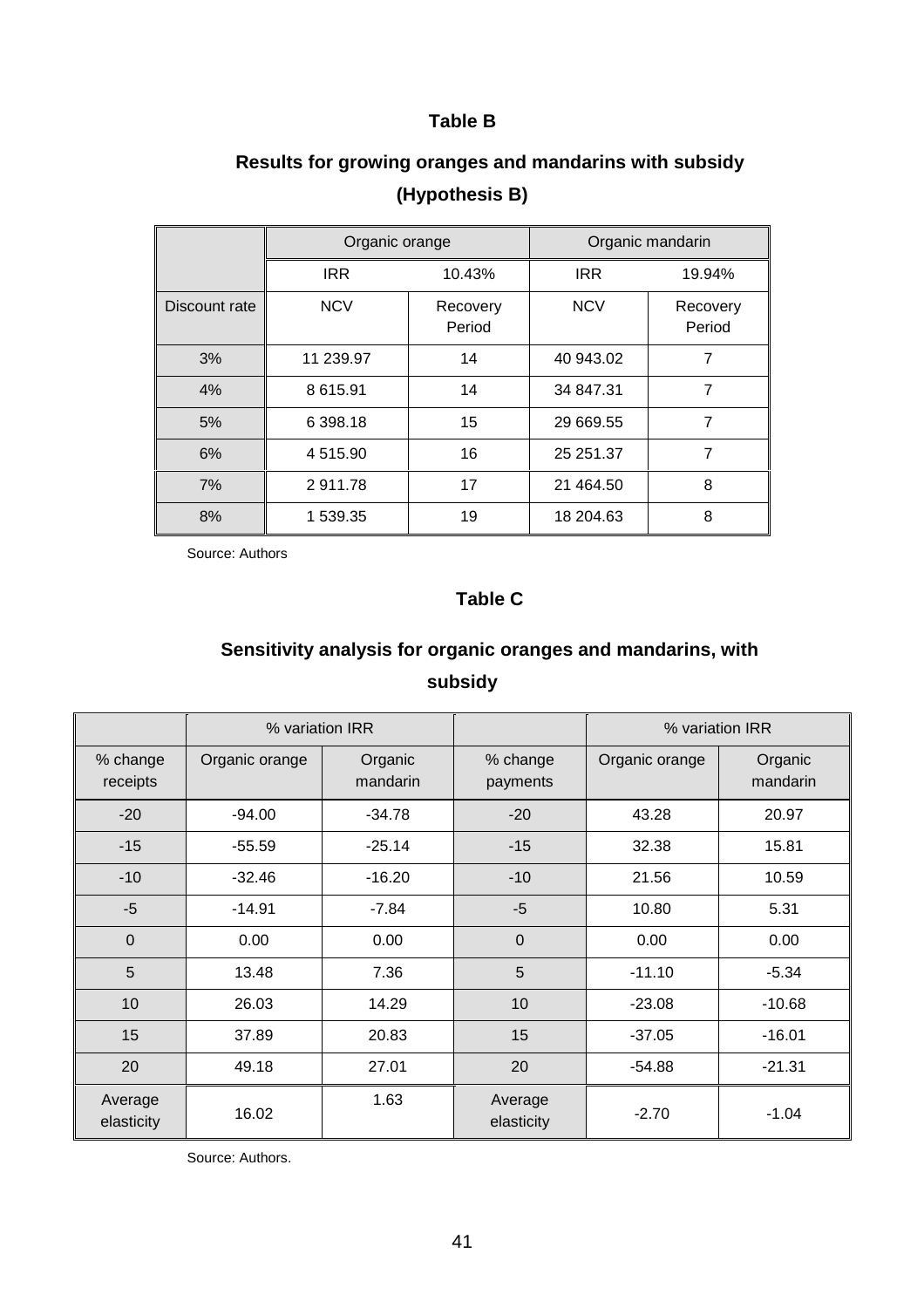#### **ANNEX II**

#### **SOIL & CLIMATE CHARACTERISTICS AND AGROECOLOGICAL SYSTEM**

#### **SOIL**

The physical and chemical characteristics of the soil are fundamental to successful citrus growing.

It is hard to define the ideal soil for citrus growing, since it is necessary to combine characteristics of very diverse nature, which sometimes move in opposite directions. Consequently, the optimum state is an intermediary one.

The soil in the Region of Valencia, zones where citrus growing is more developed, such as the zone addressed by our study, share certain characteristics. Soils are generally deep, favouring strong root development, and thus ensuring that trees are well rooted and receive good nutrition. Soil texture ranges from sandy to clayey. The type most commonly found has a low capacity for water retention and a limy consistency (Agustí M, 2000).

The chemical characteristics of the soils vary considerably, and in these contexts depend to a large extent on the fertilization programmes implemented through the soils' cultivation years. It may be said, however, that evidence of deficiencies is often present, especially in micronutrients and Mg; in a low degree of correlation between their content in mineral elements and their folate concentration; and in a close relationship between the potassium content of the soils and the vigour of the trees.

#### **CLIMATE**

Climate is a crucial factor in plant growth. Thus, all factors influencing climate have a decisive effect on the growth and cultivation of citrus.

Citrus grows in the zone between Latitudes 40º North and 40º South. Altitude is another factor to be taken into account when seeking to compare citrus farms located in different zones, since differences have been identified in

42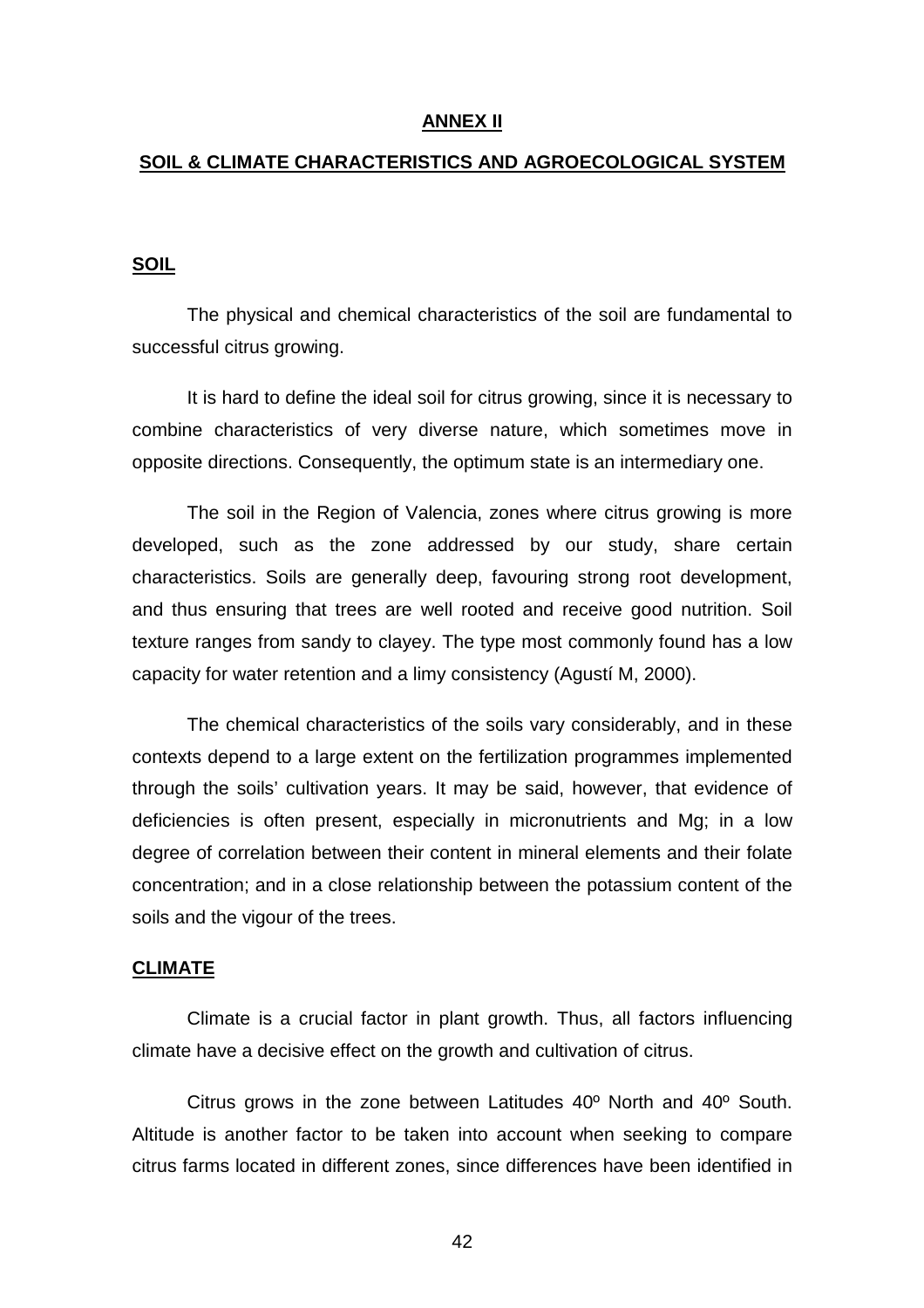at least two characteristics - the photoperiod and seasonal temperatures - which undoubtedly affect the growth of the crop, and hence the growing methods employed by the farmer. With respect to the present study, the farms analysed are all located less than 100 metres above sea level.

The most influential variable in terms of plant growth, flowering, and size and quality of fruit, is the temperature. The optimum growing temperature is between 23 and 34 degrees centigrade, although citrus can withstand higher and lower temperatures, depending on the point in the annual cycle at which they occur. In the Region of Valencia, temperatures during the active phase of the tree range between optimum values, while in the phase in which the tree is still, temperatures are much lower (between 5 ºC and 15 ºC), although the effect on the tree is not negative, since this occurs during the tree's vegetative state.

Relative Humidity does affect the quality of the fruit, although in this regard, citrus can adapt to extreme conditions. In the zone considered by this study, the average normal levels for relative humidity range from 40 to 60 percent.

The water need of citrus has been much studied, and is considered to be between 7 500 and 12 000 m<sup>3</sup>/ha. The influence of this factor on growth is critical, since the water not provided by rain must be supplied by the farmer, and this has a direct effect on the growing system, and thus on production costs. Rainfall in the growing region in question is XXXX mm, although it is distributed unequally, with periods of torrential rains, followed by very dry periods, which means that an irrigation system must be installed.

The Papadakis Classification enables us to establish climatic analogies for regions at the same latitude, and can be used when introducing new varieties or ecotypes, and to improve classification of optimum growing zones.

43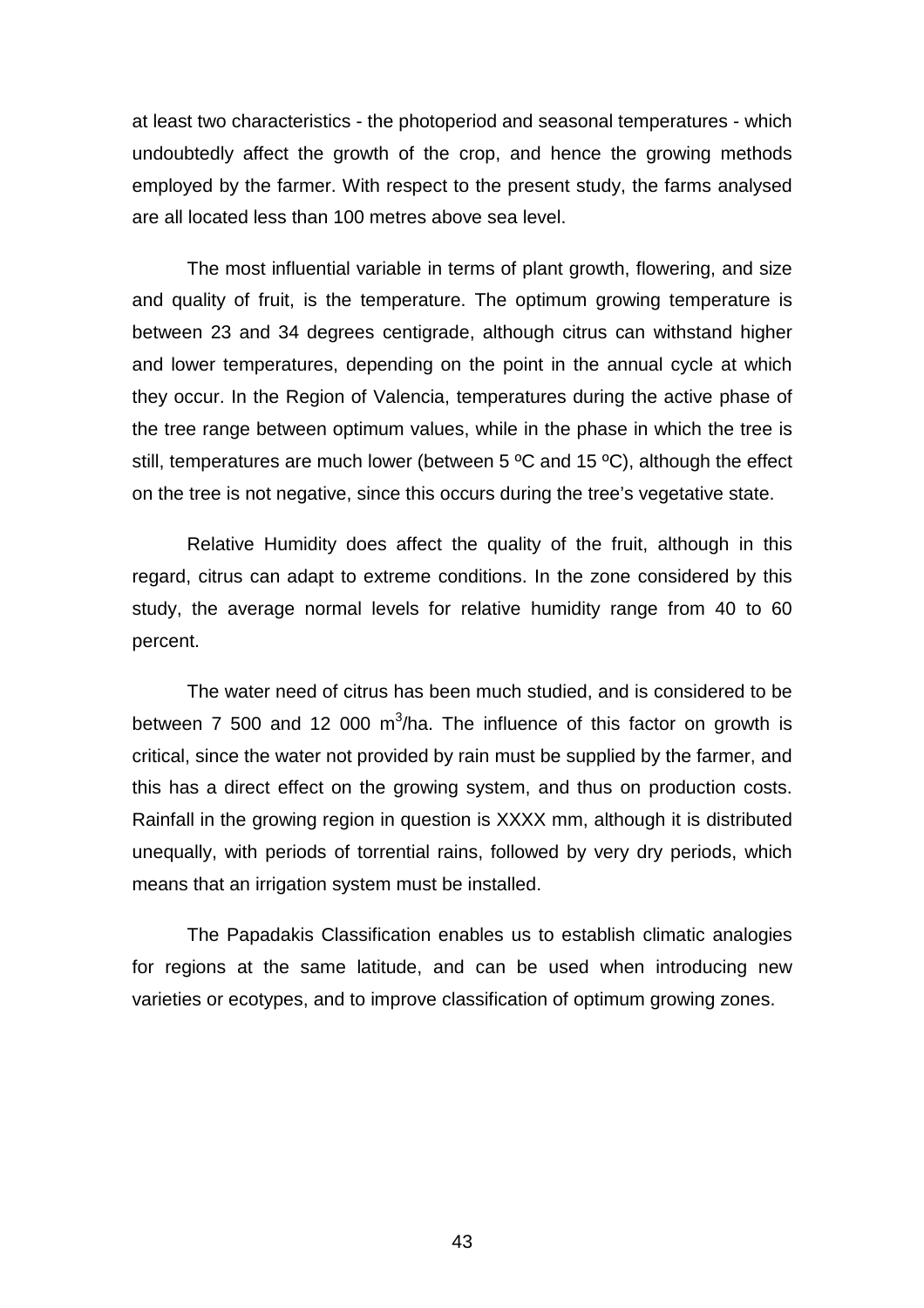The results obtained were as follows:

Temperature:

|                   | ∥Jan | Feb | March   April   May |    | June | July   Aug | $\vert$ Sept $\vert$ | Oct | <b>Nov</b> | <b>Dec</b> |
|-------------------|------|-----|---------------------|----|------|------------|----------------------|-----|------------|------------|
| <b>ELHD</b>       |      | 16  |                     |    |      |            |                      |     |            | 14         |
| $\ $ ELHME $\ $ 6 |      |     |                     |    |      |            |                      |     |            |            |
| <b>ELHMI</b>      |      |     |                     | 19 |      |            |                      |     | 11         |            |

## **WINTER:**

Coldest month: January. Ave. of min. absolute temps. in coldest month: -0.10 ºC. Ave. of min. temps in coldest month: 5.10 ºC. Ave. of max. temps. in coldest month: 15.40 ºC. Winter-type: **Citrus (Ci)**.

## **SUMMER:**

Average of maximum temperatures in hottest week: 27.35 ºC. Summer-type: **Gossypium (less hot) (g).** THERMAL REGIME: **Semi-hot subtropical (Su)**.

## **Rainfall:**

|     | ∥Jan | Feb | ∣Mar                                                                                                               |  |  | April May June July Aug Sept Oct |  | $\mathsf{Nov}$ | $\vert$ Dec |
|-----|------|-----|--------------------------------------------------------------------------------------------------------------------|--|--|----------------------------------|--|----------------|-------------|
|     |      |     | <b>  PET</b>   19.91   24.46   40.04     52.29   87.61    120.0   157.5   156.3     108.6   68.07   37.41    23.55 |  |  |                                  |  |                |             |
| ∥Hi |      |     | $\parallel$ 2.154   1.586   1.000   1.000   0.299   0.174   0.158   0.083   0.594   1.361   1.790   3.039          |  |  |                                  |  |                |             |

Annual precipitation: 525.9 mm.

Annual PET: 895.9 mm.

Annual humidity index (Hi): 0.586

Washing water (Ln): 139.5 mm. < 20% annual PET.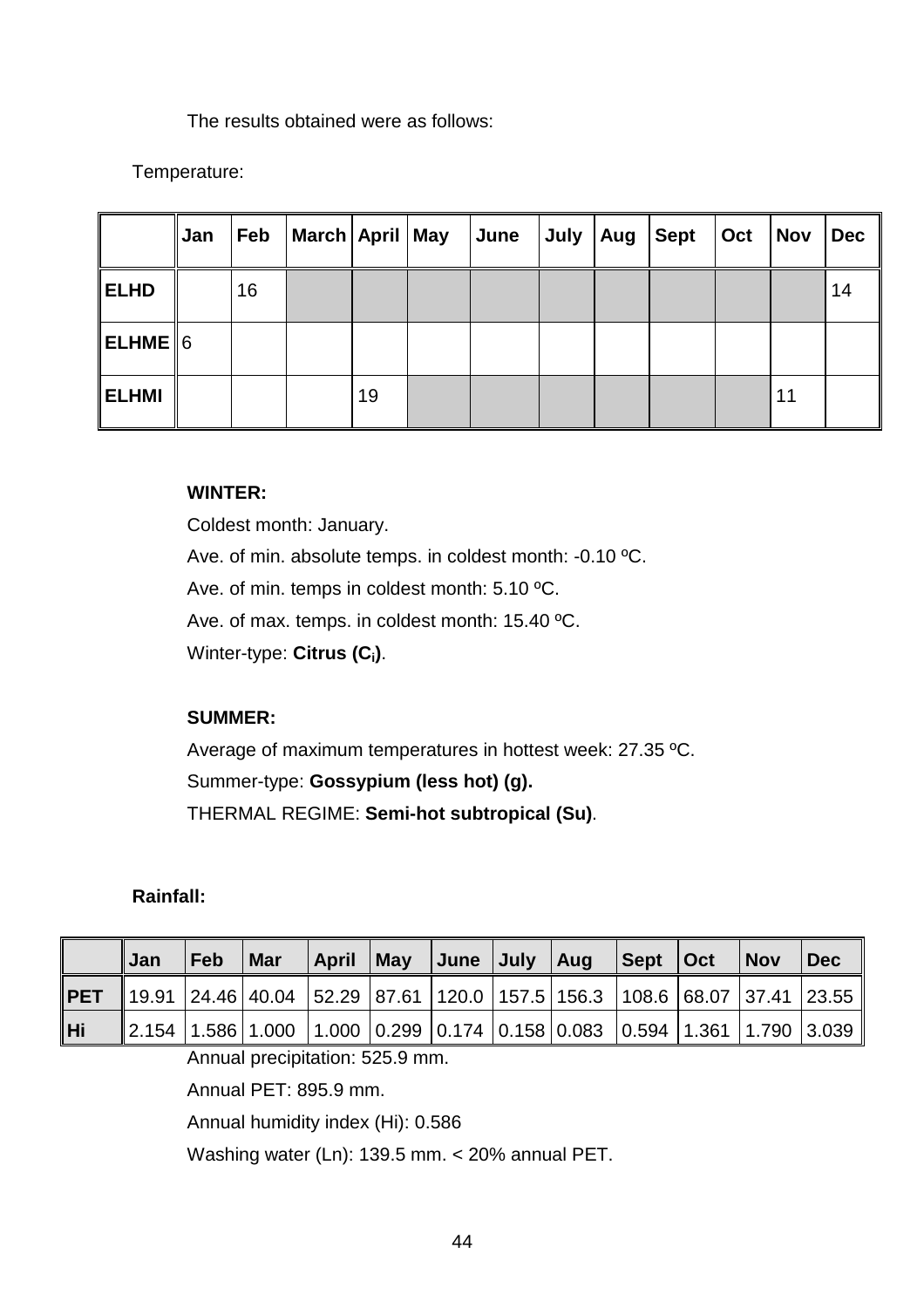#### **HUMIDITY REGIME: Mediterranean Dry (Me).**

## **CLIMATE-TYPE**: **MEDITERRANEAN SUBTROPICAL (Me, Su)**.

#### **PESTS**

Pests play a very significant role in citrus growing, both in terms of production levels and fruit quality. This can have a serious impact on the profitability of the fruit, hence the importance of studying them.

In the growing region addressed by this study, the main pests to be found are the following:

**Mites:**

- Citrus Red Mite (*Panonychus citri* McGregor): although this mite attacks all species, it is particularly common among varieties of the navel group.
- Red Spider Mite (*Tetranychus urticae* Koch): found mainly in clementines.
- **White Citrus Fly** (*Aleurothrixus floccosus* Mask): attacks all species and varieties of citrus, showing no preference for any one in particular. The most effective natural enemy of this insect is the hymenopteran *Cales noaki* How.
- **Aphids**: A group of arthropods of the class *Insecta*, order *Hemiptera*, suborder *Aphididae.* Those most frequently found in this growing region are *Aphis spiraecola* Patch, and *Aphis gossypii* Glover. The latter is the most effective vector at transmitting the citrus tristeza virus in Spain. Biotic control of these pests may be achieved with the hymenopteran *Lysiphlebus testaceipes* Gresson.
- **Coccidae**: Belong to the class *Insecta*. The main coccidae affecting the Spanish citrus-growing industry are *Lepidosaphes beckii* Newman, *Parlatoria pergandei* Comstock and *Aonidiella aurantii* Masketll. These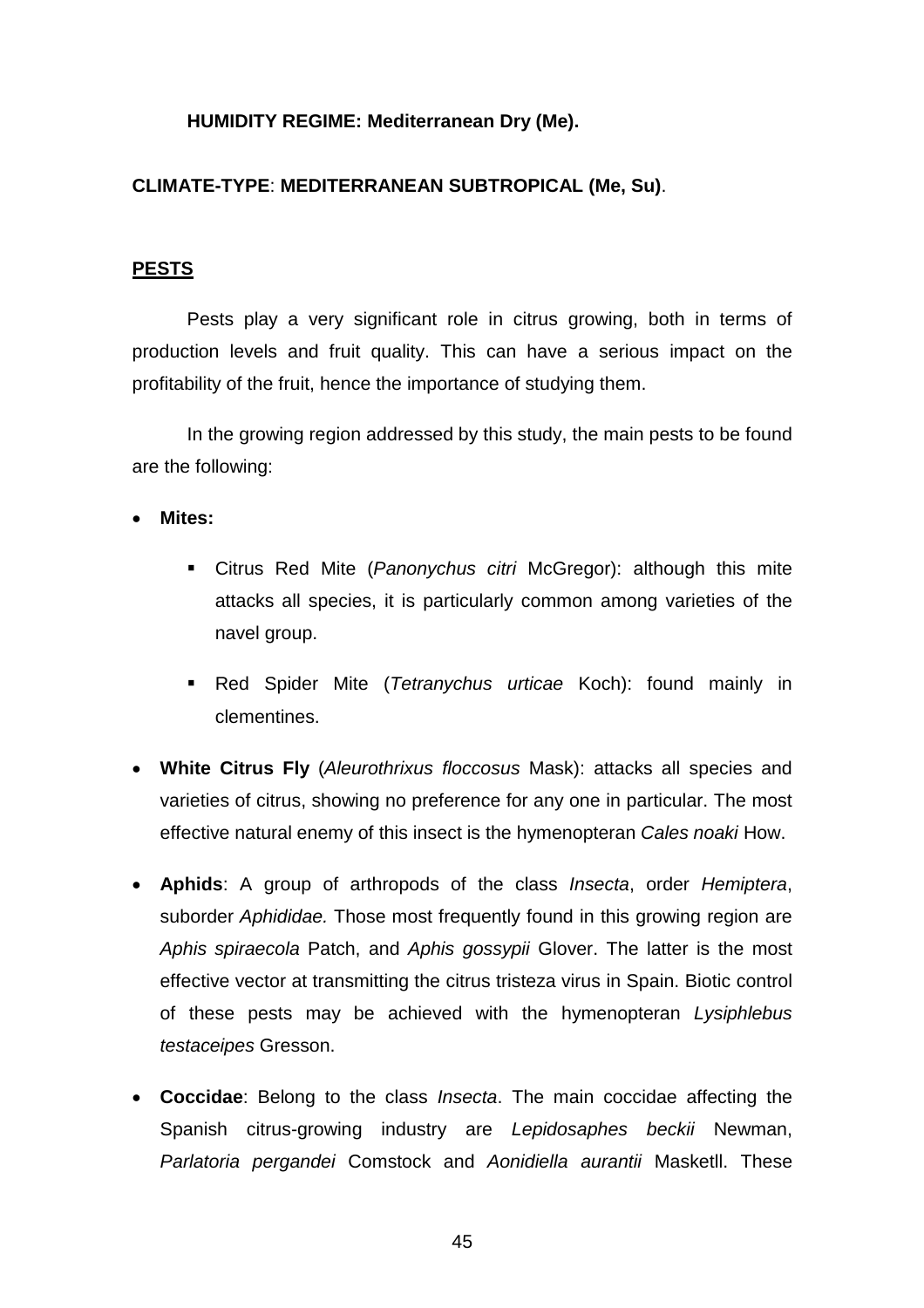insects have effective natural enemies, including *Rodolia cardinalisk* Muls or *Criptolaemus montrouzieri* Muls.

- **Lepidoptera**:
	- Citrus moth (*Prays citri* Mill).
	- Cacoecia (*Cacoecimorpha pronubana* Hbn.).
	- Leaf miner (*Phyllocnistis citrella* Stainton)
- **Mediterranean fruit fly** (*Ceratitis capitata* Wied). Thus far, biological methods have not generally been successful in combating the Mediterranean fruit fly, although some success has been achieved with the autocide method, which consists of the mass liberation of males created in the laboratory and sterilized by radiation.

## **DISEASES**

- **Caused by fungi:**
	- **Phytophthora spp.**
	- White root rot
	- Alternaria
	- **Botrytis**
	- Rot
	- **Anthracnosis**
- **Caused by bacteria:**
	- Cancrosis or chancre.
- **Nematodes:**
	- *Tylenchulus semipenetrans* Cobb.
- **Viruses and similar diseases:**
	- **Psoriasis.**
	- Citrus Tristeza.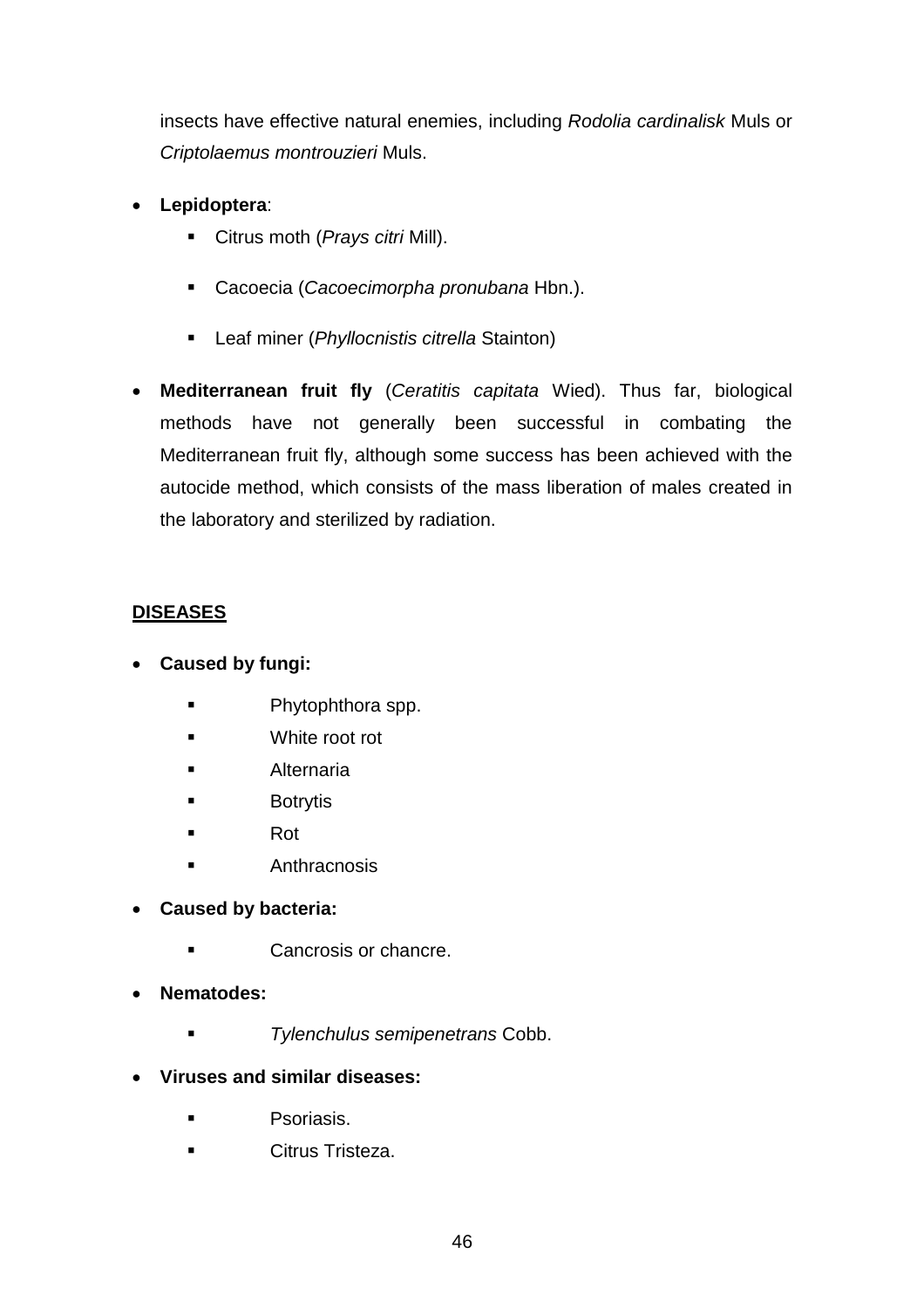#### **ANNEX III**

# **Order of 22 April 1998, of the Department of Agriculture, Fisheries and Food**,

*updating the regulations for applying the system of horizontal measures for the promotion of farming methods that are compatible with the requirements of environmental protection and preservation of the natural environment.*

and

# **Order of 23 December 1999, of the Department of Agriculture, Fisheries and Food**,

*suspending invitations for new requests for subsidies regarding the agroenvironmental programme under Regulation (EC) No. 2.078/1992, in the Region of Valencia.*